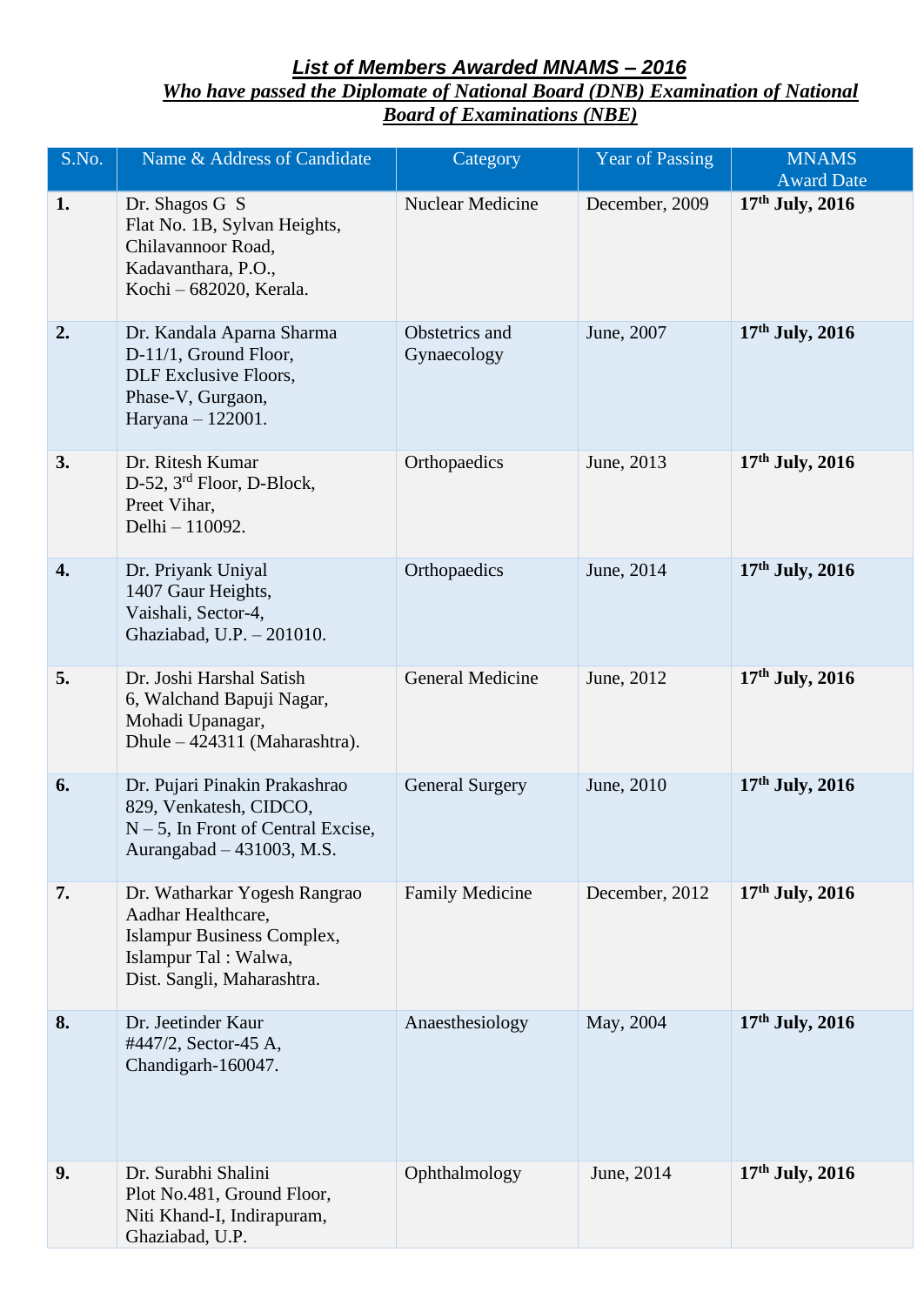| 10. | Dr. Sardesai Ashwin Vivek<br>Leela Manohar,<br>Plot No.30, Nova Cidade Plots,<br>Porvorim, Goa - 403521.                                                     | Paediatrics                           | June, 2014     | 17th July, 2016   |
|-----|--------------------------------------------------------------------------------------------------------------------------------------------------------------|---------------------------------------|----------------|-------------------|
| 11. | Dr. Shalin Pravin Shah<br>Vatera House,<br>Kirti Society,<br>Ram Nagar, Sabarmati,<br>Ahmedabad - 380005 (Gujarat).                                          | <b>General Medicine</b>               | December, 2014 | $17th$ July, 2016 |
| 12. | Dr. Dhole Yogesh Ashok<br>'Vrindavan' Opp Gajanan<br>Maharaj Temple,<br>Mahila Bank Road, Indira Nagar,<br>Nasik – 422009. (Maharashtra).                    | Orthopaedics                          | December, 2009 | $17th$ July, 2016 |
| 13. | Dr. Mohamed Saif Hameed<br>209, Metro Residency,<br>Raj Bhavan Road,<br>Hyderabad - 500082, (Telangana).                                                     | Oto-Rhino-<br>Laryngology             | December, 2014 | $17th$ July, 2016 |
| 14. | Dr. Naresh Kamavaram<br>H. No.3-106, Halvi (Post),<br>Kurnool (Dist.) – 518333.<br>Andhra Pradesh.                                                           | <b>Orthopaedic Surgery</b>            | December, 2014 | $17th$ July, 2016 |
| 15. | Dr. Satbir Singh<br>H. No.J-3/154,<br>Ground Floor,<br>Rajouri Garden,<br>New Delhi - 110027.                                                                | Cardiology                            | June, 2011     | $17th$ July, 2016 |
| 16. | Dr. Shikalgar Vaheedali<br>Shoukatali<br>1790/A, C-Ward, Lugadi Lane,<br>Near Municipal Corporation,<br>Somwar Peth,<br>Kolhapur - 416002,<br>(Maharashtra). | <b>General Medicine</b>               | December, 2012 | $17th$ July, 2016 |
| 17. | Dr. Shewale Amol Tanaji<br>104, New Sarvodaya CHS,<br>$Plot - 29B$ , Sector-4,<br>Vashi, Navi, Mumbai-400703.                                                | Radiodiagnosis                        | December, 2010 | $17th$ July, 2016 |
| 18. | Dr. Sujith K R<br>Kizhakke Nangeth House,<br>Kanjiramattom P.O.,<br>Ernakulam (Dist.),<br>Kerala – 682315.                                                   | Physical Medicine &<br>Rehabilitation | December, 2012 | $17th$ July, 2016 |
| 19. | Dr. Daman Preet Kaur G<br>BD 852,                                                                                                                            | Ophthalmology                         | June, 2014     | $17th$ July, 2016 |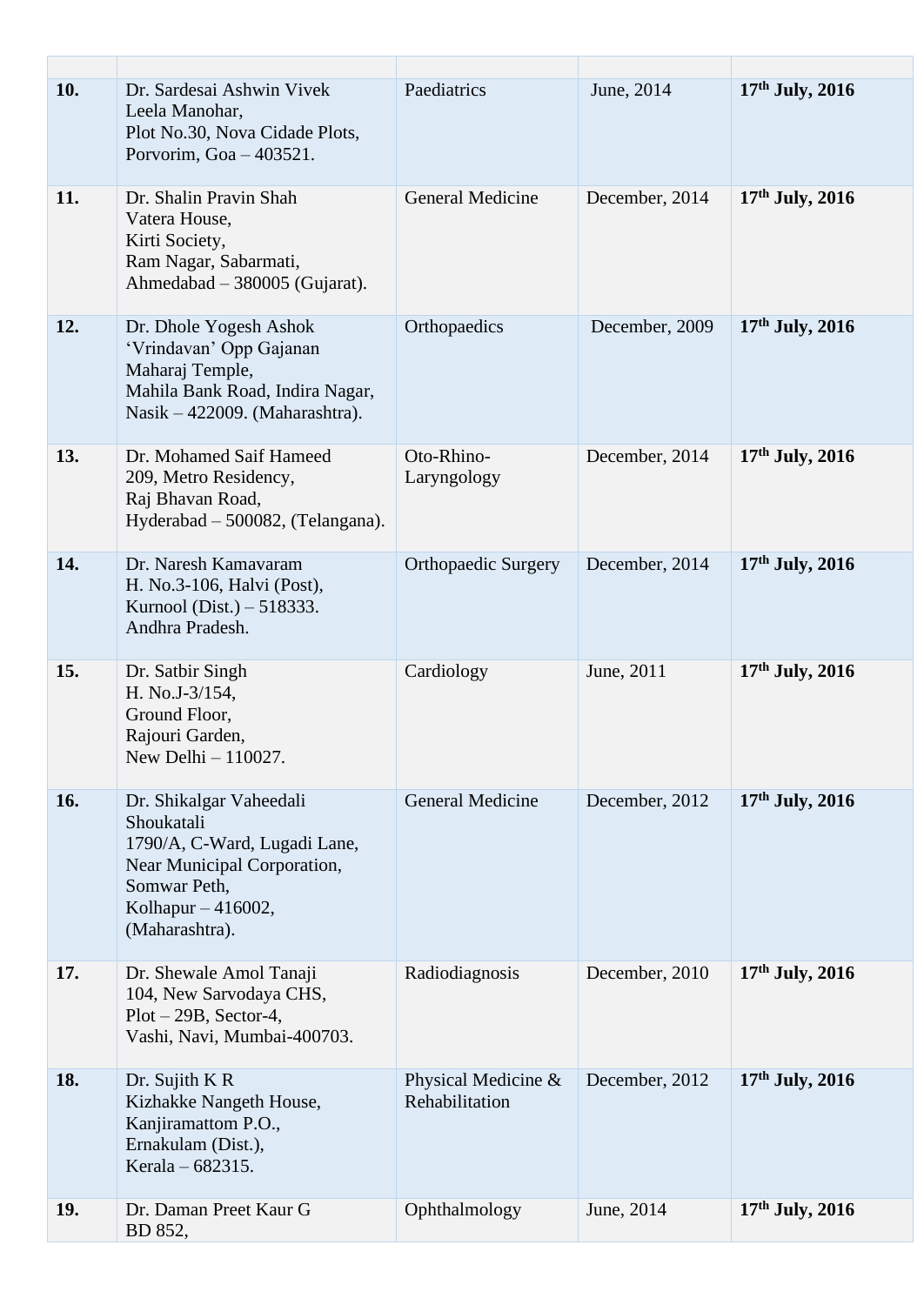|     | Sarojini Nagar,<br>New Delhi $-110023$ .                                                                                                                                     |                            |                |                   |
|-----|------------------------------------------------------------------------------------------------------------------------------------------------------------------------------|----------------------------|----------------|-------------------|
| 20. | Dr. Shirolkar Mukund Sudhir<br>A-102, Glory, Vasant Marvel,<br>Bhor Industrial Compound,<br>Opp. W.E. Highway,<br>Borivali (East),<br>Mumbai - 400066.                       | Paediatrics                | December, 2014 | $17th$ July, 2016 |
| 21. | Dr. Mukesh Kumar<br><b>Assistant Professor,</b><br>Department of Microbiology,<br>Govt. Medical College,<br>Haldwani, Rampur Road,<br>Dist: Nainital,<br>Uttarakhand-263139. | Microbiology               | December, 2014 | $17th$ July, 2016 |
| 22. | Dr. Noorudheen N K<br>Shamiyana, Kanhiramukku (PO),<br>Malappuram (DT),<br>Kerala - 679584.                                                                                  | <b>General Surgery</b>     | December, 2013 | $17th$ July, 2016 |
| 23. | Dr. Pankaj Kumar<br>D-1103, Pearl Court,<br>Ramprasth Green,<br>Sector $-7$ , Vaishali,<br>Ghaziabad $-201010$ .                                                             | <b>Orthopaedic Surgery</b> | December, 2014 | $17th$ July, 2016 |
| 24. | Dr. Sukanya Prince Mary A J<br>34/733, 'Pottangadi' (H),<br>Civil Station (PO),<br>Kozhikode, Kerala-673020.                                                                 | Anaesthesiology            | June, 2014     | $17th$ July, 2016 |
| 25. | Dr. Palwe Atul Pralhad<br>A-1204, Treasure Park,<br>Sahkarnagar,<br>Pune $-411009$ (M.S.).                                                                                   | Paediatrics                | December, 2014 | $17th$ July, 2016 |
| 26. | Dr. Sangle Avinash Laxmanrao<br>21, Om-Shanti Nagar Housing<br>Society, Lane No.10,<br>Jai Bhavani Nagar,<br>Near N-4 CIDCO,<br>Aurangabad $-431003$ .                       | Paediatrics                | June, 2013     | $17th$ July, 2016 |
| 27. | Dr. Patil Hitendra Madhukar<br>1102, Satguru Sharan-1,<br>Housing Society,<br>Mulund (East),<br>Mumbai - 400081 (M.S.).                                                      | <b>Surgical Oncology</b>   | December, 2012 | $17th$ July, 2016 |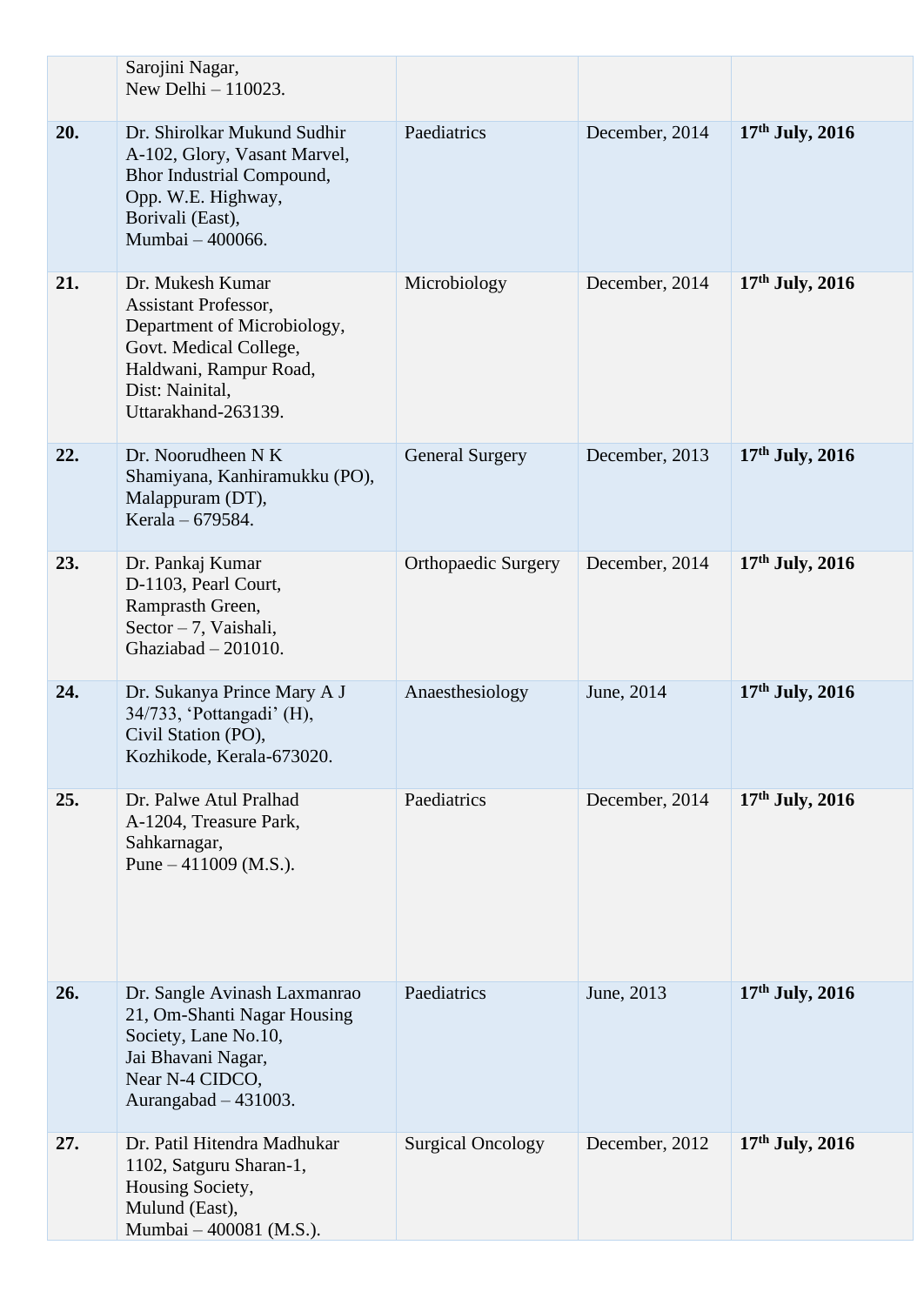| 28. | Dr. Madhulika Sharma<br>Sharma Medical Centre,<br>B-112, First Floor,<br>Subhadra Colony,<br>Near Shastri Nagar Metro Station,<br>Delhi-110035.     | Otorhinolaryngology                        | December, 2010 | $17th$ July, 2016 |
|-----|-----------------------------------------------------------------------------------------------------------------------------------------------------|--------------------------------------------|----------------|-------------------|
| 29. | Dr. Jayalakshmy R<br>No.17, II Cross Street,<br>Venkata Nagar,<br>Puducherry $-605011$ .                                                            | Social and Preventive<br>Medicine          | December, 2010 | $17th$ July, 2016 |
| 30. | Dr. Subitha L<br>No.12, First Cross,<br>Saradambal Nagar,<br>Puducherry $-605005$ .                                                                 | Social and Preventive<br>Medicine          | December, 2010 | $17th$ July, 2016 |
| 31. | Dr. Madhusudhana Rao<br>Chilakapati<br>H. No.26-14-119,<br>B.V. Nagar,<br>Nellore, A.P. - 524004.                                                   | Orthopaedic Surgery                        | December, 2014 | $17th$ July, 2016 |
| 32. | Dr. Gaurav Mittal<br>CH-KG-15,<br>New Kavinagar,<br>Ghaziabad (U.P.),<br>(Opp. G-Block Park).                                                       | Orthopaedics                               | December, 2011 | $17th$ July, 2016 |
| 33. | Dr. Hoorbano Khan<br>10/1, Marquis Street,<br>Kolkata - 700016.                                                                                     | Obstetrics and<br>Gynaecology              | June, 2013     | $17th$ July, 2016 |
| 34. | Dr. Nidhi Singh<br>H. No. B-81,<br>Nandpuri Colony Extn.,<br>Hawa Sarak,<br>Jaipur - 302019 (Rajasthan).                                            | Obstetrics and<br>Gynaecology              | December, 2014 | $17th$ July, 2016 |
| 35. | Dr. Nandwana Pravin Amrit<br>402, BLK A, Bhagwai Aashish 1,<br>City Light Society Road,<br>Parle – Point,<br>Surat (Gujarat)-395007.                | Orthopaedics                               | June, 2014     | $17th$ July, 2016 |
| 36. | Dr. Rajeshwari K A<br>H <sub>4</sub> , Block I,<br>Samhita Apartments,<br>Varthur Road, Nagavara Palya,<br>CV Raman Nagar,<br>Bangalore $-560093$ . | Dermatology,<br>Venereology and<br>Leprosy | December, 2013 | $17th$ July, 2016 |
| 37. | Dr. Vishnu Kumari Panwar<br>House $No.-113$ ,<br>Subhash Colony,                                                                                    | Anaesthesiology                            | December, 2013 | $17th$ July, 2016 |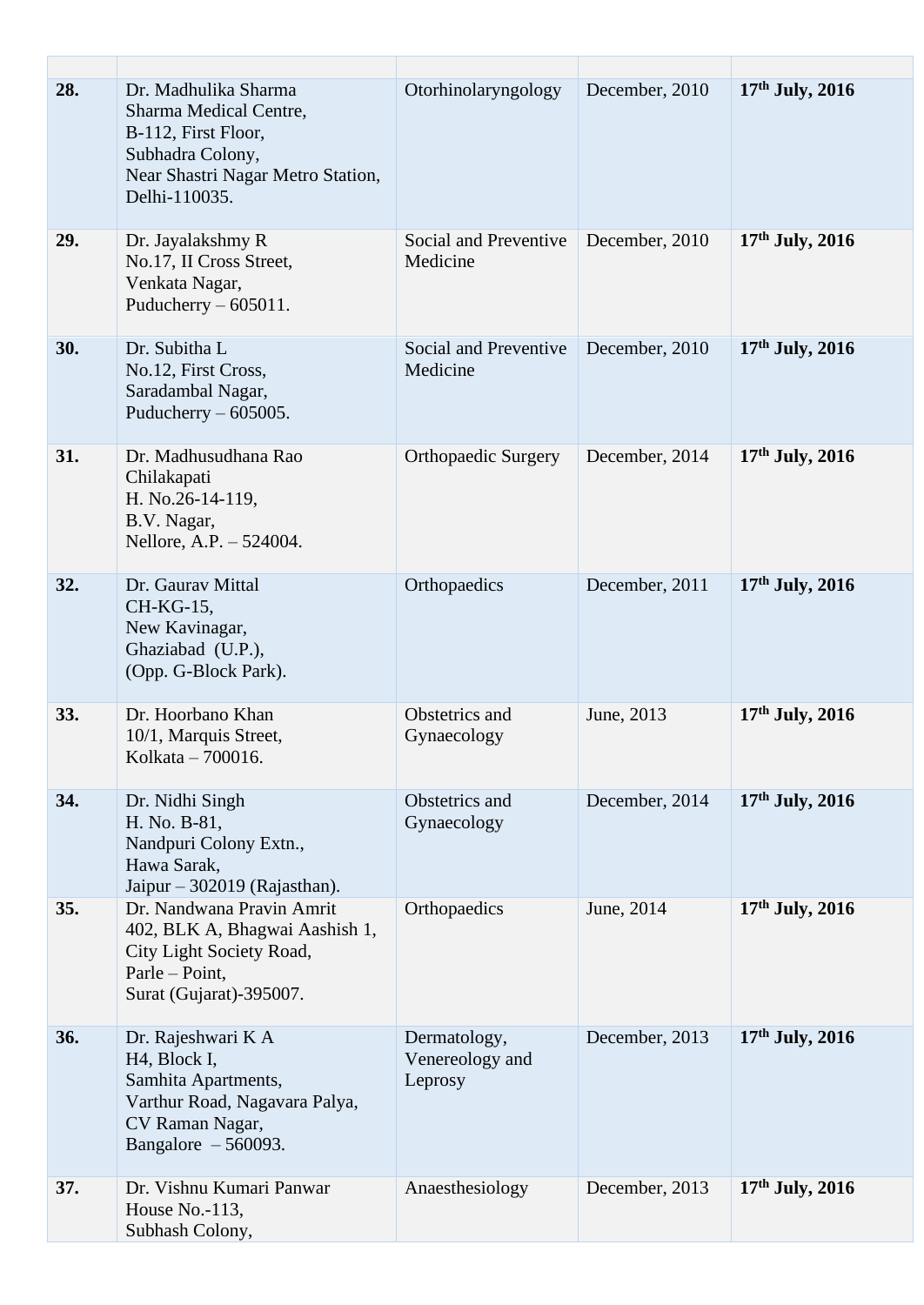|     | Bhagat Ki Kothi,<br>Jodhpur (Rajasthan)-342001.                                                                                                 |                                          |                |                   |
|-----|-------------------------------------------------------------------------------------------------------------------------------------------------|------------------------------------------|----------------|-------------------|
| 38. | Dr. Shaikh Uzma Hamid<br>Deptt. of Obstetrics &<br>Gynaecology,<br>Narayana Hrudayalaya,<br>Bommasandra Industrial Area,<br>Bangalore - 560099. | Obstetrics and<br>Gynaecology            | June, 2014     | $17th$ July, 2016 |
| 39. | Dr. Save Sushrut Nitin<br>1/204, Yashodhan Aptts.,<br>4 Bungalows,<br>J. P. Road, Andheri (W),<br>Mumbai - 400053 (Maharashtra).                | Dermatology,<br>Venereology &<br>Leprosy | June, 2014     | $17th$ July, 2016 |
| 40. | Dr. Patil Vijaysinh Namdeo<br>Deptt. of Cardiology,<br>Narayana Hrudaylaya,<br>Bommasandra Industrial Area,<br>Bangalore $-560099$ .            | Cardiology                               | December, 2014 | $17th$ July, 2016 |
| 41. | Dr. Makesh Ram S<br><b>Skycity Apartments</b><br>Tower 20 – Flat 203,<br>Vanagaram Road, Adayalampattu,<br>Chennai – 600095, (Tamil Nadu).      | Orthopaedics                             | December, 2012 | $17th$ July, 2016 |
| 42. | Dr. Varun Kumar Singh<br>AB-854, AB-Block,<br>Sarojini Nagar,<br>New Delhi -110023.                                                             | <b>Orthopaedic Surgery</b>               | June, 2015     | $17th$ July, 2016 |
| 43. | Dr. Adhish Basu<br>90, Ballygunge Place,<br>Kolkata – 700019.<br>(Opposite BSNL Tel Exchange,<br>Ballygunge)                                    | <b>Plastic Surgery</b>                   | December, 2013 | $17th$ July, 2016 |
| 44. | Dr. Ipsita Saha<br>90, Ballygunge Place,<br>Kolkata – 700019.<br>(Opposite BSNL Tel Exchange,<br>Ballygunge)                                    | Ophthalmology                            | June, 2009     | $17th$ July, 2016 |
| 45. | Dr. Koushik Tripathy<br>Vill-Bamnsai,<br>PO-Uttar Asda,<br>Dist-Paschim Medinipur,<br>West Bengal-721443.                                       | Ophthalmology                            | December, 2013 | $17th$ July, 2016 |
| 46. | Dr. Jeson Rajan Doctor<br>501, Divyalok,                                                                                                        | Anaesthesiology                          | May, 2007      | $17th$ July, 2016 |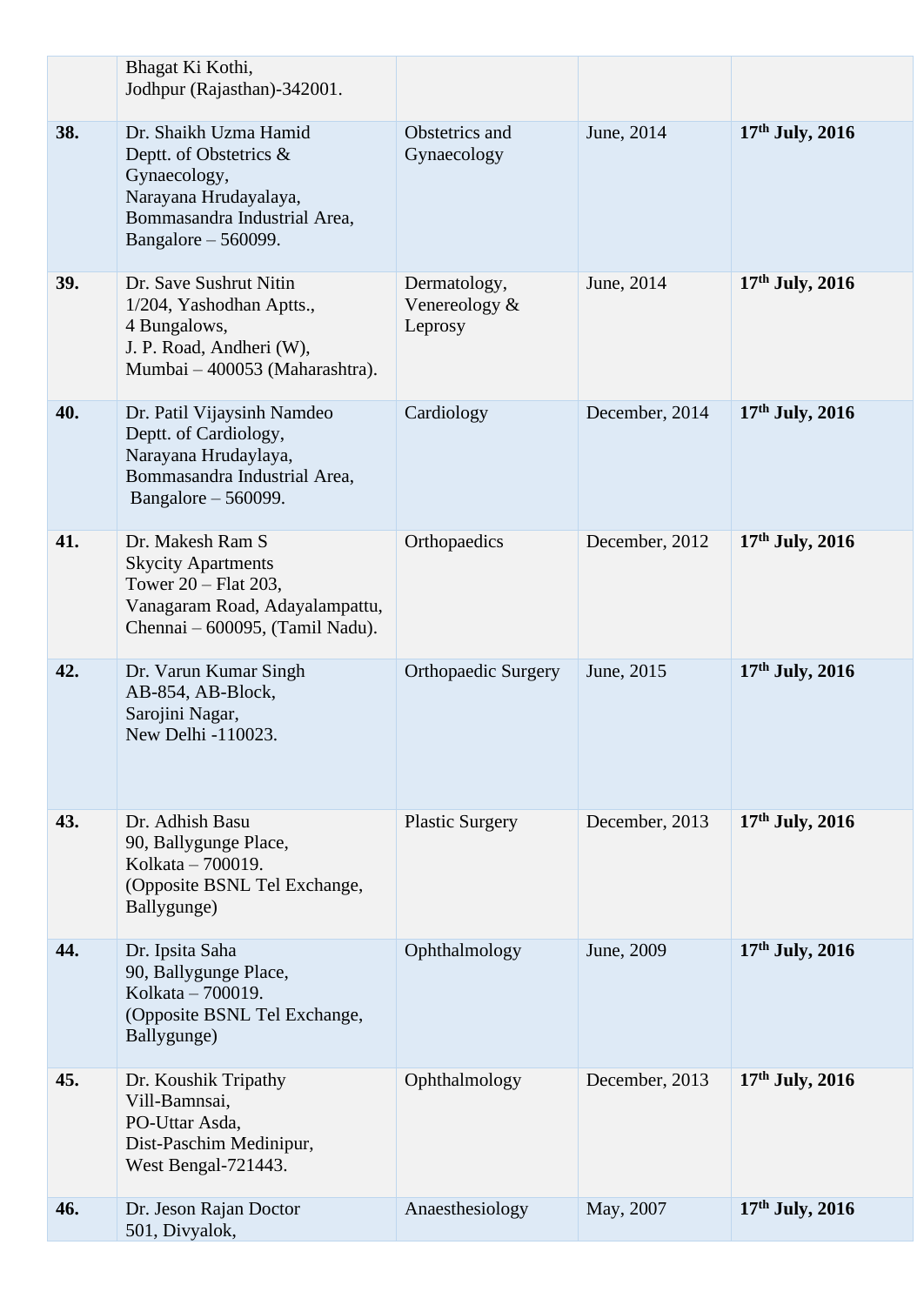|     | L.D. Ruparel Marg,<br>Malbar Hill,<br>Mumbai - 400006,<br>(Maharashtra).                                                                           |                            |                |                   |
|-----|----------------------------------------------------------------------------------------------------------------------------------------------------|----------------------------|----------------|-------------------|
| 47. | Dr. Subhajit Guha<br>90 C, Suren Sarker Road,<br>(Near-Subhash Sarovar P.O.),<br>P.O. - Beleghata,<br>Kolkata - 700010.                            | Anaesthesiology            | June, 2012     | 17th July, 2016   |
| 48. | Dr. Moses Rajamani M<br>$LIG-7$ , New No.48,<br>NH-I, Thiruvalluvar Salai,<br>Marai malai Nagar,<br>Kancheepuram,<br>Dist. - 603209, (Tamil Nadu). | Ophthalmology              | December, 2014 | $17th$ July, 2016 |
| 49  | Dr. Disha Arora<br>House Number 06,<br>Block Number 12, First Floor,<br>West Patel Nagar,<br>New Delhi - 110008.                                   | Pathology                  | December, 2011 | $17th$ July, 2016 |
| 50. | Dr. Dharmendra Kumar<br>50, Vasundhara Apartment,<br>Plot No.44, Sector $-9$ ,<br>Rohini, New Delhi - 110085.                                      | Orthopaedics               | December, 2011 | $17th$ July, 2016 |
| 51. | Dr. Santosh Kumar Mahapatra<br>AT/PO-Dungri,<br>Dist. Bargarh,<br>Odisha - 768052.                                                                 | Orthopaedics               | June, 2013     | $17th$ July, 2016 |
| 52. | Dr. Akanksha Rastogi<br>H. No.493, Sector – 10 A,<br>Near D.A.V. School,<br>Gurgaon - 122001, (Haryana).                                           | General Medicine           | June, 2011     | $17th$ July, 2016 |
| 53. | Dr. Patil Abhijit Anil<br>20, Bhoite Nagar,<br>Jalgaon - 425001, Maharashtra.                                                                      | Paediatrics                | June, 2014     | $17th$ July, 2016 |
| 54. | Dr. Mohammed Sadiq<br>C/o Abdul Ghaffar Khan,<br>#862, Coconut Garden Street,<br>T. Dasardhalli,<br>Bangalore $-560057$ .                          | <b>Orthopaedic Surgery</b> | June, 2015     | $17th$ July, 2016 |
| 55. | Dr. Vikrant Sharma<br>H. No.82, Sector -1,<br>Sanjay Nagar,<br>Jammu $(J & K) - 180010$ .                                                          | <b>Family Medicine</b>     | December, 2013 | $17th$ July, 2016 |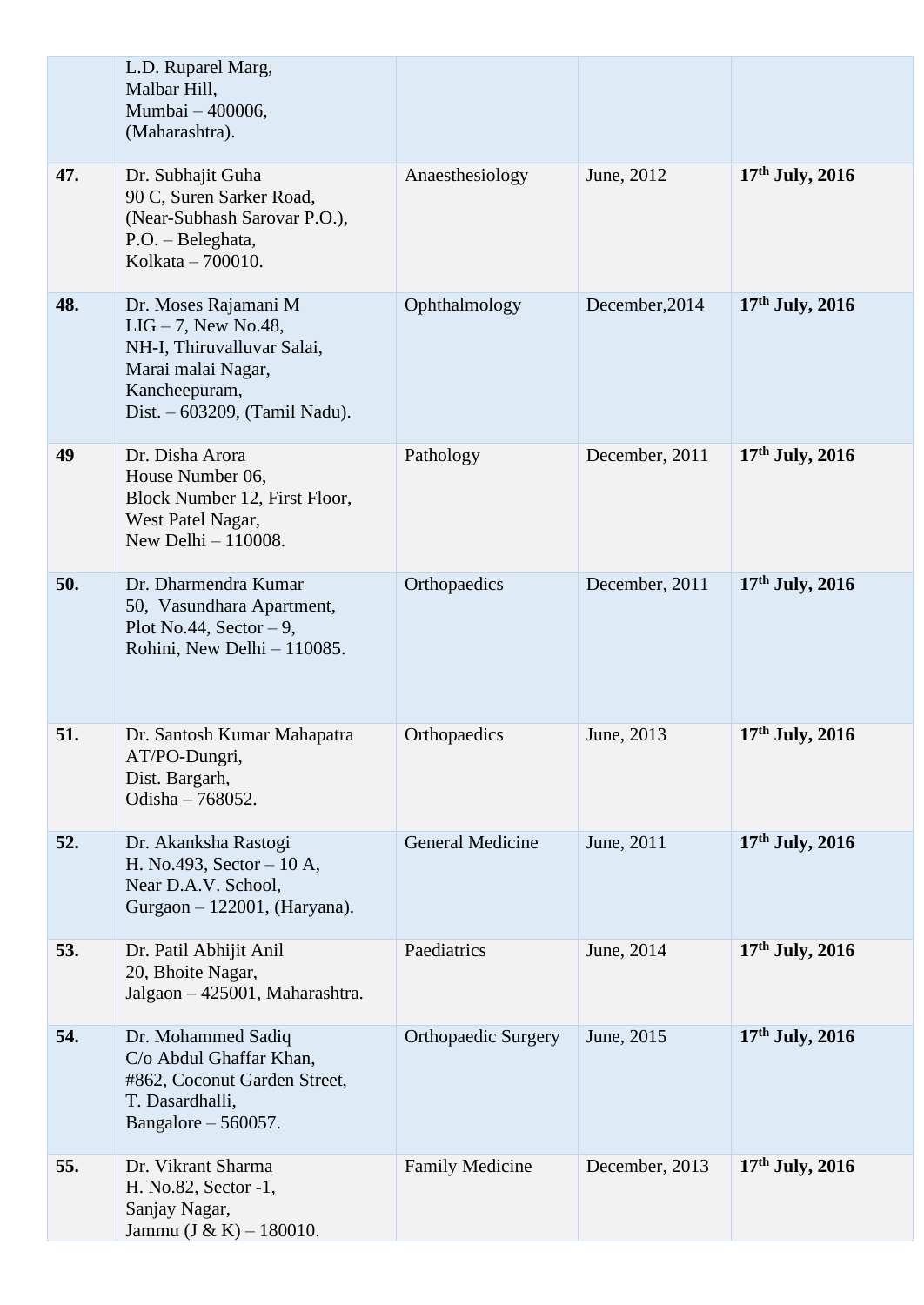| 56. | Dr. Balamourougan K<br>No.6, Second Cross (East),<br>Rajarajeswari Nagar,<br>Venkat Nagar PO.,<br>Pondicherry $-605011$ .                              | <b>General Surgery</b>        | May, 2007      | $17th$ July, 2016 |
|-----|--------------------------------------------------------------------------------------------------------------------------------------------------------|-------------------------------|----------------|-------------------|
| 57. | Dr. Chandankhede Abhijit<br>Ravindra<br>'Moraya', Gitai Nagar,<br>Gopuri, Wardha-442001,<br>Maharashtra.                                               | <b>General Surgery</b>        | December, 2013 | $17th$ July, 2016 |
| 58. | Dr. Bhawan Deep Garg<br>18-Adrash Colony,<br>Near Good Sphered School,<br>Sri Ganga Nagar-335001.<br>Rajasthan.                                        | Paediatrics                   | June, 2014     | $17th$ July, 2016 |
| 59. | Dr. Gaikhe Vijay Vishnu<br>Flat No.3, Shailaja Apartment,<br>(Panchami),<br>Dadoji Kondadev Nagar,<br>Gangapur Road,<br>Nashik, Maharashtra - 422005.  | Paediatrics                   | June, 2014     | $17th$ July, 2016 |
| 60. | Dr. Waghmare Pravin Vithalrao<br>C/o T.V. Waghmare,<br>D-701 Westside County,<br>Near H.P. Gas Godown,<br>Pimple Gurav,<br>Pune - 411061, Maharashtra. | Orthopaedics                  | June, 2011     | $17th$ July, 2016 |
| 61. | Dr. Rama Kishan<br>#155A, Subham Farms Pal Road,<br>Near Pal Balaji Mandir,<br>Jodhpur $-342001$ .                                                     | <b>Orthopaedic Surgery</b>    | December, 2014 | $17th$ July, 2016 |
| 62. | Dr. Sonal Prasad<br>$C-8/452$ , Sector - 8,<br>Rohini, New Delhi - 110085.                                                                             | Obstetrics and<br>Gynaecology | December, 2014 | 17th July, 2016   |
| 63. | Dr. Umamageswari A<br>26 B, Vaigai Street,<br>Vasanth Nagar, Muthialpet,<br>Pondicherry-605003.                                                        | Radiodiagnosis                | June, 2013     | $17th$ July, 2016 |
| 64. | Dr. Padma Subramanyam<br>B1, Suvarna Apartments,<br>Karama Road,<br>Elamakara Post,<br>Cochin - 682026, Kerala.                                        | <b>Nuclear Medicine</b>       | June, 2015     | $17th$ July, 2016 |
| 65. | Dr. Rangwala Sakina Gulamabbas                                                                                                                         | Dermatology,                  | June, 2013     | $17th$ July, 2016 |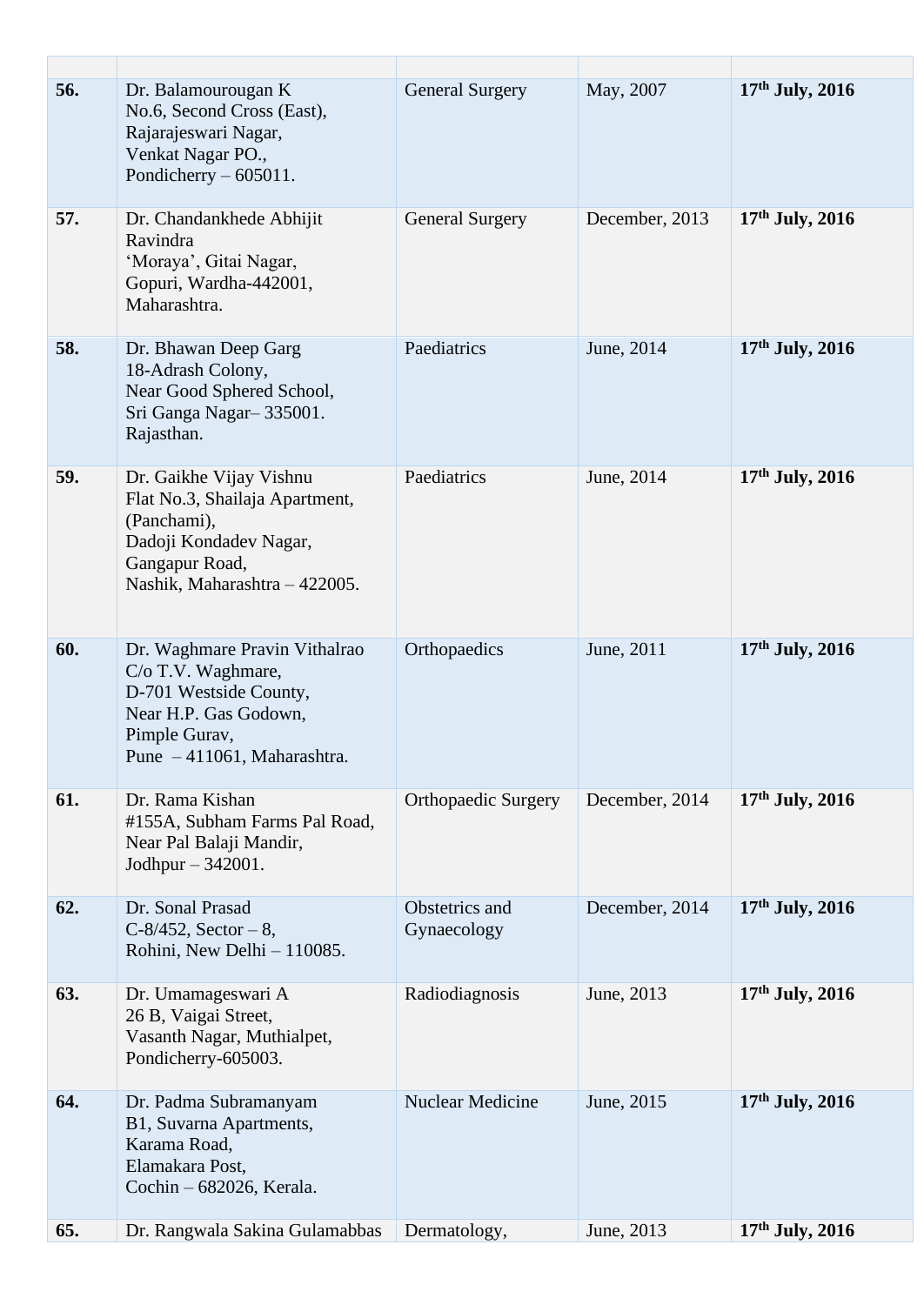|     | Flat No. 22, $2nd$ Floor,<br>Potia Apartments $-2$ ,<br>292, Bellasis Road,<br>Mumbai - 400008.                                                        | Venereology and<br>Leprosy |                |                   |
|-----|--------------------------------------------------------------------------------------------------------------------------------------------------------|----------------------------|----------------|-------------------|
| 66. | Dr. Mariam Hanni<br>6th Tej Kamal Society,<br>12 <sup>th</sup> Nehru Road,<br>Santacruz,<br>Mumbai - 400055.                                           | Ophthalmology              | December, 2011 | $17th$ July, 2016 |
| 67. | Dr. Anshuman Srivastava<br>$C-8/452$ , Sector - 8,<br>Rohini, Delhi - 110085.                                                                          | <b>General Medicine</b>    | December, 2014 | $17th$ July, 2016 |
| 68. | Dr. Gauri Nagpal<br>A-9/20, Ground Floor,<br>Vasant Vihar,<br>New Delhi.                                                                               | Ophthalmology              | October, 2002  | $17th$ July, 2016 |
| 69. | Dr. Ayusmati Thakur<br>97 A, Rajsh B Khar,<br>Basu Sarani, 3 <sup>rd</sup> Floor,<br>Bhowanipore,<br>Kolkata - 700025                                  | <b>General Medicine</b>    | December, 2013 | $17th$ July, 2016 |
| 70. | Dr. Sureka Shraddha Pawan<br>G-601, Godavari,<br>Shantivan, Borivali (East),<br>Mumbai - 400066.                                                       | Ophthalmology              | December, 2013 | $17th$ July, 2016 |
| 71. | Dr. Modi Rohit Ramesh<br>404, Chandrasagar,<br>Gokuldham,<br>Goregaon (East),<br>Mumbai - 400063.                                                      | Ophthalmology              | December, 2012 | $17th$ July, 2016 |
| 72. | Dr. Dombale Ajay Birappa<br>C/o Raskar D. K.,<br>Vrushali Apt.,<br>Flat No.5, Gaonbhag,<br>Near Raja Rajarambapu Bank<br>Sangli, Maharashtra - 416416. | Orthopaedics               | December, 2012 | $17th$ July, 2016 |
| 73. | Dr. Sayed Zaffar Karam<br>B-119, 1/3, Behind Tashkent<br>Tailor's,<br>Opp. Kalpak Estate,<br>S.M. Road, Antophill,<br>Mumbai - 400037 (M.S.).          | <b>General Surgery</b>     | December, 2014 | $17th$ July, 2016 |
| 74. | Dr. Vira Lakin Dinesh                                                                                                                                  | <b>General Surgery</b>     | June, 2015     | $17th$ July, 2016 |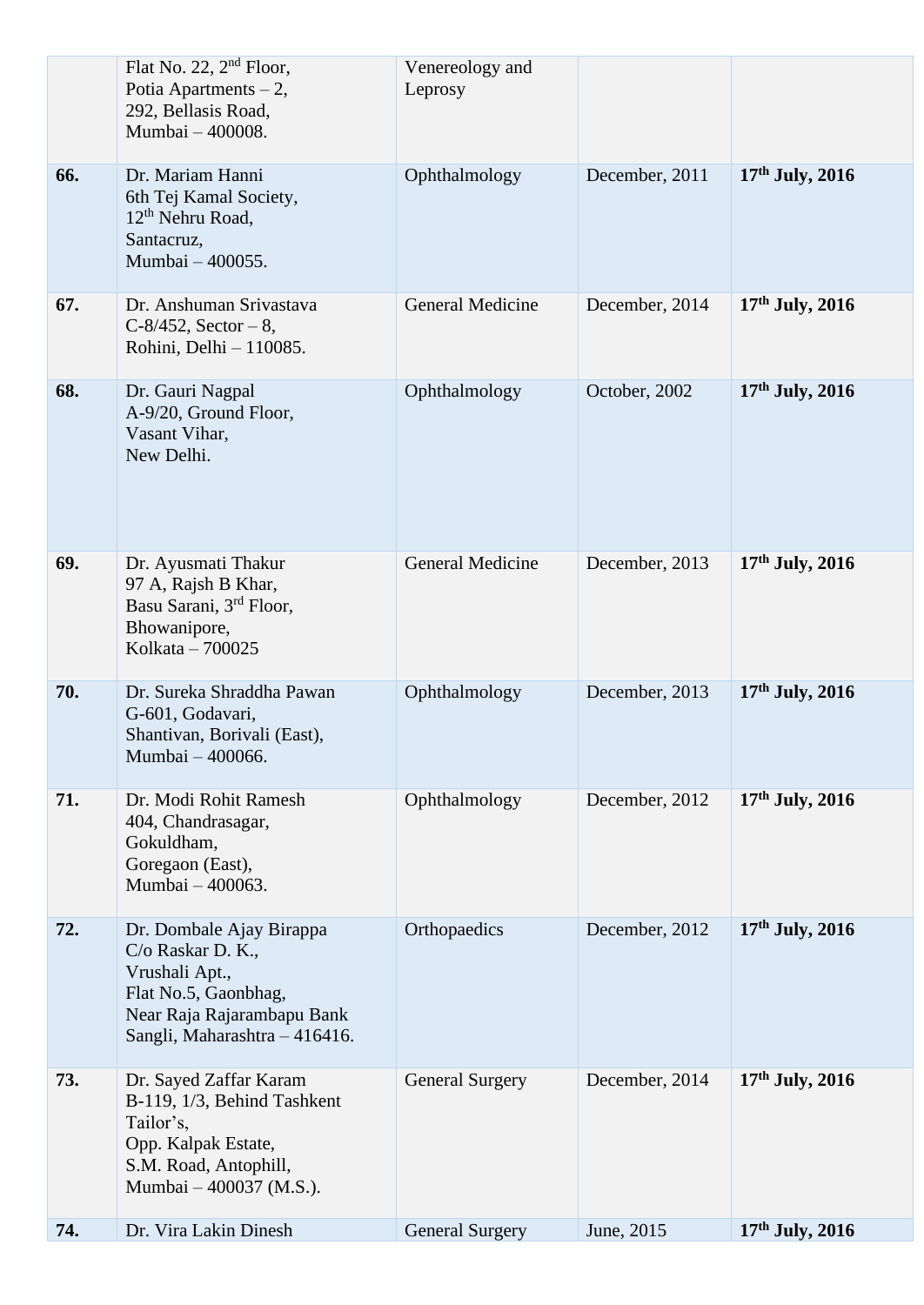|     | 605, B/4, Poonam Park,<br>Dinshaw Petti Road,<br>Lal Baug,<br>Mumbai - 400012.                                                                                     |                                                     |                |                   |
|-----|--------------------------------------------------------------------------------------------------------------------------------------------------------------------|-----------------------------------------------------|----------------|-------------------|
| 75. | Dr. Manjare Ashwini Krishna<br>404, Chandra Sagar Building,<br>Gokuldham, Goregaon (East),<br>Mumbai - 400063.                                                     | Dermatology,<br>Venereology $\&$<br>Leprosy         | December, 2011 | $17th$ July, 2016 |
| 76. | Dr. Barun Kumar Chakrabarty<br>'Destination' Flat No.B5,<br>Block $-2$ ; 157/A,<br>Indira Gandhi Road,<br>Konnagar; District – Hooghly,<br>West Bengal $-712235$ . | Pathology                                           | December, 2014 | $17th$ July, 2016 |
| 77. | Dr. Ranju Jayaprakash<br>S/o Dr. M. Jayaprakash,<br>"Suprabha", Veliyannur,<br>Thrissur – 680021, Kerala.                                                          | Anaesthesiology                                     | December, 2009 | $17th$ July, 2016 |
| 78. | Dr. Ajeet Kumar Gandhi<br>C/o Dr. Daya Nand Sharma,<br>Room Number 241,<br>Second Floor, Dr. Brairch,<br>AIIMS., Ansari Nagar,<br>New Delhi $-110029$ .            | Radiotherapy                                        | December, 2013 | $17th$ July, 2016 |
| 79. | Dr. Shalini Jaiswal<br>B32/26-A-3,<br>Saket Nagar, Nariya Road,<br>Near Sankat Mochan Temple,<br>Lanka, Varanasi-221005 (U.P.).                                    | Radiodiagnosis                                      | June, 2012     | 17th July, 2016   |
| 80. | Dr. Swati Mukherjee<br>Block 4, Flat 4-P,<br>Merlin Grove,<br>211 Raja Ram Mohan Roy Raod,<br>Kolkata - 700008.                                                    | <b>General Surgery</b>                              | June, 2012     | $17th$ July, 2016 |
| 81. | Dr. Sarav Preet Ahluwalia<br>H. No.1417, Sector 42-B,<br>Chandigarh - 160036.                                                                                      | <b>Orthopaedic Surgery</b>                          | December, 2014 | $17th$ July, 2016 |
| 82. | Dr. Sampat Singh Jhala<br>C-87, Vaishali Nagar,<br>C Block, Near Vaishali Circle,<br>Vaishali Marg, Jaipur-302021.                                                 | <b>Orthopaedic Surgery</b>                          | June, 2015     | $17th$ July, 2016 |
| 83. | Dr. Gandhi Kalpesh<br>5, Shivram Nagar,<br>Near Collector Bunglow,                                                                                                 | Tuberculosis &<br>Respiratory<br>Diseases/Pulmonary | December, 2014 | $17th$ July, 2016 |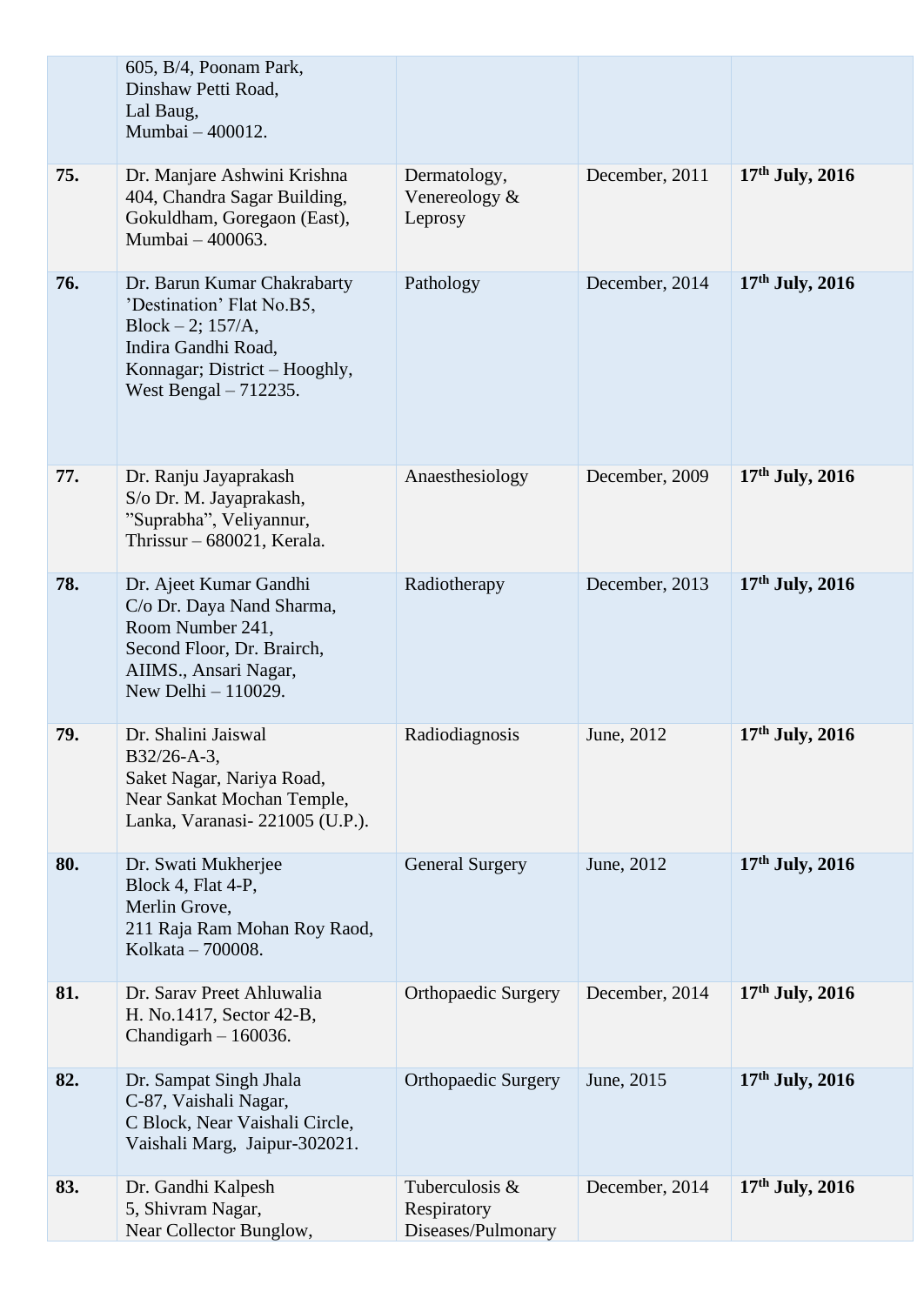|     | Jalgaon - 425002, Maharashtra.                                                                                                                      | Medicine                                                        |                |                   |
|-----|-----------------------------------------------------------------------------------------------------------------------------------------------------|-----------------------------------------------------------------|----------------|-------------------|
| 84. | Dr. Pankaj Gulati<br>$1-D-31$ ,<br>Mahaveer Nagar Extension,<br>Kota (Rajasthan) $-324009$ .                                                        | Tuberculosis &<br>Respiratory<br>Diseases/Pulmonary<br>Medicine | June, 2014     | $17th$ July, 2016 |
| 85. | Dr. Dinoop K P<br>New No.125/1,<br>3 <sup>rd</sup> Floor, Cheran Towers,<br>Geetha Hall Road, Gopalapuram,<br>Coimbatore $-641018$<br>(Tamil Nadu). | Microbiology                                                    | December, 2014 | $17th$ July, 2016 |
| 86. | Dr. Hema Gogia<br>115 Vasant Enclave,<br>Palam Marg,<br>New Delhi $-110057$ .                                                                       | <b>Health Admin</b><br>including Hospital<br>Administration     | December, 2014 | 17th July, 2016   |
| 87. | Dr. R. Meenakshi Priya<br>No. 10/8D-1, Ramaswami Layout,<br>Venkitapuram,<br>Coimbatore $-641025$ ,<br>(Tamil Nadu).                                | Obstetrics and<br>Gynaecology                                   | December, 2014 | $17th$ July, 2016 |
| 88. | Dr. Debasis Biswas<br>C/o Santi Ranjan Biswas<br>Puranhat Main Road,<br>P.O. - Burnpur, Dist. - Burdwan,<br>State – W.B. – 713325.                  | <b>Orthopaedic Surgery</b>                                      | June, 2015     | 17th July, 2016   |
| 89. | Dr. Nachiket Desai<br>S/o R. N. Desai,<br>House No.EWS 13,<br>Adarsh Nagar, Ashram Road,<br>Bijapur, Karnataka - 586103.                            | <b>Orthopaedic Surgery</b>                                      | December, 2014 | $17th$ July, 2016 |
| 90. | Dr. Geetika Kurar<br>A-402, Shaurya Apts.,<br>Plot B9/7B, Sector $-62$ ,<br>Noida - 201309,<br>Uttar Pradesh.                                       | Anaesthesiology                                                 | June, 2013     | $17th$ July, 2016 |
| 91. | Dr. Charles Panackel<br>704A Nagarjuna Pearl Bay<br>Puthiya Road,<br>Kadavanthara, Kochi - 682020.                                                  | <b>General Medicine</b>                                         | May, 2005      | $17th$ July, 2016 |
| 92. | Dr. Shailesh Chandra Karan<br>64, Anuj Vihar,<br>Delhi Cantt - 110010.                                                                              | Genito Urinary<br>Surgery (Urology)                             | October, 2003  | $17th$ July, 2016 |
| 93. | Dr. Gaurav Sanjay<br>Sanjay Orthopaedic Spine &                                                                                                     | Orthopaedics                                                    | June, 2014     | $17th$ July, 2016 |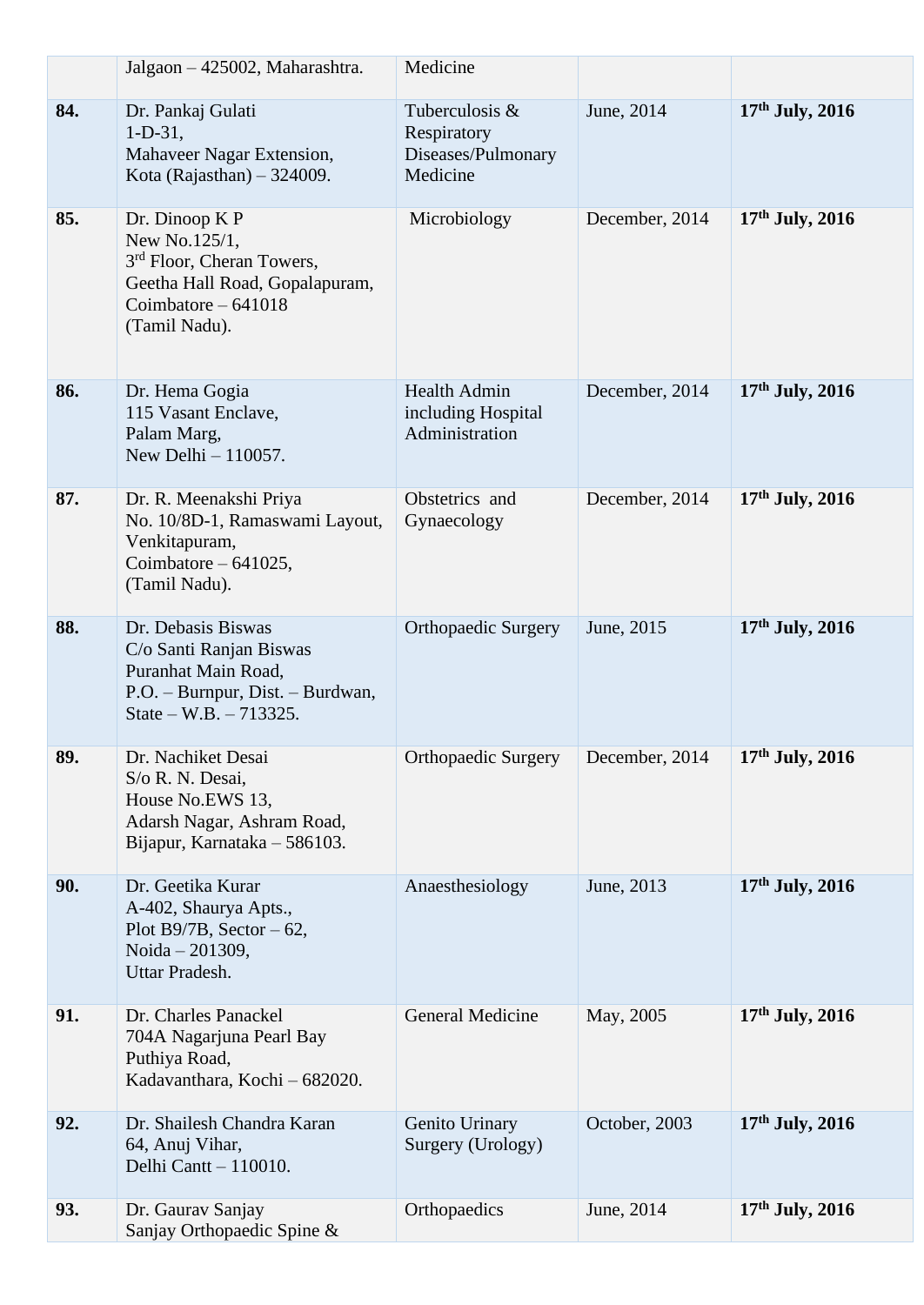|             | Maternity Centre,<br>20/3, Doon Vihar,<br>Jakhan, Rajpur Road,<br>Dehradun, Uttarakhand-2481001.                                                    |                                                                 |                |                   |
|-------------|-----------------------------------------------------------------------------------------------------------------------------------------------------|-----------------------------------------------------------------|----------------|-------------------|
| 94.         | Dr. Md. Shabbirul Islam<br>C/o MD Babar Akhtar,<br>(Global Communication)<br>39A, Jan Nagar Road,<br>Calcutta (Kolkata) – 700014.<br>(West Bengal). | <b>General Surgery</b>                                          | June, 2015     | $17th$ July, 2016 |
| 95.         | Dr. Jithesh P M<br>Parappuparambil (H),<br>Kechery P.O.<br>Thrissur Dt. $-680501$ . (Kerala).                                                       | <b>Family Medicine</b>                                          | December, 2014 | $17th$ July, 2016 |
| 96.         | Dr. Rajanish Sharma<br>B-174, Meera path,<br>Near Vaishali Circle,<br>Vaishali Nagar,<br>Jaipur $-302021$ . (Rajasthan).                            | <b>Respiratory Diseases</b>                                     | May, 2009      | $17th$ July, 2016 |
| 97.         | Dr. Nitin P M<br>Pulickal House,<br>Choondal (PO),<br>Thrissur District,<br>Kerala - 680502.                                                        | Physical Medicine &<br>Rehabilitation                           | December, 2011 | $17th$ July, 2016 |
| 98.         | Dr. Kunal Sikund<br>7, Chander Road,<br>Dalanwala, Dehradun-248001,<br>Uttarakhand.                                                                 | Radiodiagnosis                                                  | December, 2014 | $17th$ July, 2016 |
| 99.         | Dr. Manu Chopra<br>P-77/1, Litchi Bagaan Officer's<br>Accomodation,<br>Namkum, Ranchi.                                                              | Tuberculosis &<br>Respiratory<br>Diseases/Pulmonary<br>Medicine | December, 2014 | $17th$ July, 2016 |
| <b>100.</b> | Dr. Manoj V<br>1/305, Kalathu Mettu Street,<br>Kottivakkam,<br>Chennai – 600041, (Tamil Nadu).                                                      | Ophthalmology                                                   | December, 2013 | $17th$ July, 2016 |
| 101.        | Dr. Ankur Sharma<br>Flat No.27,<br>Diamond Dairy Colony,<br>Kabir Marg,<br>Lucknow $-226001$ . (U.P.).                                              | <b>General Surgery</b>                                          | June, 2009     | $17th$ July, 2016 |
| 102.        | Dr. Kamlesh Kumari<br>House Number #155 A,<br>Subham Farms, Pal Road,<br>Near Pal Balaji Mandir<br>Jodhpur - 342001.                                | Anaesthesiology                                                 | December, 2013 | $17th$ July, 2016 |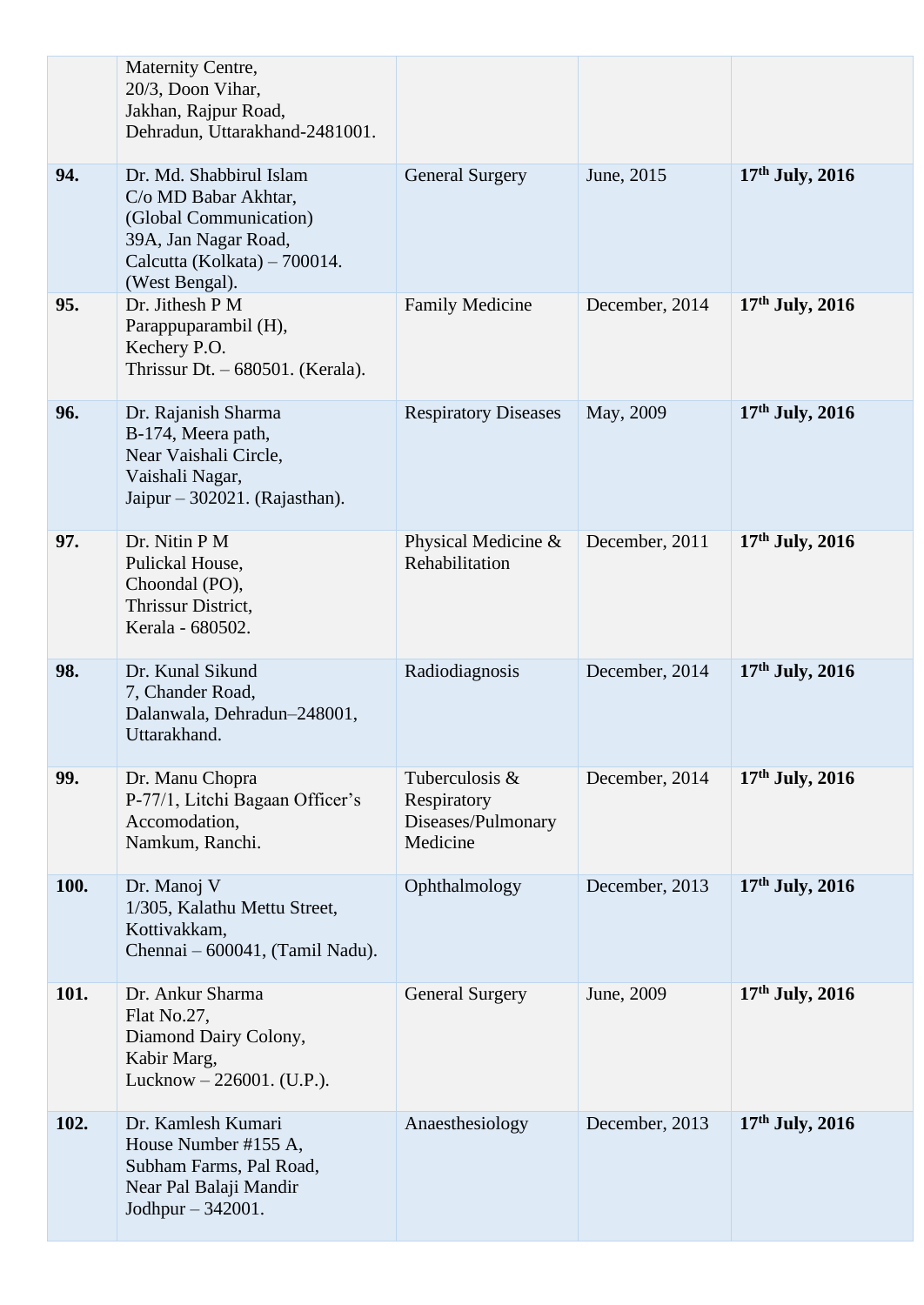| 103.        | Dr. Kavitha Krishna Pai<br>"Ashwini"<br>H. No.17-15-1174/2,<br>Near Noel Mathias Park,<br>Kaprigudda,<br>Mangalore – 575001, Karnataka. | Pathology                  | December, 2014 | $17th$ July, 2016 |
|-------------|-----------------------------------------------------------------------------------------------------------------------------------------|----------------------------|----------------|-------------------|
| 104.        | Dr. Neha Goel<br>57, Sadar Apartments,<br>Mayur Vihar Phase - I Extension,<br>New Delhi $-110091$ .                                     | Ophthalmology              | December, 2009 | $17th$ July, 2016 |
| 105.        | Dr. Debajyoti Mitra<br>B-24, Baghajatin Park Housing<br>Society, P.O. - Panchasayar,<br>Kolkata - 700094,<br>West Bengal.               | <b>Orthopaedic Surgery</b> | June, 2015     | $17th$ July, 2016 |
| 106.        | Dr. Ankur Gupta<br>#1314 Sector $-13$ ,<br>Urban Estate, Kurukshetra,<br>Haryana-136118.                                                | Oto-Rhino-<br>Laryngology  | December, 2014 | $17th$ July, 2016 |
| 107.        | Dr. Gundavda Manit Ketan<br>B-204, Hilton CHS,<br>Shastrinagar,<br>Off J. P. Road, Andheri (West),<br>Mumbai - 400053.                  | <b>Orthopaedic Surgery</b> | June, 2015     | $17th$ July, 2016 |
| 108.        | Dr. Amrita Sawhney<br>Road No.4, House No.10,<br>West Punjabi Bagh Ext.,<br>New Delhi - 110026.                                         | Ophthalmology              | June, 2014     | $17th$ July, 2016 |
| 109.        | Dr. Vijayan S<br>175, Biruthika Street,<br>Chellappan Nagar,<br>Pudukottai - 622001.<br>Tamil Nadu.                                     | Ophthalmology              | June, 2015     | $17th$ July, 2016 |
| <b>110.</b> | Dr. K. Venkataramana<br>House No.15-44A,<br>SBI Colony, Dharmavaram,<br>Anantapur (Dist.),<br>Andhra Pradesh-515671.                    | <b>Orthopaedic Surgery</b> | June, 2015     | $17th$ July, 2016 |
| 111.        | Dr. Shah Yash Kishore<br>Matruseva Hospital,<br>407/5 (Old), 665 (New),<br>Nana Peth, Quarter Gate,<br>Pune – 411002 (Maharashtra).     | <b>Orthopaedic Surgery</b> | June, 2015     | 17th July, 2016   |
| 112.        | Dr. Chaskar Rahul Machhindra<br>403 B Wing,<br>Rajashree Shahu CHS,                                                                     | <b>General Surgery</b>     | June, 2010     | $17th$ July, 2016 |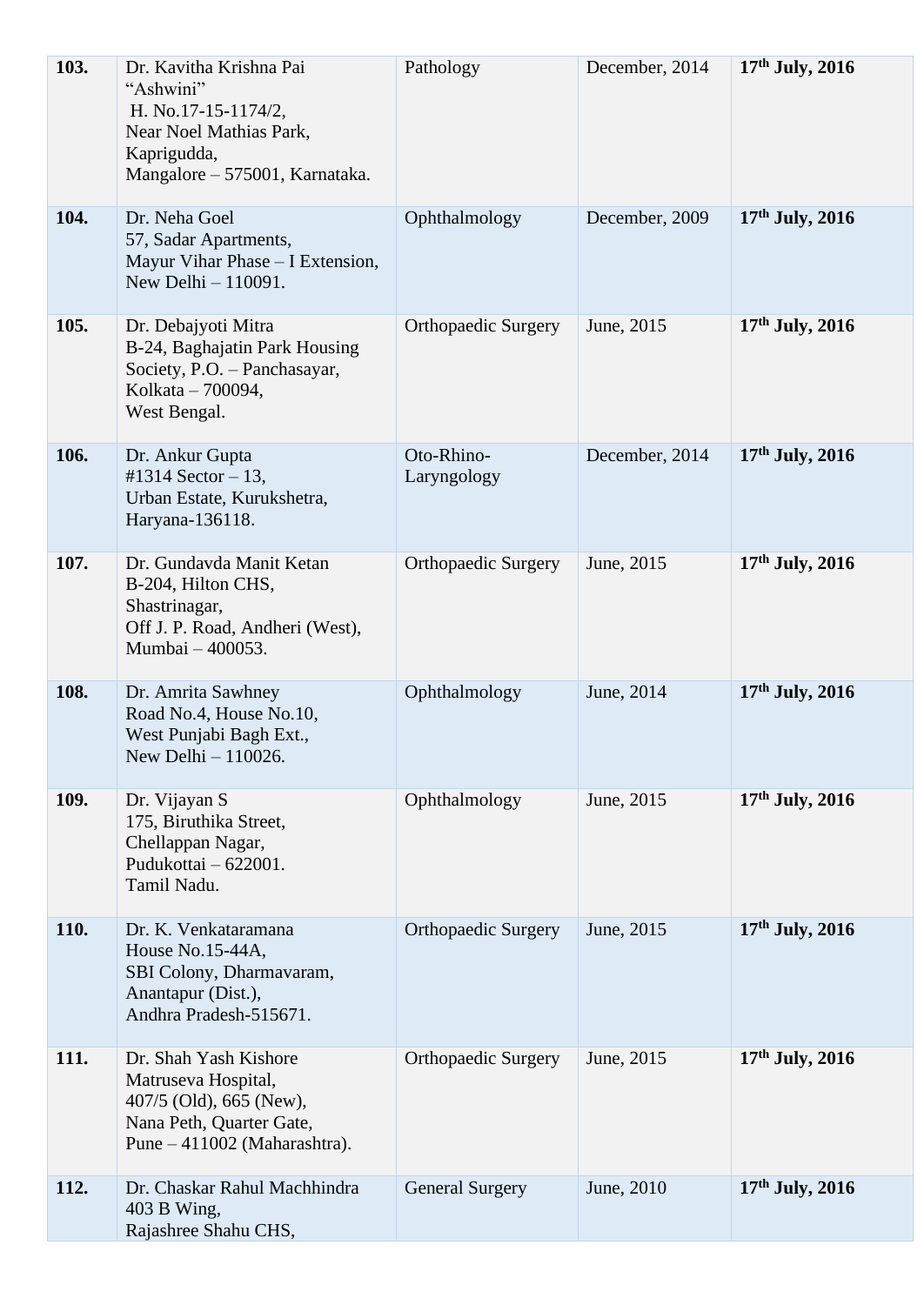|      | 90 Feet Road, Mulund East,<br>Mumbai - 400081.                                                                                                           |                                        |                |                   |
|------|----------------------------------------------------------------------------------------------------------------------------------------------------------|----------------------------------------|----------------|-------------------|
| 113. | Dr. Shashidhar Patil M<br>H. No. $-M - 122$ ,<br>Nijulingappa Colony,<br>Raichur - 584101, Karnataka.                                                    | <b>General Medicine</b>                | June, 2015     | $17th$ July, 2016 |
| 114. | Dr. Shruthi Kulkarni M<br>No.671, 14 <sup>th</sup> Cross, 8 <sup>th</sup> Main,<br>2nd Phase, J. P. Nagar,<br>Bangalore $-560078$ ,<br>Karnataka.        | <b>General Medicine</b>                | June, 2010     | $17th$ July, 2016 |
| 115. | Dr. Pulak Mukherjee<br>Rajwada Blues, Flat No.4B,<br>E.M. Bye Pass Extn.,<br>Elachi, Narendrapur,<br>Kolkata - 700103.                                   | Anaesthesiology                        | December, 2012 | 17th July, 2016   |
| 116. | Dr. Vinod T G<br>'Prayaga',<br>Mambekkattu,<br>Chevayoor P.O.,<br>Kozhikode $-673017$ .                                                                  | <b>Orthopaedic Surgery</b>             | June, 2015     | $17th$ July, 2016 |
| 117. | Dr. Arjun R H H<br>#40, Shiva Nilaya<br>Infantry Road,<br>Sanjay Gandhi Nagar,<br>Bellary - 583104, Karnataka.                                           | <b>Orthopaedic Surgery</b>             | June, 2015     | $17th$ July, 2016 |
| 118. | Dr. Shah Viraj Minesh<br>A/1803, Beau Monde,<br>Appasaheb Marathe Road,<br>Prabhadevi,<br>Mumbai - 25.                                                   | Anaesthesiology                        | December, 2013 | $17th$ July, 2016 |
| 119. | Dr. Shariq UL Hasan<br>Cottage No.2<br>Compound Near Milan Shadi Hall<br>Palace Road,<br>Koh-e-Fiza, Bhopal - 462001.                                    | Genito Urinary<br>Surgery<br>(Urology) | June, 2008     | $17th$ July, 2016 |
| 120. | Dr. Bhosale Pravin Ranganath<br>"Bhagwant Complex",<br>Near ST Stand, Khanapur Road,<br>Vita, TAL - Khanapur,<br>Dist – Sangli,<br>Maharashtra - 415311. | Radiodiagnosis                         | December, 2014 | $17th$ July, 2016 |
| 121. | Dr. Junewar Vivek Diwakarrao                                                                                                                             | Neurology                              | December, 2014 | $17th$ July, 2016 |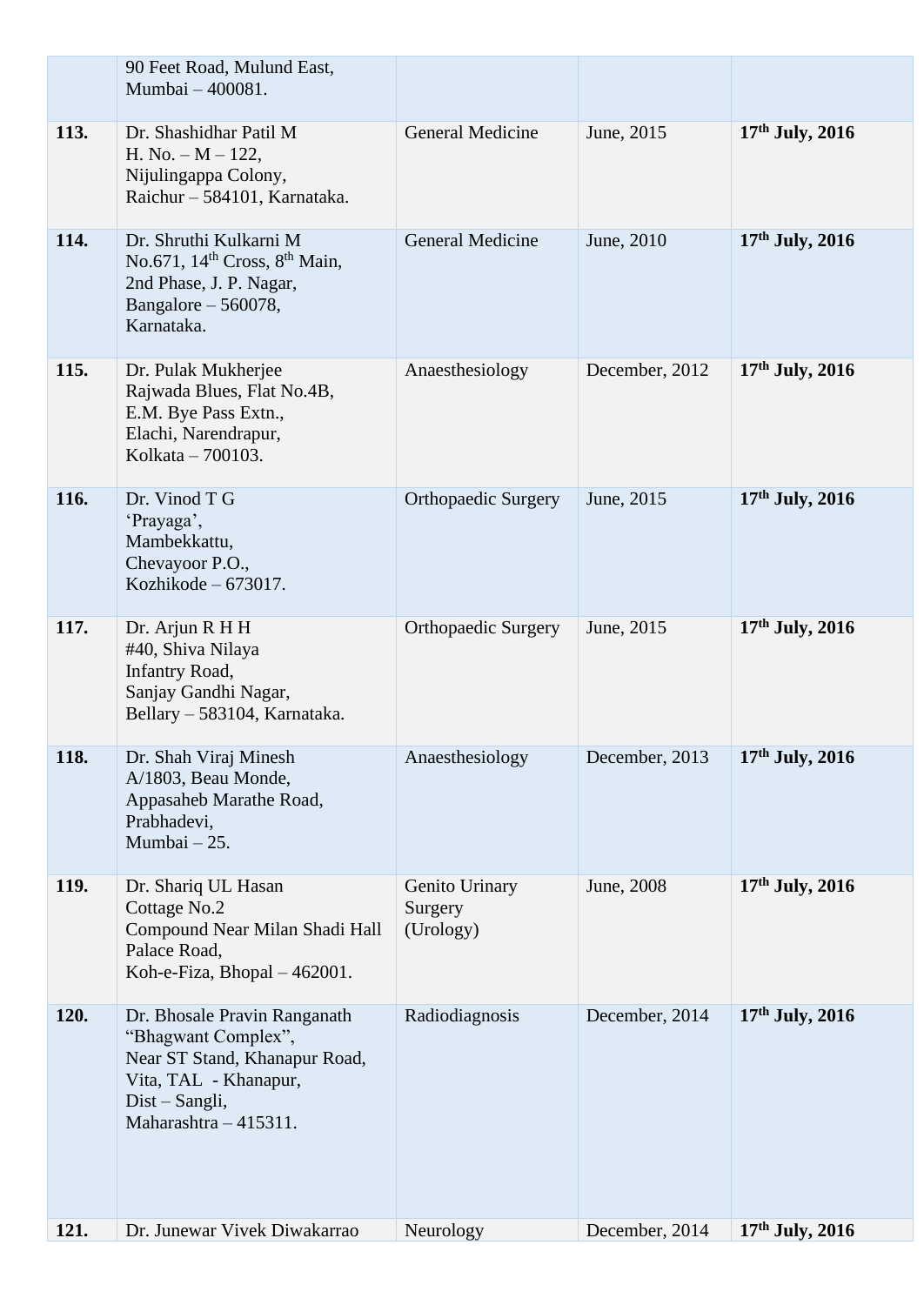|      | Sahu Layout,<br>Near Raut Wadi,<br>Near Priyadarshani<br>Mahila Mahavidyalaya,<br>Wardha - 442001, (Maharashtra).                          |                               |                |                   |
|------|--------------------------------------------------------------------------------------------------------------------------------------------|-------------------------------|----------------|-------------------|
| 122. | Dr. Gireesh G N<br>G.G. Nivas,<br>Thampuran Road,<br>North Beypore,<br>Calicut – $673015$ . (Kerala)                                       | Paediatrics                   | December, 2014 | $17th$ July, 2016 |
| 123. | Dr. Rahul Saini<br>S/o Mr. D. P. Saini,<br>D 75 Sector 2A,<br>Khetri Nagar,<br>Distt. Jhun Jhunu,<br>Rajasthan $-333504$ .                 | <b>Orthopaedic Surgery</b>    | December, 2014 | 17th July, 2016   |
| 124. | Dr. Rege Kanchan Ravindra<br>301, Shubh Aashirwad Society,<br>Road No.5, Jay Prakash Nagar,<br>Goregaon, (East Mumbai)-63,<br>Maharashtra. | <b>General Surgery</b>        | December, 2010 | $17th$ July, 2016 |
| 125. | Dr. Akash Ashok Bang<br>Chetana – Vikas,<br>At P.O. Gopuri,<br>Wardha - 442001,<br>Maharashtra.                                            | Paediatrics                   | May, 2006      | $17th$ July, 2016 |
| 126. | Dr. Asim Rather<br>Lane 2, Qayoom Colony,<br>Rawalpora, Srinagar,<br>Kashmir, J & K - 190005.                                              | Radiodiagnosis                | June, 2015     | $17th$ July, 2016 |
| 127. | Dr. Avinash Kumar<br>Q. No.1182,<br>Sector $-4/G$ ,<br>Bokaro Steel City,<br>Jharkhand $-$ 827004.                                         | Orthopaedics                  | December, 2013 | $17th$ July, 2016 |
| 128. | Dr. Nileshma Pandey<br>A-43, Street No.2,<br>Patel Vihar,<br>Karawal Nagar,<br>Delhi - 110094.                                             | Obstetrics and<br>Gynaecology | December, 2014 | $17th$ July, 2016 |
| 129. | Dr. Sreeganesh K<br>Ganesh Bhavan,<br>TC $20/2658$ (1),<br>Karamana,<br>Trivandrum $-695002$ .                                             | <b>Orthopaedic Surgery</b>    | December, 2014 | 17th July, 2016   |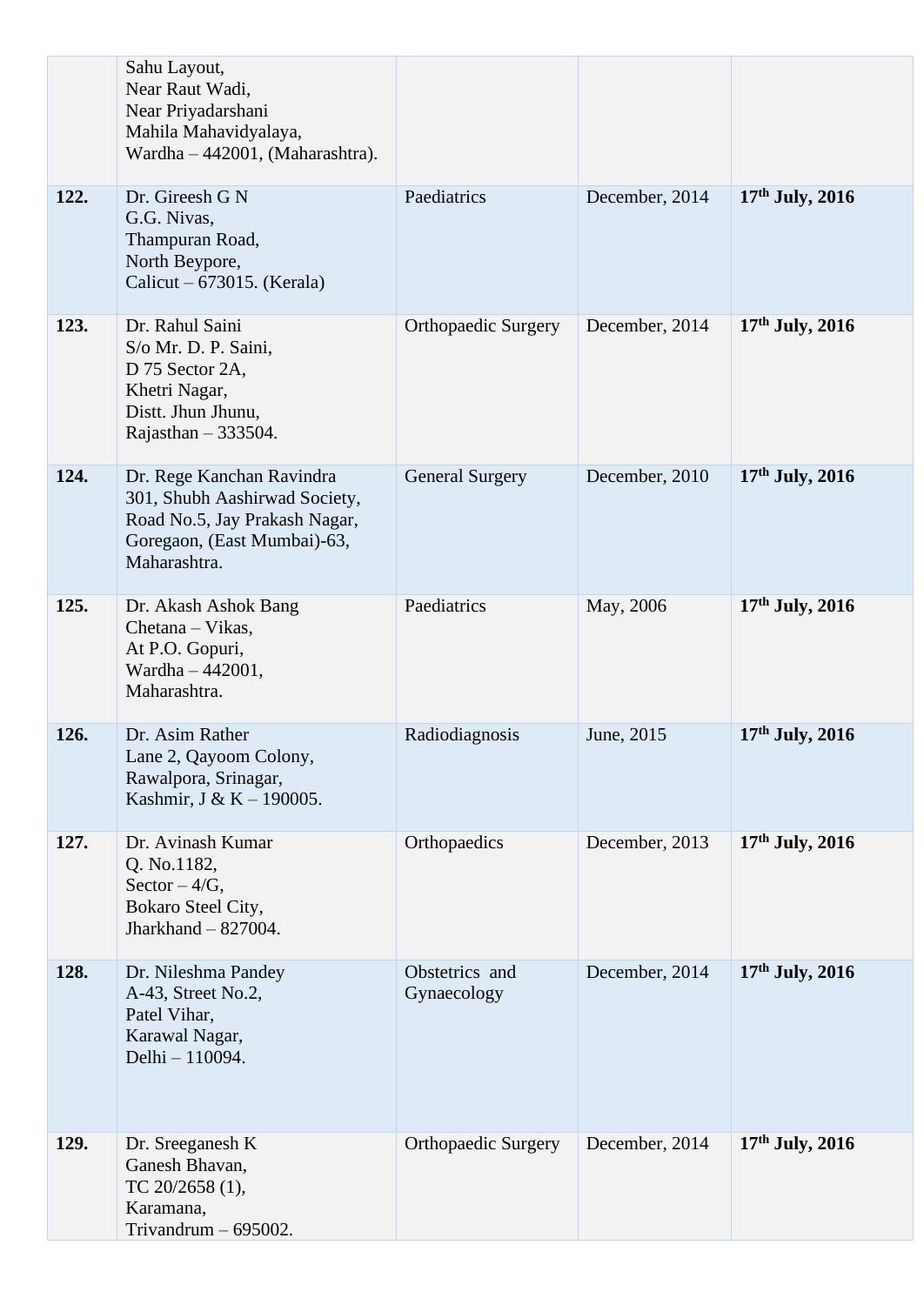| 130. | Dr. Shraddha Dilip Rastogi<br>C/o Dr. Vipul Nayar,<br>Vision Eye Hospital,<br>$F-24/136$ , Sector - 7,<br>Rohini, New Delhi - 110085. | Anaesthesiology            | December, 2014  | $17th$ July, 2016 |
|------|---------------------------------------------------------------------------------------------------------------------------------------|----------------------------|-----------------|-------------------|
| 131. | Dr. Vaibhav Jain<br>C-28, Rohit Kunj, Pitampura,<br>Delhi - 110034.                                                                   | Radiodiagnosis             | September, 2005 | $17th$ July, 2016 |
| 132. | Dr. Sunny Malik<br>C/o Dr. Vipul Nayar,<br>Vision Eye Hospital,<br>$F-24/136$ , Sector - 7,<br>Rohini, New Delhi - 110085.            | Anaesthesiology            | June, 2014      | $17th$ July, 2016 |
| 133. | Dr. Anadi Pachaury<br>$348$ , Sector $-9$ ,<br>Avas Vikas Colony, Sikandra,<br>Agra $-282007$ (U.P.).                                 | <b>General Surgery</b>     | December, 2013  | 17th July, 2016   |
| 134. | Dr. Abhishek Singh<br>157, Bettina Tower,<br><b>Mahagun Mascot Crossing</b><br>Republic Ghaziabad,<br>$U.P. - 201016.$                | Cardiology                 | June, 2015      | 17th July, 2016   |
| 135. | Dr. Shweta Singh<br>157, Bettina Tower,<br><b>Mahagun Mascot Crossing</b><br>Republic Ghaziabad,<br>$U.P. - 201016.$                  | Paediatrics                | October, 2008   | $17th$ July, 2016 |
| 136. | Dr. Tilwe Kedar Ajay<br>210, B-Wing, Anandsagar,<br>Sector - 17, Vashi, Navi,<br>Mumbai - 400703, (Maharashtra).                      | Psychiatry                 | June, 2014      | $17th$ July, 2016 |
| 137. | Dr. Harsha Vardhan<br>Room No.528,<br>Kairon Block Hostel,<br>PGIMER., Sector - 12,<br>Chandigarh160012.                              | Orthopaedics               | June, 2014      | $17th$ July, 2016 |
| 138. | Dr. Rakesh John<br>#135, I Block,<br>Married Doctors Hostel,<br>PGIMER., Sector - 12,<br>Chandigarh-160012.                           | <b>Orthopaedic Surgery</b> | December, 2014  | $17th$ July, 2016 |
| 139. | Dr. Nitish Bhan<br>Plot No.30, Kaushik Housing<br>Cooperative Society, Road No.12,                                                    | Orthopaedics               | June, 2012      | $17th$ July, 2016 |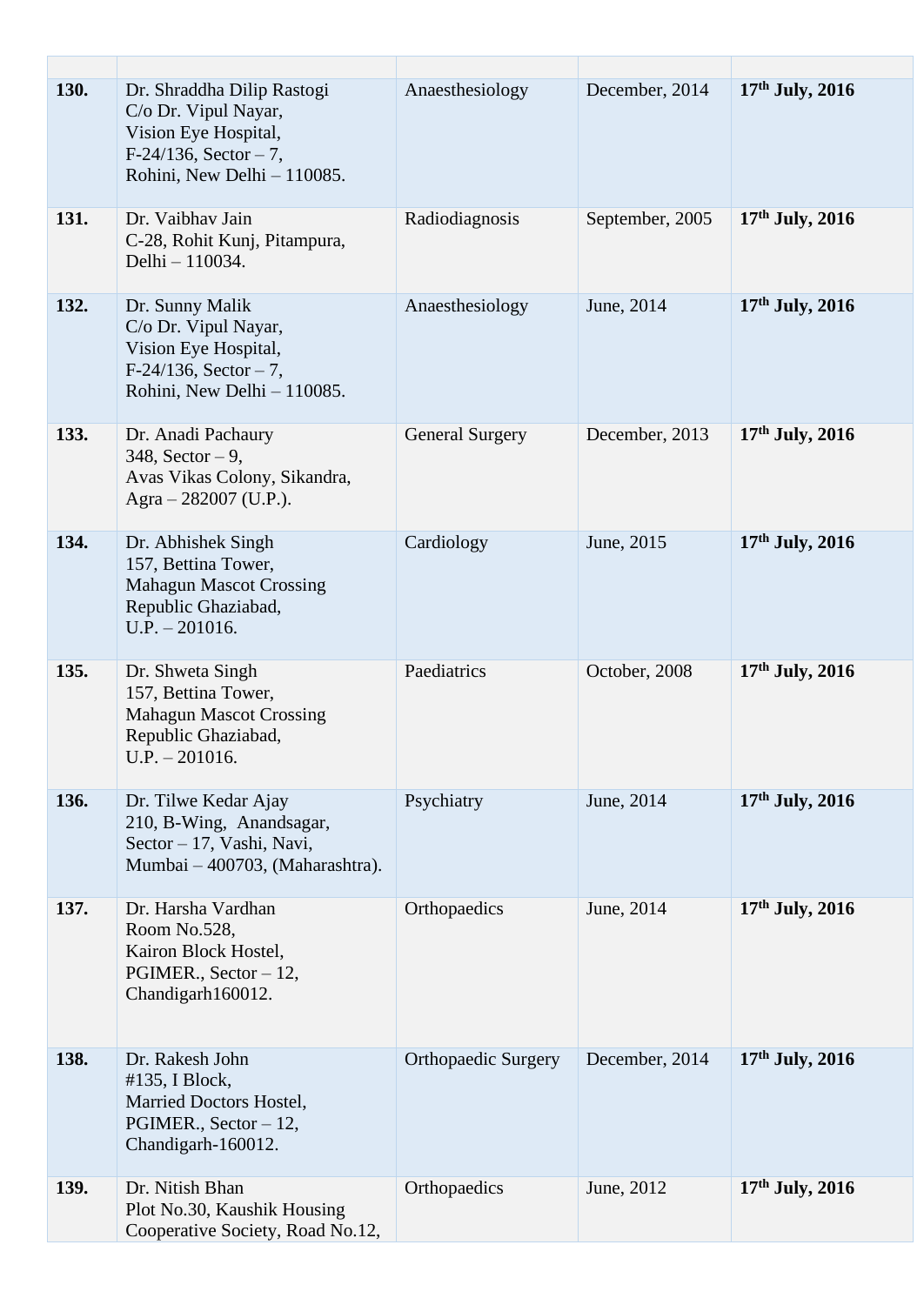|      | Banjara Hills, Hyderabad-500034.                                                                                                                                |                                                                 |                 |                   |
|------|-----------------------------------------------------------------------------------------------------------------------------------------------------------------|-----------------------------------------------------------------|-----------------|-------------------|
| 140. | Dr. A. Vijayendra<br>H. No.3-9-90,<br>Kotagally, Behind Markandeya<br>Madir, Nizamabad,<br>Telangana $-503001$ .                                                | Radiodiagnosis                                                  | June, 2015      | $17th$ July, 2016 |
| 141. | Dr. Khanna Resham Sanjeev<br>A-903, Greenwoods Chakala,<br>Andheri Kurla Road,<br>Andheri (East),<br>Mumbai - 400093.                                           | Radiodiagnosis                                                  | December, 2014  | 17th July, 2016   |
| 142. | Dr. Anjana Basu<br>46/2 Bosepukar Road,<br>Appt – Canvas, Flat 1B,<br>Kolkata – 700042.                                                                         | Anaesthesiology                                                 | September, 2008 | $17th$ July, 2016 |
| 143. | Dr. Verma Prateek Pradeep Kumar<br>C-3-2, Multistorey Flats,<br>R. K. Puram, Sector $-13$ ,<br>New Delhi $-110066$ .                                            | Anaesthesiology                                                 | June, 2015      | $17th$ July, 2016 |
| 144. | Dr. Kumat Vishal Kantilal<br>13, Mahavir Nagar,<br>Near Anuradha Theatre,<br>Nasik - Road, Nasik-422101,<br>(Maharashtra).                                      | Radiodiagnosis                                                  | December, 2013  | $17th$ July, 2016 |
| 145. | Dr. Ajay Kumar<br>H/403, Skytech Matrutt<br>Sector - 76, Noida,<br>Uttar Pradesh $-201301$ .                                                                    | Paediatrics                                                     | June, 2014      | $17th$ July, 2016 |
| 146. | Dr. Praveennath Ghanta<br>$67 - 21 - 1 - 1/1B$ .<br>Flat No.82, RVR Residency,<br>Road No.6, L.B. Nagar,<br>Nagamallithota, Kakinada,<br>Andhra Pradesh-533003. | Tuberculosis &<br>Respiratory<br>Diseases/Pulmonary<br>Medicine | December, 2014  | $17th$ July, 2016 |
| 147. | Dr. Dhoran Amol Prakash<br>Gayatri Plot No.10,<br>Gopalkrushna Nagar,<br>Malkapur Dist-Buldhana,<br>Maharashtra - 443101.                                       | <b>General Surgery</b>                                          | December, 2014  | $17th$ July, 2016 |
| 148. | Dr. Gohil Dhruv Pravin<br>5B/105, Versova Heights CHS,<br>New Mhada,<br>Near Swami Samarth Chowk,<br>Lokhandwala, Andheri (West),<br>Mumbai - 400053.           | Obstetrics &<br>Gynaecology                                     | June, 2015      | $17th$ July, 2016 |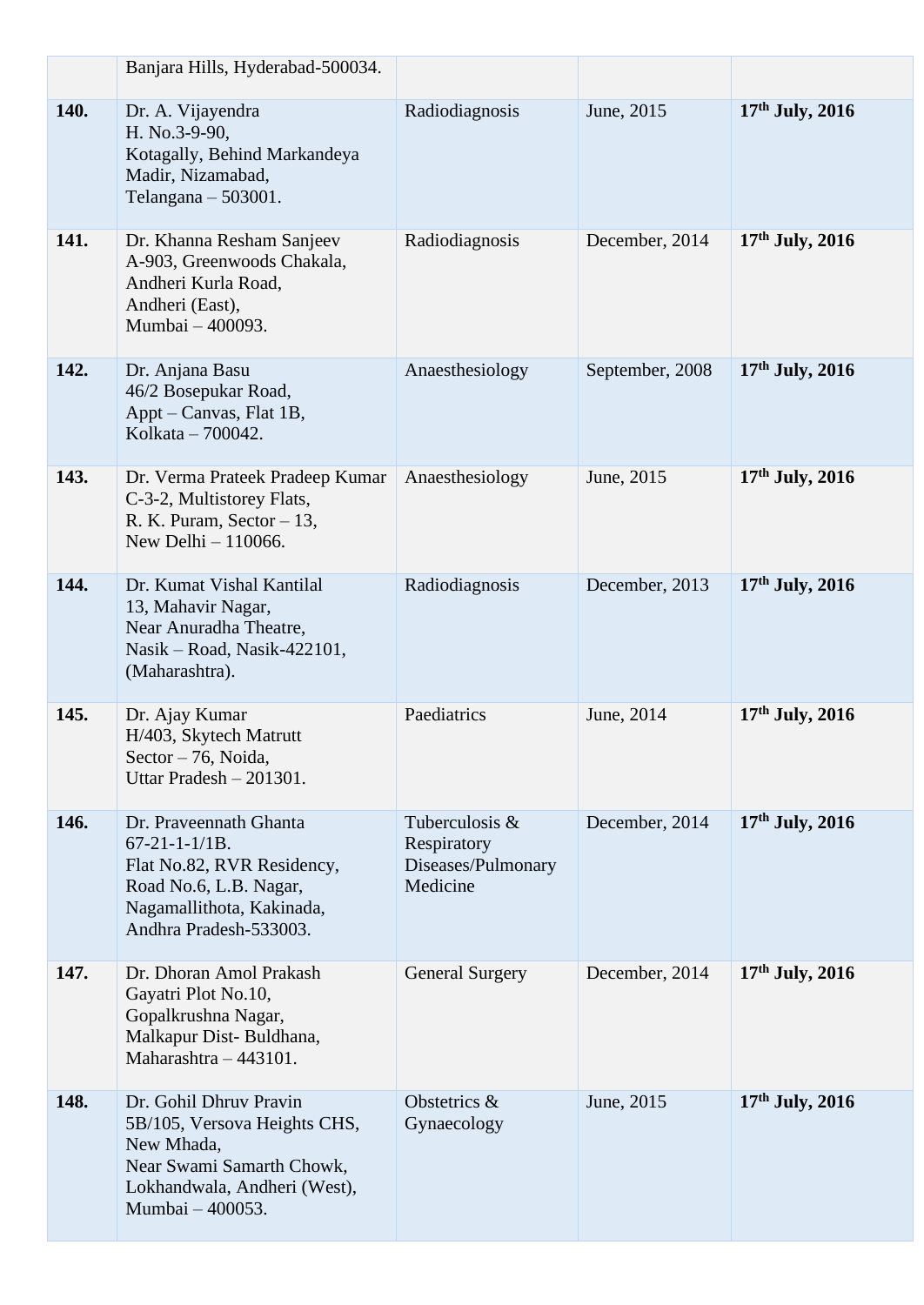| 149. | Dr. Sushil Kumar Agarwala<br>RZP-75B, Rajnagar Part-II,<br>Palam Colony,<br>New Delhi - 110077.                                                                            | Orthopaedics                               | June, 2014     | $17th$ July, 2016 |
|------|----------------------------------------------------------------------------------------------------------------------------------------------------------------------------|--------------------------------------------|----------------|-------------------|
| 150. | Dr. Amit Mittal<br>H. No. $-493$ , Sector $-10A$ ,<br>Near D.A.V. School,<br>Gurgaon - 122001, (Haryana).                                                                  | Gastroenterology                           | December, 2014 | $17th$ July, 2016 |
| 151. | Dr. G S Arun<br>S/o Shekarappa G.R.,<br>#1074, NMC 3 <sup>rd</sup> Cross,<br>Left Side Hosamane,<br>Bhadravathi - 577302, Karnataka.                                       | Orthopaedics                               | June, 2014     | $17th$ July, 2016 |
| 152. | Dr. Ruchi Agarwal<br>Quarter No.501/502,<br>Soni Hospital Campus,<br>Soni Hospital, Shastri Nagar,<br>Bhilwara, Rajasthan - 311001.                                        | Obstetrics and<br>Gynaecology              | June, 2012     | $17th$ July, 2016 |
| 153. | Dr. Pankaj Gupta<br>Flat No.501/502,<br>Soni Hospital Campus,<br>Soni Hospital, Shastri Nagar,<br>Bhilwara (Rajasthan) - 311001.                                           | Orthopaedics                               | December, 2012 | 17th July, 2016   |
| 154. | Dr. Syeda Tanvira Habib<br>Wisdom Apartments,<br>3 - Janakpur Path,<br>Kahilipara, Guwahati - 781019.                                                                      | Dermatology,<br>Venereology and<br>Leprosy | December, 2011 | $17th$ July, 2016 |
| 155. | Dr. Kasat Pushkar Dilip<br>2101, Centre Point,<br>90 Feet Road,<br>Gawanpada Mulund East.<br>Mumbai - 400081.                                                              | Oto-Rhino-<br>Laryngology                  | December, 2013 | $17th$ July, 2016 |
| 156. | Dr. Vartak Pushkaraj Uday<br>101, Ist Floor,<br>Shri Chintamani Apartment,<br>Sahakar Colony, Brahmin Society,<br>Navpada Thane (West),<br>Pin Code - 400602, Maharashtra. | Oto-Rhino-<br>Larynagology                 | June, 2012     | $17th$ July, 2016 |
| 157. | Dr. Ansari Mohsin Barkat<br>17/B/104, Kapadia Nagar,<br>C.S.T. Road Kurla (West),<br>Mumbai, Maharashtra - 400070.                                                         | <b>General Medicine</b>                    | June, 2012     | $17th$ July, 2016 |
| 158. | Dr. Anurag Kumar Tiwari<br>MIG-II/17, Vivekanand Nagar,<br>Nyas Colony,<br>Hoshangabad,<br>Madhya Pradesh - 461001.                                                        | <b>Orthopaedic Surgery</b>                 | December, 2014 | $17th$ July, 2016 |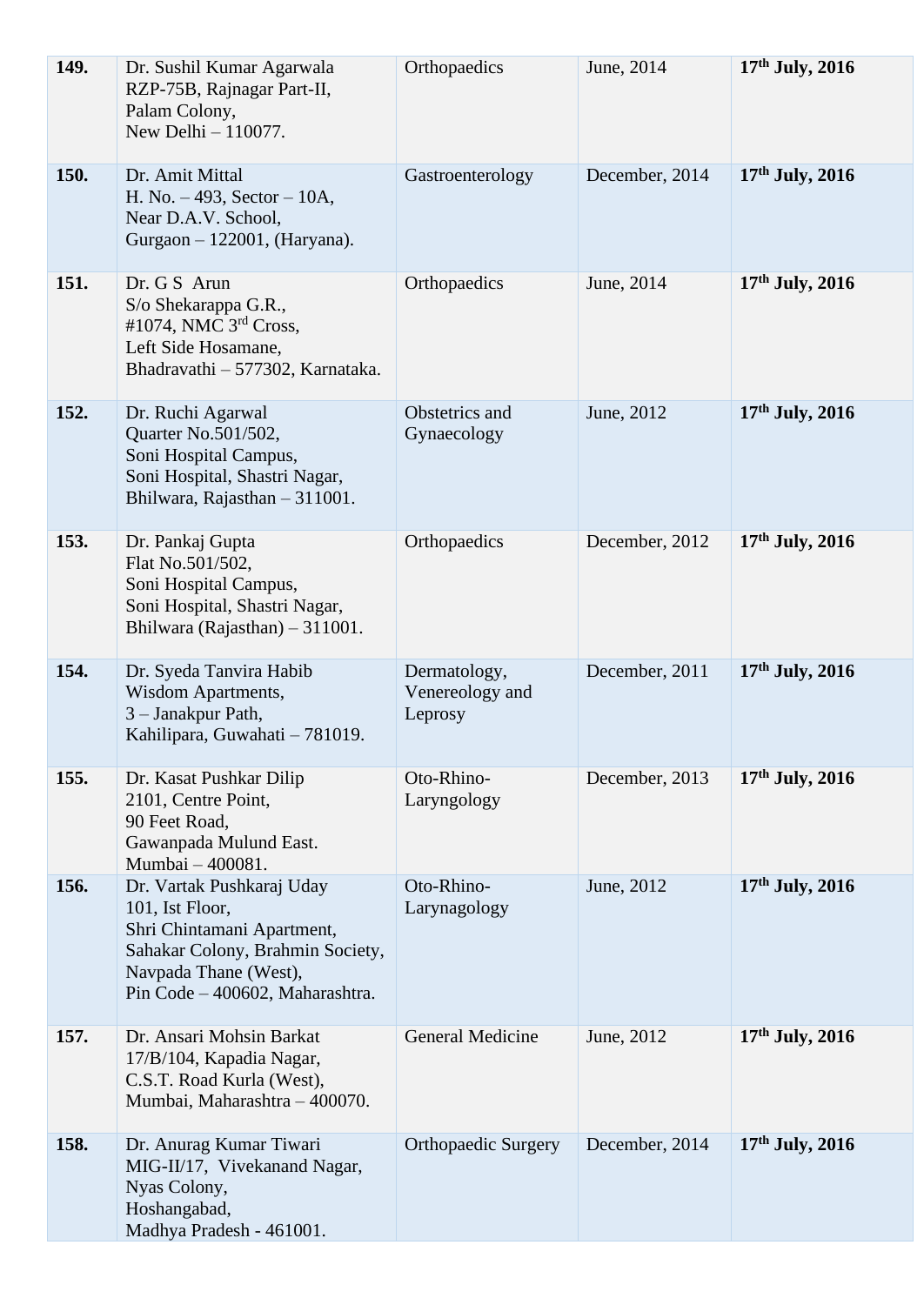| <b>159.</b> | Dr. Geeta Sube Singh Ahlawat<br>34/9J Medical Enclave,<br>PGIMS., Rohtak,<br>Haryana - 124001.                                                                                                             | Anaesthesiology               | October, 2002  | $17th$ July, 2016 |
|-------------|------------------------------------------------------------------------------------------------------------------------------------------------------------------------------------------------------------|-------------------------------|----------------|-------------------|
| 160.        | Dr. Sohini Sengupta<br>405, Dakshinayam Apartment,<br>Sector - 4 Plot 19,<br>Dwarka, Delhi - 110075.                                                                                                       | Biochemistry                  | December, 2009 | $17th$ July, 2016 |
| 161.        | Dr. Sujoy Neogi<br>405 Dakshinayan Apartment,<br>Sector $-4$ , Plot $-19$ ,<br>Dwarka, Delhi - 110075.                                                                                                     | Paediatric Surgery            | December, 2010 | $17th$ July, 2016 |
| 162.        | Dr. Vibhuti Tomar<br>310, Thakur Mohalla<br>Village & Post - Tillore Khurd,<br>Indore $(M.P.) - 452020$ .                                                                                                  | Obstetrics and<br>Gynaecology | June, 2013     | $17th$ July, 2016 |
| 163.        | Dr. Gauray Goel<br>C-604, Jalwayu Towers,<br>New Town, Action Area-1,<br>Rajarhat, Kolkata - 700156.<br>West Bengal.                                                                                       | Microbiology                  | December, 2014 | $17th$ July, 2016 |
| 164.        | Dr. Mohit Kumar Arora<br>51-B Vijay Park,<br>Near Laxmi Bazar,<br>Gurgaon - 122001, Haryana.                                                                                                               | Orthopaedics                  | December, 2013 | $17th$ July, 2016 |
| 165.        | Dr. Mulla Lukman Ibrahim<br>Ghudulal<br>C/o Dr. Azamai I. G. Mulla,<br>C-4, Kalpana Empress II,<br>St. Patricks Town,<br>Behind Chroma,<br>Hadapsar, Pune $-13$<br>(Maharashtra).                          | Neuro Surgery                 | December, 2013 | $17th$ July, 2016 |
| 166         | Dr. Mujawar Jalil Shankatali<br>Flt no 8, AB building,<br>New Indira Cooperative Housing<br>Society, Near Lunkad Hospital and<br>Union Bank, Pune-Nagar Road,<br>Shastri Nagar,<br>Yerwada, Pune - 411006. | Paediatrics                   | June, 2012     | $17th$ July, 2016 |
| 167.        | Dr. Subramaniam M H<br>G1, No.30, Second Street,<br>Land Marvel Apartments,<br>Venkatrathinam Nagar,                                                                                                       | Orthopaedics                  | December, 2009 | $17th$ July, 2016 |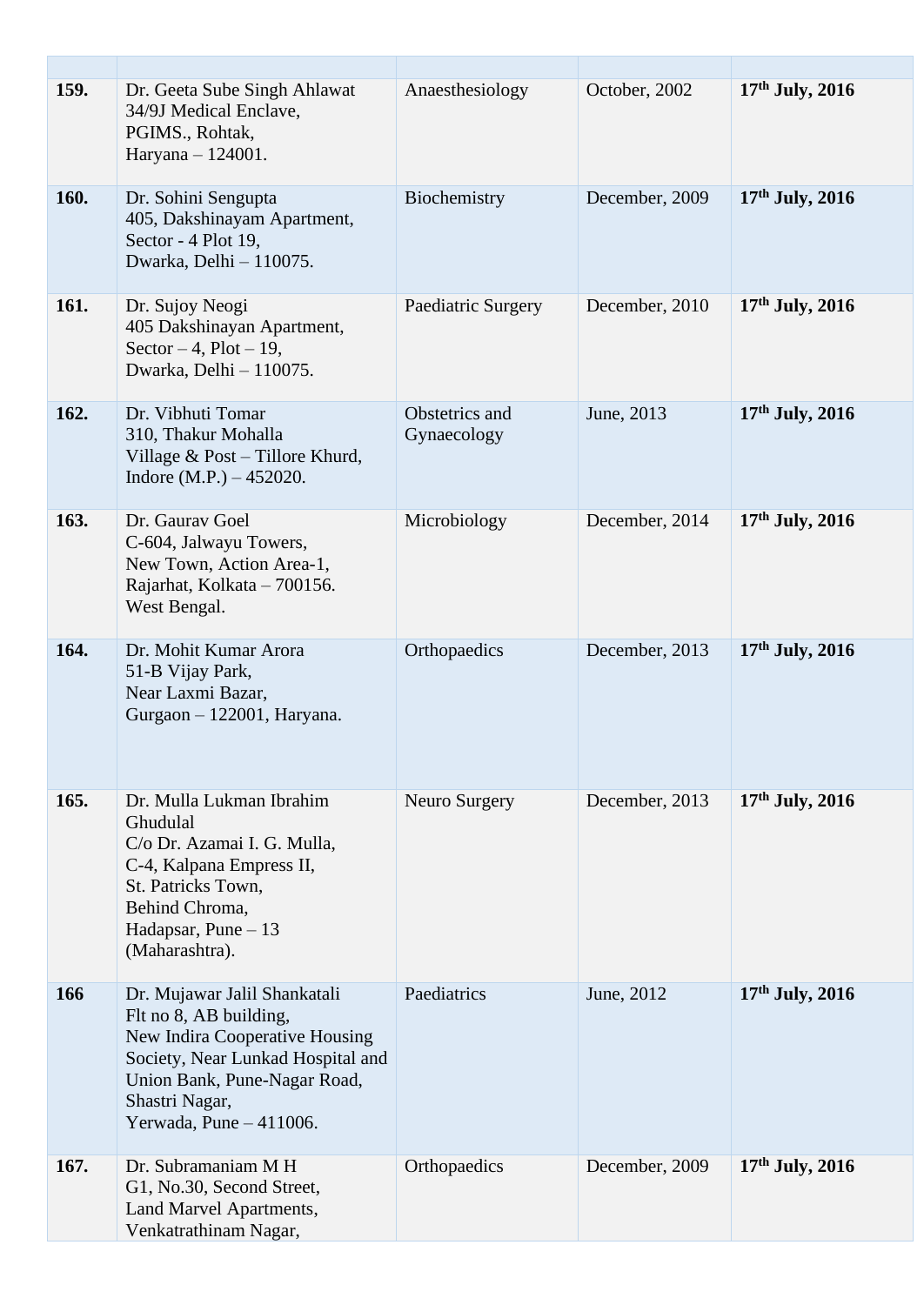|      | $Ext. - 2$ , Adayar,<br>Chennai - 600020.                                                                                                           |                               |                |                   |
|------|-----------------------------------------------------------------------------------------------------------------------------------------------------|-------------------------------|----------------|-------------------|
| 168. | Dr. Pooja Gupta<br>E 505 Kalyan Sampat Gardens,<br>Near Bicholi Mardana Bypass,<br>Indore $-452001$ , (M.P.).                                       | Obstetrics and<br>Gynaecology | June, 2014     | $17th$ July, 2016 |
| 169. | Dr. Subhransu Sekhar Jena<br>Quarter No.-303, A-Block,<br>Palm Heights Quarters,<br>Near Sum Hospital, Shampur,<br>Bhubaneswar, Odisha - 751003.    | Neurology                     | December, 2013 | $17th$ July, 2016 |
| 170. | Dr. V S Pavithra<br>No.46/12, Sri Om Nilaya,<br>18th Cross, K.C. Reddy Road,<br>Rajiv Gandhi Nagar,<br>Bommanthalli, Bangalore – 68.                | <b>General Medicine</b>       | June, 2013     | 17th July, 2016   |
| 171. | Dr. Smita Dhingra<br>BM 149, West Shalimar Bagh,<br>Delhi - 110088.                                                                                 | Radiodiagnosis                | August, 2007   | $17th$ July, 2016 |
| 172. | Dr. Naranje Priyanka Mahadeorao<br>156, $2nd$ Floor, B5-Block,<br>Safdarjung Enclave,<br>New Delhi $-110029$ .                                      | Radiodiagnosis                | June, 2014     | 17th July, 2016   |
| 173. | Dr. Vivek Manchanda<br>Associate Professor,<br>Department of Paediatric Surgery,<br>All India Institute of Medical<br>Sciences, Jodhpur, Rajasthan. | <b>General Surgery</b>        | May, 2004      | $17th$ July, 2016 |
| 174. | Dr. Avinash Jain<br>E 505 Kalyan Sampat Gardens,<br>Near Bicholi Mardana Bypass,<br>Indore $-452001$ , (M.P.).                                      | Orthopaedics                  | December, 2013 | $17th$ July, 2016 |
| 175. | Dr. Nitha Jose<br>Kanavu, Tenhi Palam (PO),<br>Malappuram (Dist.),<br>Kerala – 673636.                                                              | Paediatrics                   | June, 2015     | $17th$ July, 2016 |
| 176. | Dr. Hemlata<br>Type IV/3, SGPGI Campus,<br>Raebareli Road,<br>Lucknow - 226014 (U.P.).                                                              | Anaesthesiology               | June, 2011     | $17th$ July, 2016 |
| 177. | Dr. Ashish Rana<br>$31/233$ , Sector - 3,<br>Azad Marg, Pratap Nagar,<br>Sanaganer, Jaipur - 302033                                                 | Orthopaedics                  | December, 2013 | $17th$ July, 2016 |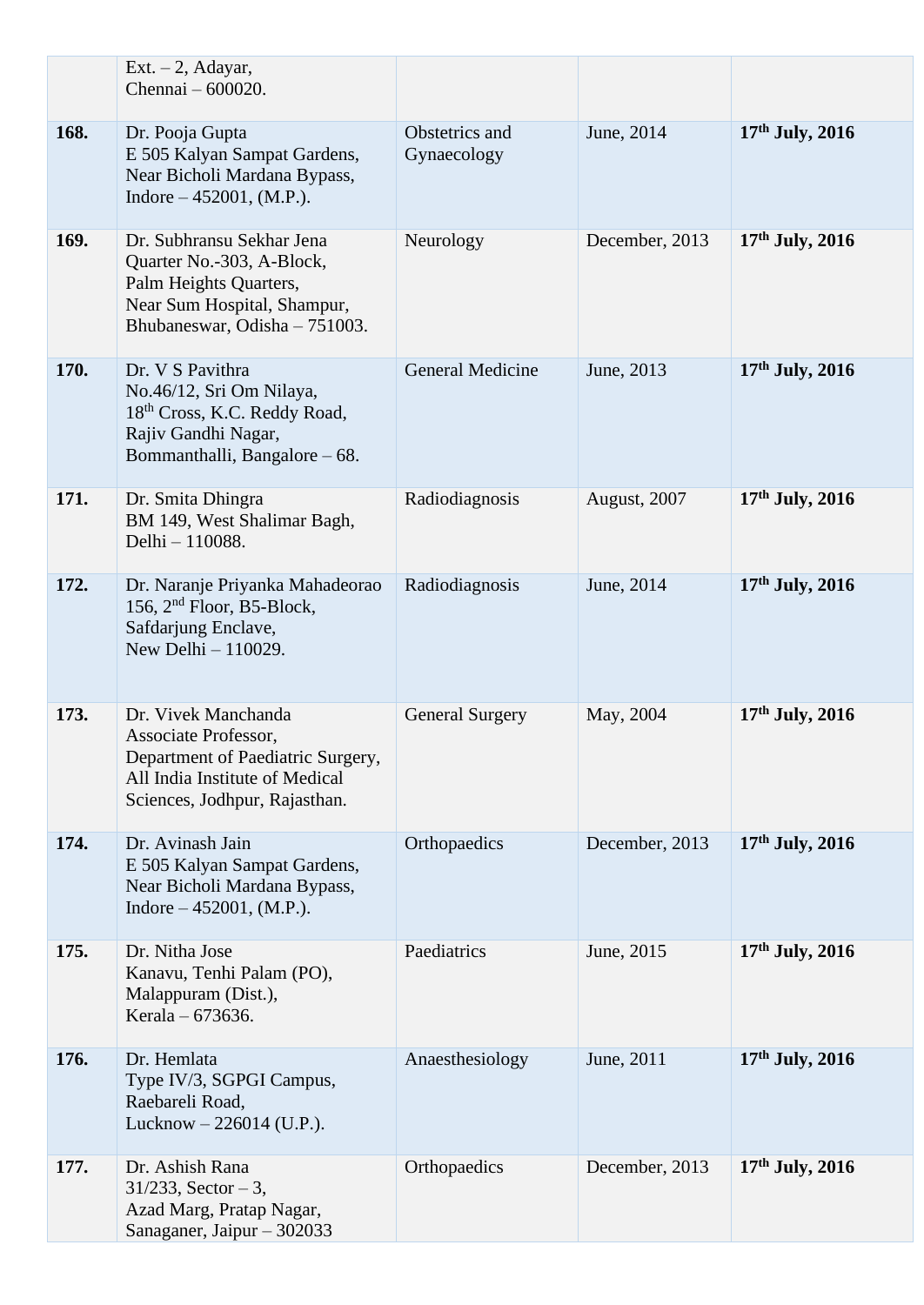|      | (Rajasthan).                                                                                                                                                                     |                             |                |                   |
|------|----------------------------------------------------------------------------------------------------------------------------------------------------------------------------------|-----------------------------|----------------|-------------------|
| 178. | Dr. Rajeev Kumar<br>A-69, Dakshinamurti Residency,<br>Sunpharma Road,<br>Vadodara, Gujarat-390012.                                                                               | <b>Nuclear Medicine</b>     | December, 2014 | $17th$ July, 2016 |
| 179. | Dr. Ghante Rahul Jivanrao<br>C/o Hiralal Jindas Ghante<br>Cloth Shop Loha,<br>Dist. Nanded,<br>Maharashtra - 431708.                                                             | <b>General Medicine</b>     | December, 2014 | $17th$ July, 2016 |
| 180. | Dr. Bhavana<br>House No.1505,<br>Sector – 25, Panchkula,<br>Haryana - 134109.                                                                                                    | Obstetrics &<br>Gynaecology | May, 2008      | 17th July, 2016   |
| 181. | Dr. Lizy Vincent<br>C.S.I Kalyani General Hospital,<br>#15 - Dr.Radhakrishanan Salai,<br>Mylapore,<br>Chennai – 600004.                                                          | <b>Family Medicine</b>      | December, 2013 | $17th$ July, 2016 |
| 182. | Dr. Pratheep Samraj R P<br>Pratheep Nursing Home,<br>Main Road, Palliyadi - 629169,<br>Kanya Kumari District,<br>Tamilnadu.                                                      | <b>General Surgery</b>      | December, 2011 | 17th July, 2016   |
| 183. | Dr. Surana Anuj Paras<br>S/o Dr. Paras S. Surana<br>12, Krishna Nagar,<br>Old Adgaon Naka,<br>Pachavati, Nashik - 422003<br>Maharashtra.                                         | <b>General Medicine</b>     | June, 2015     | 17th July, 2016   |
| 184. | Dr. Deshpande Saurabh Ajit<br>C/o Dr. Ajit B. Deshpande,<br>Mohini Hospital,<br>Behind Modern High School,<br>Ward No.6, Shrirampur - 413709.<br>Dist – Ahmednagar, Maharashtra. | General Medicine            | June, 2015     | $17th$ July, 2016 |
| 185. | Dr. Patil Atul Ravindra<br>B-8, Sujata CHS,<br>Vidyalaya Marg, Mulund (East),<br>Mumbai - 400081.                                                                                | <b>Orthopaedic Surgery</b>  | December, 2014 | $17th$ July, 2016 |
| 186. | Dr. Nikhil Verma<br>B-1/359, DDA Flats,<br>Sector $-17$ ,<br>Rohini, Delhi - 110085.                                                                                             | Orthopaedics                | June, 2014     | $17th$ July, 2016 |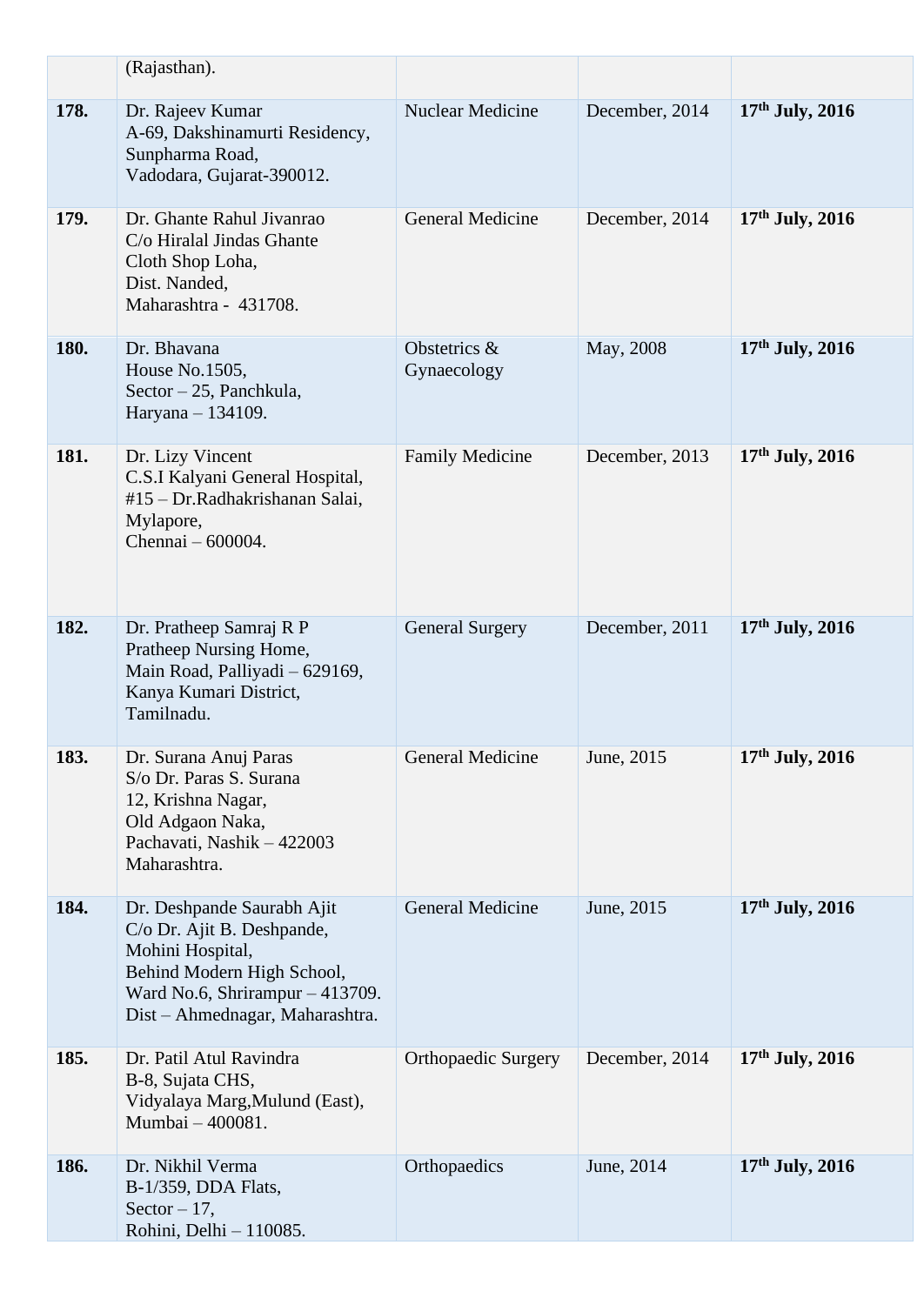| 187.        | Dr. B Bhanu Pratap<br>C/o Dr. Nikunj Aggarwal<br>7/33, Ist Floor, Roop Nagar,<br>Delhi - 110007.                                                    | Orthopaedics                                    | June, 2012     | $17th$ July, 2016 |
|-------------|-----------------------------------------------------------------------------------------------------------------------------------------------------|-------------------------------------------------|----------------|-------------------|
| 188.        | Dr. Priyadharsini R<br>No.8, Elango Street,<br>Anandha Nagar, Kadirkamam,<br>Puducherry $-605009$ .                                                 | Pharmacology                                    | December, 2012 | $17th$ July, 2016 |
| 189.        | Dr. Manjulata Tomar<br>22/2-B Ankur Angan Colony,<br>Nipania Road,<br>Indore $-452010$ (M.P.).                                                      | Obstetrics and<br>Gynaecology                   | June, 2013     | $17th$ July, 2016 |
| <b>190.</b> | Dr. Anirban Mandal<br>Top Floor, 24/93,<br>West Patel Nagar,<br>New Delhi - 110008.                                                                 | Paediatrics                                     | December, 2014 | $17th$ July, 2016 |
| 191.        | Dr. Puneet Kaur Sahi<br>24/93, Top Floor,<br>West Patel Nagar,<br>New Delhi $-110008$ .                                                             | Paediatrics                                     | December, 2014 | $17th$ July, 2016 |
| 192.        | Dr. Basa Vikas Rajeshwarrao<br>C/302, Atlantic Sagar,<br>C.H.S Ltd., Sagar City,<br>Off S. V. Road, Andheri (W),<br>Mumbai – 400058, (Maharashtra). | Orthopaedics                                    | June, 2012     | $17th$ July, 2016 |
| 193.        | Dr. Anand Kumar R<br>418 Bharathi Street,<br>Puducherry $-605001$ .                                                                                 | <b>Orthopaedic Surgery</b>                      | June 2015      | $17th$ July, 2016 |
| 194.        | Dr. Jobin Mathew<br>Thuruthiyil (H),<br>K-9, Gandhiji Nagar, Olarikkara,<br>Pullazhi, P.O., Thrissur - 680012,<br>Kerala.                           | Paediatrics                                     | June, 2015     | $17th$ July, 2016 |
| 195.        | Dr. Mainak Chandra<br>3/1 A, Subal Chandra Lane,<br>Kolkata – 700009.                                                                               | <b>Orthopaedic Surgery</b>                      | December, 2012 | $17th$ July, 2016 |
| 196.        | Dr. Abhishekh B<br>#8 $(C_1)$ , Essar Apartments,<br>2 <sup>nd</sup> Cross, Ragtavendranagar,<br>Thattanchavady,<br>Pondicherry $-605009$ .         | Immuno-Hemat and<br><b>Transfusion Medicine</b> | December, 2011 | $17th$ July, 2016 |
| 197.        | Dr. Rao Anish Murlidhar<br>A-1, 302, Pramukh Greens                                                                                                 | <b>Orthopaedic Surgery</b>                      | June, 2015     | $17th$ July, 2016 |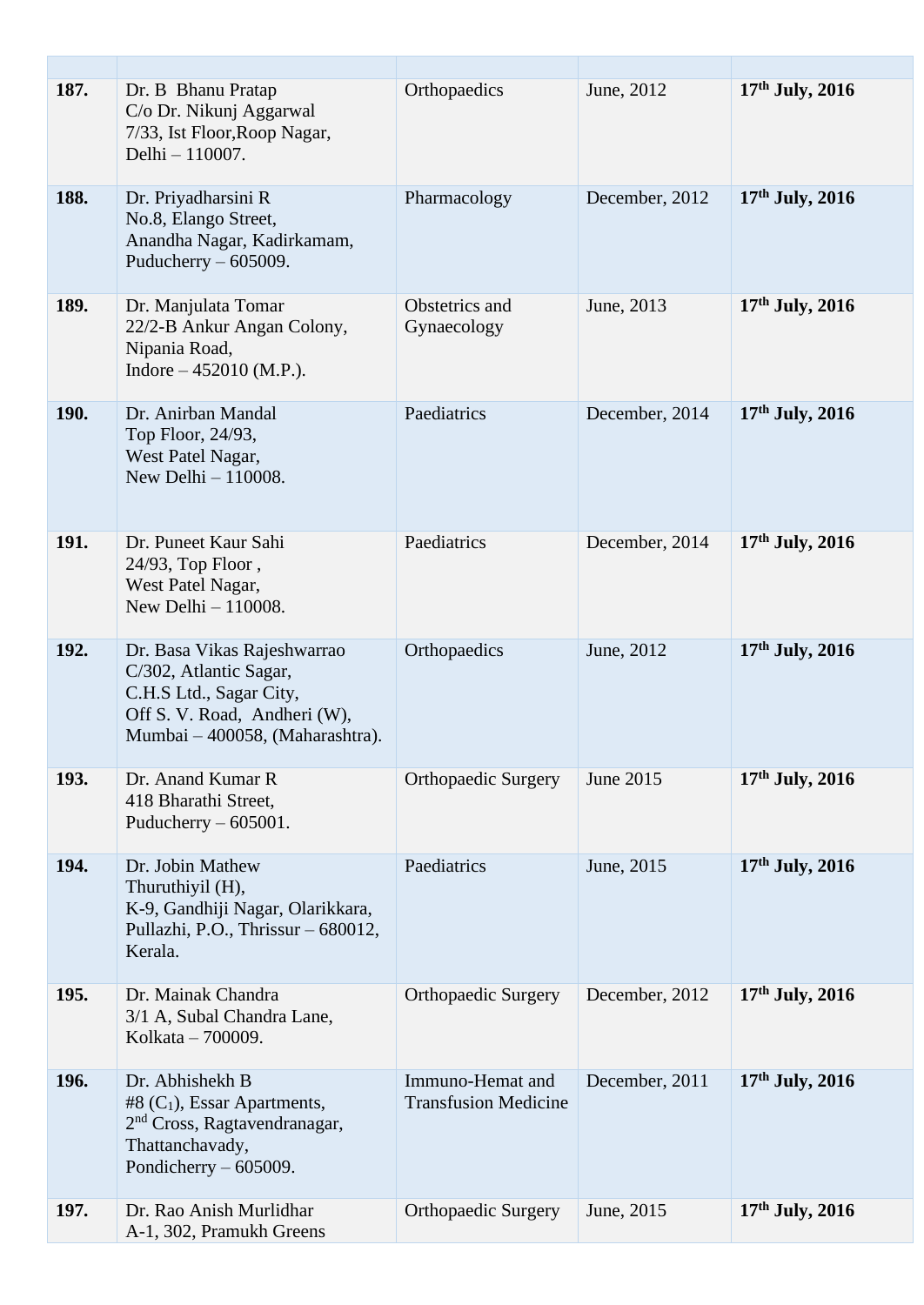|      | Vapi-Daman Road Chala<br>Near Vapi Nagar Palika<br>Vapi - 396191, Gujarat                                                                              |                               |                |                   |
|------|--------------------------------------------------------------------------------------------------------------------------------------------------------|-------------------------------|----------------|-------------------|
| 198. | Dr. I Suresh Kumar<br>No.7, 8, Saurastra Bajanai<br>Madam Street,<br>Kottar, Nagercoil $-2$ ,<br>K. K. Dist., Tamil Nadu.                              | <b>Orthopaedic Surgery</b>    | June, 2013     | $17th$ July, 2016 |
| 199. | Dr. Archana Sreekantan Nair<br>Archana, Navaikulam P.O.,<br>Thiruvananthapuram<br>District- 695603, Kerala.                                            | Oto-Rhino-<br>Laryngology     | December, 2014 | $17th$ July, 2016 |
| 200. | Dr. Pawar Uday Mugutrao<br>Quarter No. - 3,<br>Orthopaedic Doctors Quarters,<br>Opp. Tata Cancer Hospital,<br>Parel, Mumbai - 400012.<br>Maharashtra.  | Orthopaedics                  | June, 2007     | $17th$ July, 2016 |
| 201. | Dr. Ghule Shwetal Bhimrao<br>Quarter No.3,<br>Orthopaedic Doctors Quarters,<br>Opp. Tata Memorial Hospital,<br>Parel, Mumbai - 400012,<br>Maharashtra. | <b>Nuclear Medicine</b>       | June, 2008     | 17th July, 2016   |
| 202. | Dr. Kolothumveettil Antony<br>Joseph<br>Near Cholakkal Mosque,<br>Vakkethodi Manjeri - 676121<br>Malappuram, Kerala.                                   | General Medicine              | December, 2014 | $17th$ July, 2016 |
| 203. | Dr. Shweta Khanna<br>Flat No.504, 7/170,<br>Barsana Apartment, Swaroop<br>Nagar, Kanpur – 208002, (U.P.).                                              | Obstetrics and<br>Gynaecology | June, 2014     | $17th$ July, 2016 |
| 204. | Dr. Sajani P<br>Kovilakam,<br>PB No.32, Manjeri<br>Malappuram (Dt.),<br>Kerala - 676121.                                                               | Paediatrics                   | June, 2015     | $17th$ July, 2016 |
| 205. | Dr. Hari Mohan<br>$65 - Vimal Vihar,$<br>Sikandra - Bodla Road,<br>Agra $-282007$ . (U.P.).                                                            | <b>General Surgery</b>        | December, 2014 | $17th$ July, 2016 |
| 206. | Dr. Ajay Kumar                                                                                                                                         | Anaesthesiology               | December, 2009 | $17th$ July, 2016 |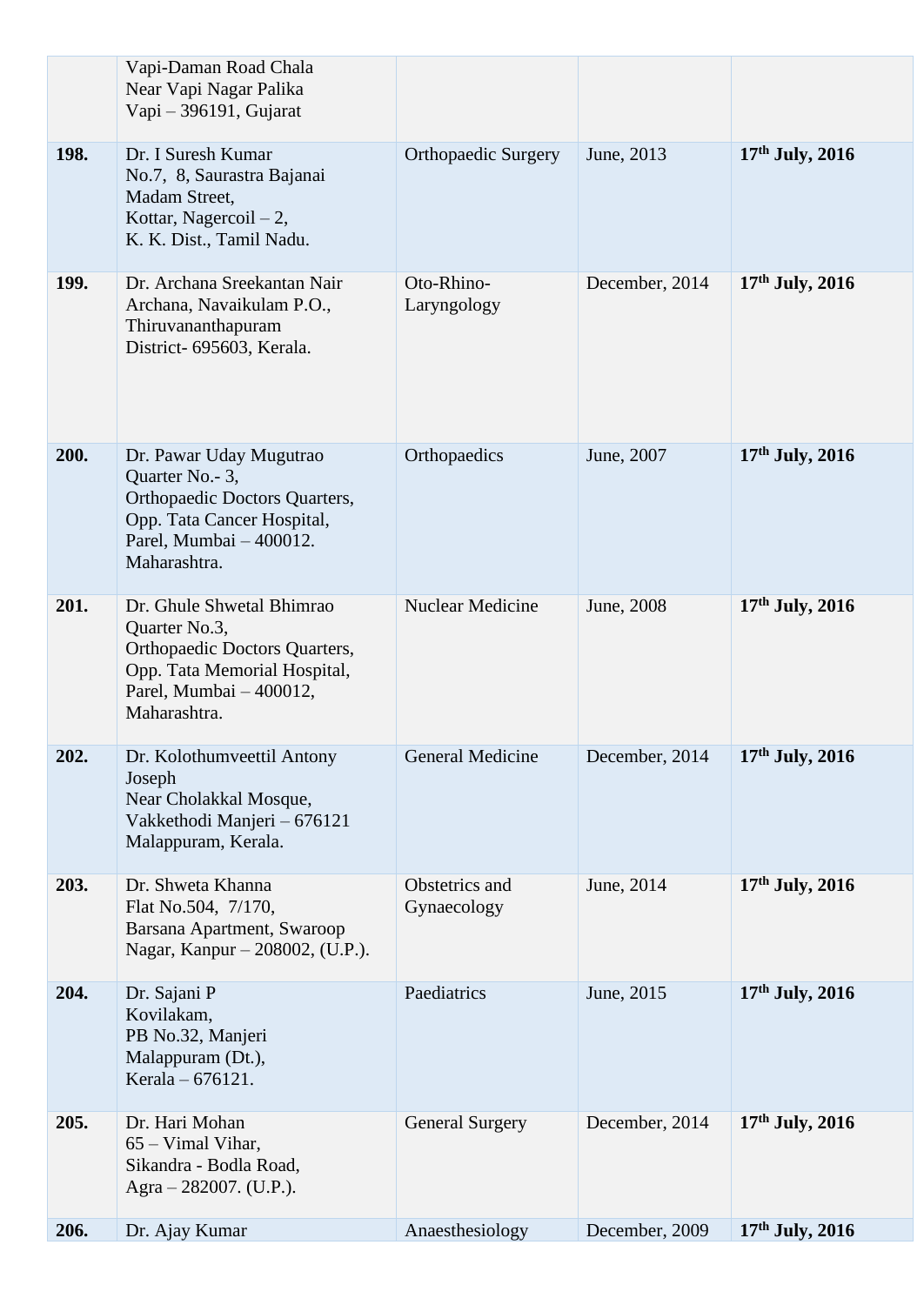|      | B-4, 3067, Ground Floor,<br>Ridge View Apartments,<br>Vasant Kunj,<br>New Delhi - 110070.                                                           |                            |                |                   |
|------|-----------------------------------------------------------------------------------------------------------------------------------------------------|----------------------------|----------------|-------------------|
| 207. | Dr. Darshana Dattatray Rasalkar<br>Flat No.1601, B-Wing,<br>Building No.2, (Chincholi Bunder)<br>(Shivdarshan Towers Malad (W),<br>Mumbai - 400064. | Radiodiagnosis             | June, 2008     | $17th$ July, 2016 |
| 208. | Dr. Bhawan Krishna Paunipagar<br>Flat No.1601, B-Wing,<br>Building No.2, (Chincholi Bunder)<br>Shivdarshan Towers,<br>Malad (W), Mumbai - 400064.   | Radiodiagnosis             | May, 2005      | $17th$ July, 2016 |
| 209. | Dr. Jyothiprasanth M<br>Retnalayam, PRRA - 83,<br>Pazhaya Road, Medical College<br>P.O., Trivandrum -695011, Kerala.                                | <b>Orthopaedic Surgery</b> | June, 2015     | $17th$ July, 2016 |
| 210. | Dr. Dhirendra Ray<br>$117/K/29$ , S-1,<br>Niharika Apartment,<br>Sarvoday Nagar, Kadadev,<br>Kanpur - 208005.                                       | Radiodiagnosis             | December, 2011 | $17th$ July, 2016 |
| 211. | Dr. Sivaramakrishnan P<br>No.10, First Cross,<br>Rathna Nagar,<br>Pondicherry $-605009$ .                                                           | <b>General Medicine</b>    | June, 2015     | 17th July, 2016   |
| 212. | Dr. Kadalage Basavraj<br>Vijaykumar<br>A-808, Anantpuram,<br>R.S. No.226, Near Market Yard<br>Bapat Camp,<br>Kolhapur - 416005, Maharashtra.        | <b>General Surgery</b>     | June, 2012     | $17th$ July, 2016 |
| 213. | Dr. Lokesh Kumar Sharma<br>A-313, Trivedi Nagar,<br>Gopalpura Bypass, Jaipur.                                                                       | Orthopaedics               | December, 2011 | $17th$ July, 2016 |
| 214. | Dr. Ingle Hemant Dadasaheb<br>1004, Sarathi Palace,<br>Plot 25D, Sector 7,<br>Kamothe Navi, Mumbai,<br>Maharashtra - 410209.                        | <b>General Medicine</b>    | December, 2010 | $17th$ July, 2016 |
| 215. | Dr. Pratibha Ramchandra Kale<br>Flat No.2007,                                                                                                       | Microbiology               | December, 2013 | $17th$ July, 2016 |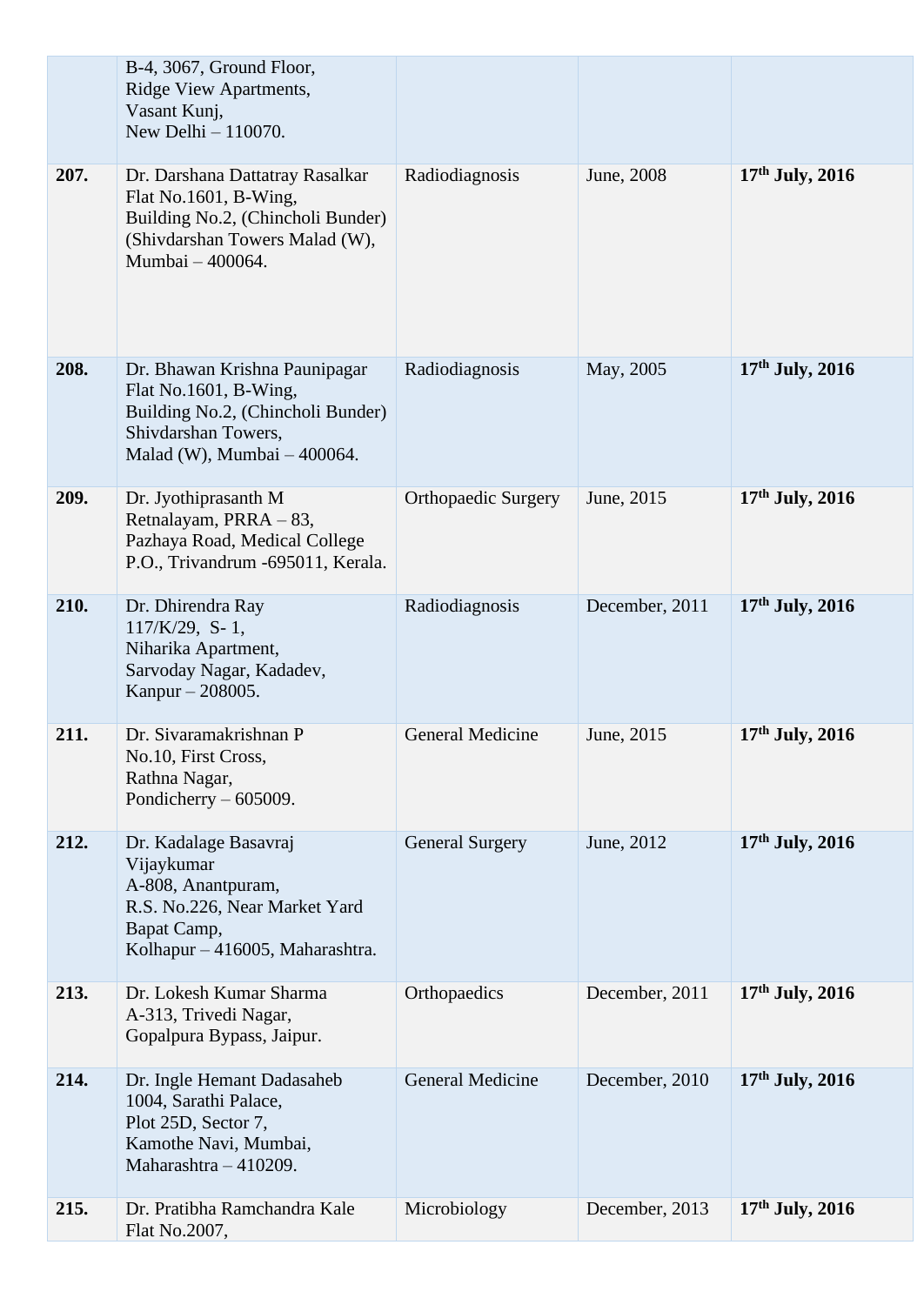|      | Sector C, Pocket-2,<br>Vasant Kunj,<br>New Delhi - 110070.                                                                                                 |                               |                |                   |
|------|------------------------------------------------------------------------------------------------------------------------------------------------------------|-------------------------------|----------------|-------------------|
| 216  | Dr. Kekatpure Aditya Laxmikant<br>52 Adhiraj Appartment,<br>Hill Road, Gokulpeth,<br>Nagpur - 440010,<br>(Maharasthra).                                    | Orthopaedics                  | June, 2014     | $17th$ July, 2016 |
| 217. | Dr. Kashikar Anuja Sunil<br>N/119, Reshimbagh,<br>Opp. Devanjali Apartments,<br>Nagpur $-440009$ (M.S.).                                                   | Pathology                     | December, 2014 | $17th$ July, 2016 |
| 218. | Dr. Kekatpure Aashay Laxmikant<br>Flat No.9, Adhiraj Appt.,<br>Plot No. 52, Gokulpeth,<br>Nagpur $-440010$ (M.S.).                                         | Orthopaedics                  | June, 2010     | $17th$ July, 2016 |
| 219. | Dr. Suchitra Sivadas<br>29/2577, 'E', Varada,<br>P.O. Poonithura,<br>Ernakulam - 682038, Kerala.                                                           | Paediatrics                   | December, 2013 | $17th$ July, 2016 |
| 220. | Dr. S Parimalam<br>No. 4/1, East Ellaiamman Koil<br>Street, Dr. Radhakrishnan Nagar,<br>Thiruvottiyur, Chennai-600019.                                     | Dermatology                   | November, 1992 | $17th$ July, 2016 |
| 221. | Dr. Ashish Singh Hariom Singh<br>Thakur<br>Plot No.50, Khamla Road,<br>Deonagar,<br>Opposite Sasnskar Vidyasagar<br>School, Nagpur-440015,<br>Maharashtra. | Orthopaedics                  | December, 2011 | $17th$ July, 2016 |
| 222. | Dr. Reshmi S Nair<br>Pavithram, F-27 ANRA,<br>Archana Nagar,<br>Near Sut Royal Hospital<br>Pongumoodu, Medical<br>College P.O.,<br>Trivandrum - 695011.    | Obstetrics and<br>Gynaecology | December, 2012 | $17th$ July, 2016 |
| 223. | Dr. Vivek Tiwari<br>Flat No.201,<br>MIR Dard Lane,<br>Maulana Azad Medical Colleg,<br>New Delhi $-110002$ .                                                | <b>Orthopaedic Surgery</b>    | June, 2015     | $17th$ July, 2016 |
| 224. | Dr. Trivedi Bhakti<br>Pradyumankumar<br>18, 19 Trivedi Blocks,                                                                                             | Ophthalmology                 | June, 2013     | $17th$ July, 2016 |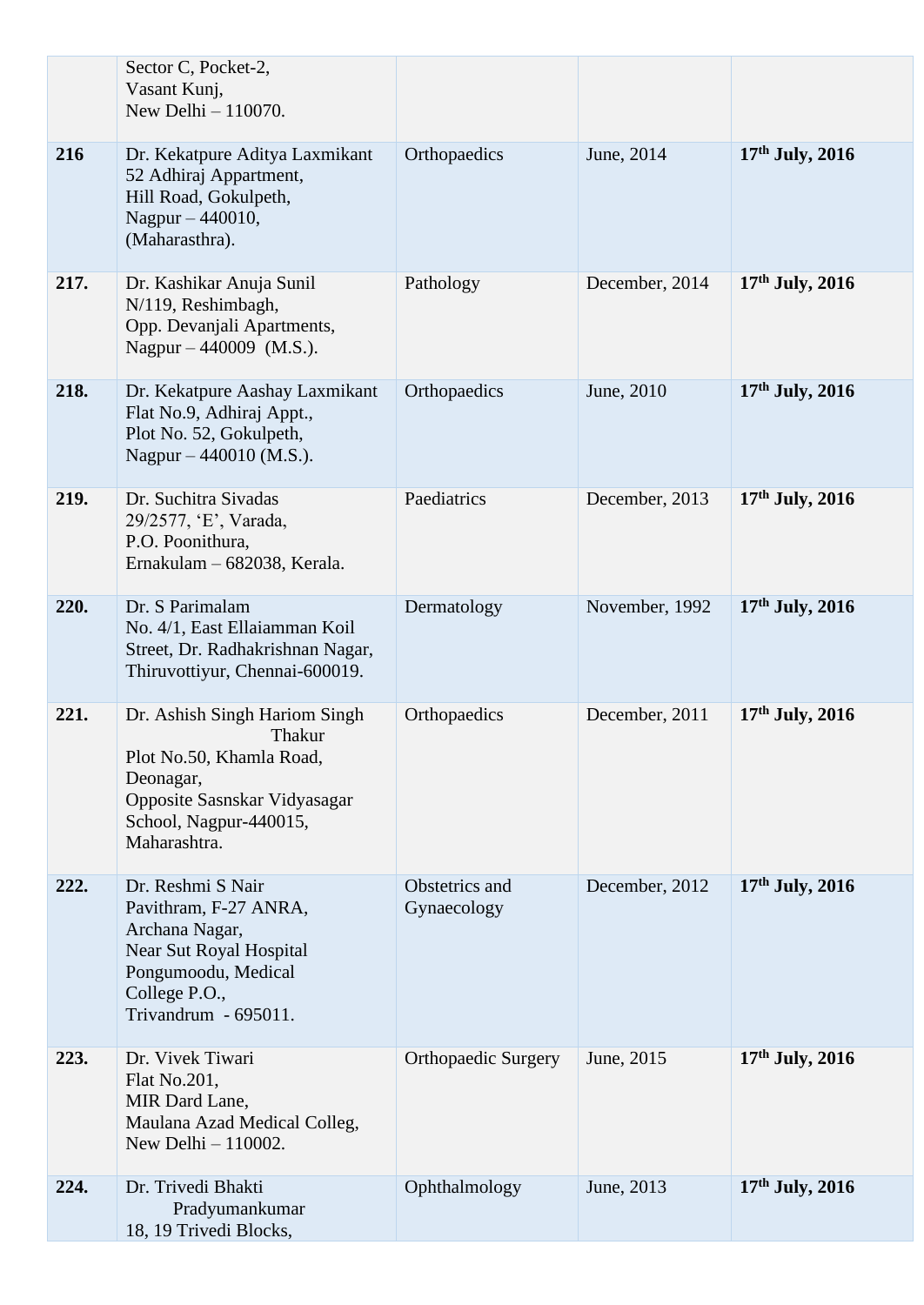|      | Agrasen Road,<br>Giripeth, Nagpur - 440010,<br>Maharashtra.                                                                                                           |                               |                |                   |
|------|-----------------------------------------------------------------------------------------------------------------------------------------------------------------------|-------------------------------|----------------|-------------------|
| 225. | Dr. Bhatnagar Abhinav<br>Sudhirkumar<br>302, Babadeep Apartments,<br>Kashmiri Gali,<br>Indora, Nagpur – M.H. $.440017$ .                                              | Orthopaedics                  | June, 2014     | $17th$ July, 2016 |
| 226. | Dr. R. Veerakumaran<br>MIG 20, Vallal Ohri Street,<br>NH 1, Maraimalai Nagar,<br>Kanchipuram (Dt.),<br>Chennai – 603209 (T.N.).                                       | Orthopaedics                  | June, 2013     | $17th$ July, 2016 |
| 227. | Dr. Mohamed Riyaz V P<br>Varikkapulakkal House,<br>South Bazar,<br>Kuttippuram (PO) 679571,<br>Malappuram (Dt.), Kerala.                                              | <b>Orthopaedic Surgery</b>    | December, 2014 | $17th$ July, 2016 |
| 228. | Dr. Badnerkar Nikhil Sunilkumar<br>Kokanwadi, Murtizapur,<br>Distt. Akola,<br>Maharashtra - 444107                                                                    | Nephrology                    | December, 2014 | $17th$ July, 2016 |
| 229. | Dr. Shitole Rajendra Popatrao<br>C/o Manojkumar Malil<br>Flat B/301, Laurel's Society,<br>Behind Amar Courtyards,<br>D.P. Road, Gadital Hadapsar,<br>Pune $-411028$ . | Obstetrics and<br>Gynaecology | December, 2013 | $17th$ July, 2016 |
| 230. | Dr. Umamaheswari R.<br>MIG 20, Vallal Ohri Street,<br>NH-1, Maraimalai Nagar,<br>Kanchipuram (Dt.),<br>Chennai – 603209 (T.N.).                                       | Obstetrics &<br>Gynaecology   | June, 2012     | $17th$ July, 2016 |
| 231. | Dr. Subrata Samanta<br>152A Gopal Lal Tagore Road,<br>Kolkata - 700108.<br>(West Bengal).                                                                             | Obstetrics and<br>Gynaecology | December, 2012 | $17th$ July, 2016 |
| 232. | Dr. Balkawade Nilesh Unmesh<br>Flat No.502,<br>Krishna Shanti Residency,<br>S.No.139, Bhelkenagar,<br>Kothrud, Pune - 411038.                                         | Obstetrics and<br>Gynaecology | December, 2010 | $17th$ July, 2016 |
| 233. | Dr. Shemeena V<br>Shade, Opp Womens Polytechnic,                                                                                                                      | Paediatrics                   | December, 2011 | $17th$ July, 2016 |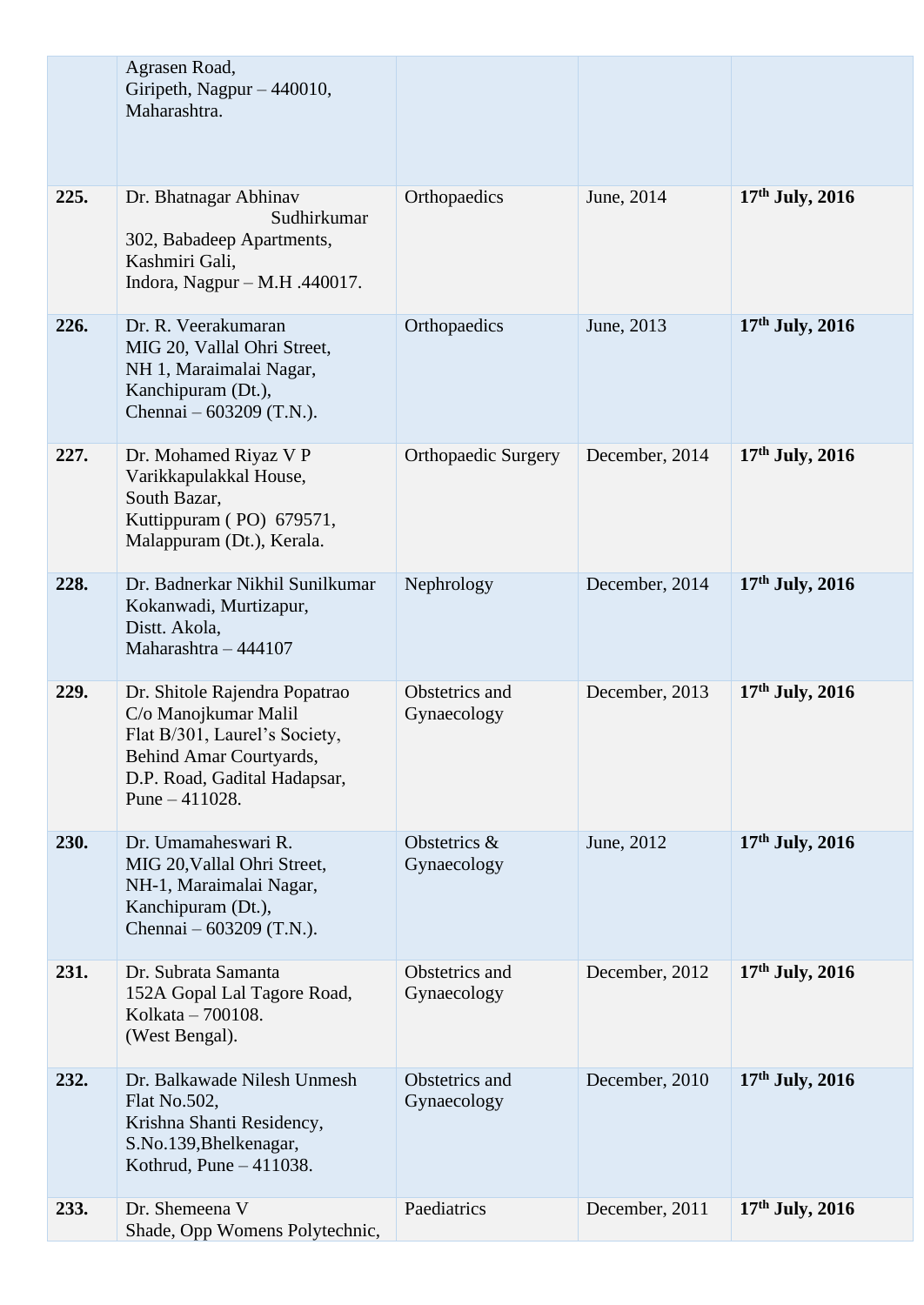|      | Florican Hill Road,                                                                                                                                                   |                               |                |                   |
|------|-----------------------------------------------------------------------------------------------------------------------------------------------------------------------|-------------------------------|----------------|-------------------|
| 234. | Malaparamba, Calicut - 673009.<br>Dr. Ghurye Gaurav Uday<br>'Sateri Prasad', Sadgurunagar,<br>Pinguli, Taluka - Kudal<br>Dist. - Sindhudurg,<br>Maharashtra - 416520. | <b>General Medicine</b>       | December, 2013 | $17th$ July, 2016 |
| 235. | Dr. Kadam Prasad Kalyanrao<br>$A/P$ – Sap, Taluka – Koregaon,<br>District - Satara,<br>Maharashtra $-415511$ .                                                        | Obstetrics and<br>Gynaecology | December, 2014 | $17th$ July, 2016 |
| 236. | Dr. Dhivya G<br>D/o T. Ganesan,<br>No.IV/165, Hayath Nagar,<br>Tirupattur,<br>Vellore District, TN - 635601.                                                          | Obstetrics and<br>Gynaecology | June, 2015     | $17th$ July, 2016 |
| 237. | Dr. Doshi Disha Shailesh<br>B-305, Sadvichar Bldg.,<br>Shimpoli Road,<br>Borivali (W),<br>Mumbai - 4000 92.                                                           | Anaesthesiology               | December, 2014 | 17th July, 2016   |
| 238. | Dr. Shailendra Kumar Motwani<br>C-65, Model Town,<br>Opp. New Brightland School,<br>Malviya Nagar,<br>Jaipur, Rajasthan-302017.                                       | Anaesthesiology               | December, 2013 | $17th$ July, 2016 |
| 239. | Dr. Jeena K J<br>Vallomparambth Kuttiparambil (H),<br>Loka Maleswaram, Kodungallur,<br>Thrissur, Kerala – 680664.                                                     | ENT/<br>Otorhinolaryngology   | June, 2015     | $17th$ July, 2016 |
| 240. | Dr. Prasanth Parameswaran<br>Pavithram, Churiyode,<br>Thachampara (P.O.),<br>Palakkad, Kerala - 678593.                                                               | ENT/Otorhinolaryng<br>ology   | June, 2015     | $17th$ July, 2016 |
| 241. | Dr. Girish Francis<br>Kangirakuzhuppil House,<br>Kattampak P.O. Njizhoor Via,<br>Kottayam District,<br>Kerala State - 686612.                                         | Paediatrics                   | June, 2015     | $17th$ July, 2016 |
| 242. | Dr. Arjit Agarwal<br>A-46, Gandhi Nagar,<br>Moradabad $- 244001$ (U.P.).                                                                                              | Radiodiagnosis                | June, 2015     | $17th$ July, 2016 |
| 243. | Dr. Inderjeet Singh Monga<br>S/o Sh. Avtar Singh Monga,                                                                                                               | <b>General Medicine</b>       | December, 2010 | $17th$ July, 2016 |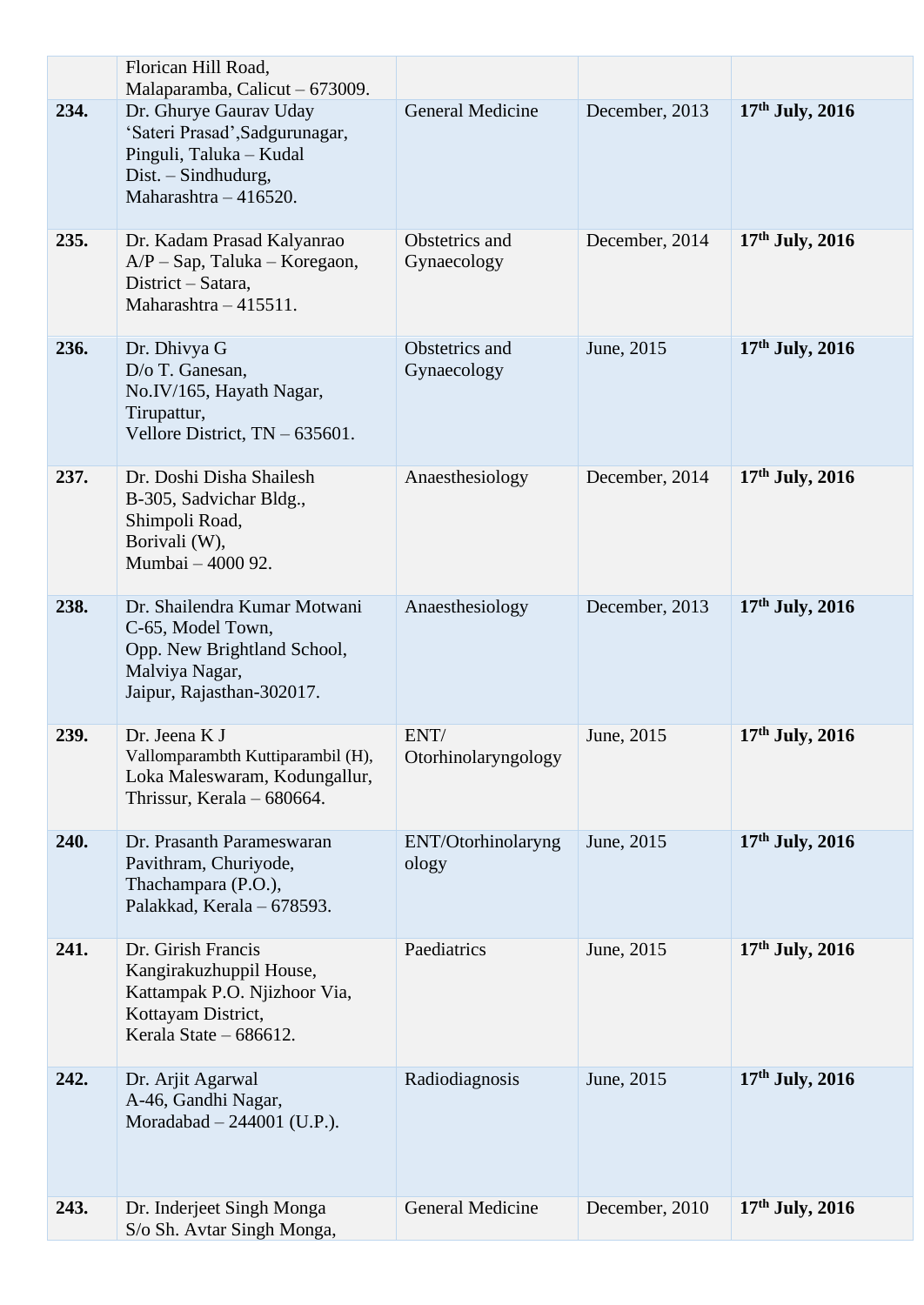|      | H. No. - 19833, Street No.6,<br>Guru Teg Bahadur Nagar,<br>Bathinda (Punjab) $-151001$ .                                                             |                                          |                |                   |
|------|------------------------------------------------------------------------------------------------------------------------------------------------------|------------------------------------------|----------------|-------------------|
| 244. | Dr. Nalini Gupta<br>C6/18 IInd Floor,<br><b>ARDEE City,</b><br>Sector 52, Gurgaon, Haryana.                                                          | Pathology                                | June, 2013     | $17th$ July, 2016 |
| 245. | Dr. Sutar Vinayak Narayan<br>Nambiakurupath House,<br>Opp. To Valanjambalam Temple,<br>Chittoor Road, Ernakulam (South),<br>Kochi, Kerala - 682016.  | <b>Plastic Surgery</b>                   | December, 2014 | $17th$ July, 2016 |
| 246. | Dr. Prachi Jain<br>Gandhi Hospital<br>Plot 3, Manjitnagar<br>Opp.Akashwani Jalna Road,<br>Aurangabad – 431001. (M.S.).                               | Obstetrics &<br>Gynaecology              | June, 2015     | 17th July, 2016   |
| 247. | Dr. Gandhi Akshay Rajendra<br>Gandhi Hospital<br>Plot 3, Manjitnagar<br>Opp.Akashwani Jalna Road,<br>Aurangabad – 431001. (M.S.).                    | <b>Orthopaedic Surgery</b>               | June, 2015     | $17th$ July, 2016 |
| 248. | Dr. Pravin Gupta<br>C/o Mr. R. L. Jain,<br>Plot no. D-23, First Floor,<br>Lane No.3, (Manidir Marg),<br>Jamuna Nagar, Ajmer Road,<br>Sodala, Jaipur, | <b>Orthopaedic Surgery</b>               | December, 2014 | $17th$ July, 2016 |
| 249. | Dr. Sandeep Kumar Bisoyi<br>AT-: Amit Hospital,<br>Canal Street, Near Gate Bazar,<br>Berhampur, Ganjam,<br>Odisha - 760001.                          | Radiodiagnosis                           | December, 2013 | $17th$ July, 2016 |
| 250. | Dr. Deepashree Daulatabad<br>House No.178, Pocket C7,<br>Sector 7, Rohini,<br>Delhi - 110085.                                                        | Dermatology,<br>Venereology &<br>Leprosy | June, 2014     | 17th July, 2016   |
| 251. | Dr. Pradyumna Krishna Majumdar<br>17/11J, Medical Campus,<br>PGIMS., Rohtak,<br>Haryana - 124001.                                                    | <b>Orthopaedic Surgery</b>               | December, 2014 | $17th$ July, 2016 |
| 252. | Dr. Praveen Kumar Singh<br>Flat No-A1-205,<br>Sukhwani Sepia Project,<br>Near Indira School,<br>(Near Bhumkar Chowk),<br>Wakad, Pune-411057,         | <b>Orthopaedic Surgery</b>               | June, 2015     | $17th$ July, 2016 |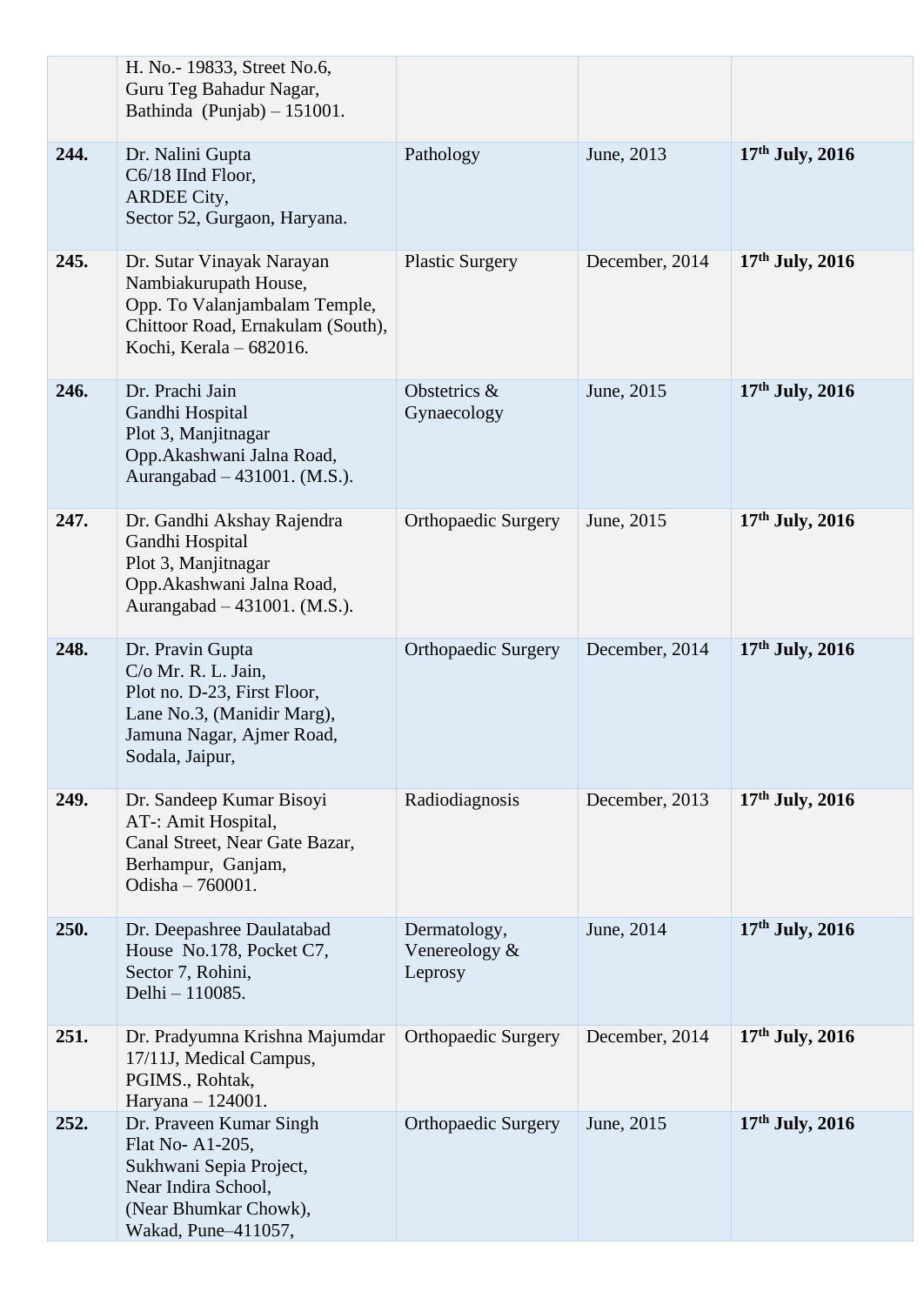|      | Maharashtra.                                                                                                                                          |                                 |                |                   |
|------|-------------------------------------------------------------------------------------------------------------------------------------------------------|---------------------------------|----------------|-------------------|
| 253. | Dr. Sunil Kast<br>2P – 15, 16, R. C. Vyas Colony,<br>Bhilwara (Rajasthan)-311001.                                                                     | Radiodiagnosis                  | December, 2011 | $17th$ July, 2016 |
| 254. | Dr. Rajiv Kumar Choubey<br>S/o Sri Ramayan Choubey,<br>Near Manihari Gumti,<br>Gaushala, Katihar,<br>Bihar $-854105$ .                                | Orthopaedics                    | December, 2013 | $17th$ July, 2016 |
| 255. | Dr. Ishan Kumar<br>Flat 9, C1 Block,<br>Krishnabagh Apartment,<br>Lanka, Varanasi - 221005<br>Uttar Pradesh.                                          | Radiodiagnosis                  | June, 2014     | $17th$ July, 2016 |
| 256. | Dr. Mayilvaganan<br>16, Ist Floor,<br>Iganacy Mesthri Street,<br>Pondicherry $-605001$ .                                                              | Paediatrics                     | December, 2014 | $17th$ July, 2016 |
| 257. | Dr. Shobana B<br>Flat No.4, "Parsn Madhuban",<br>G-101, New No.G-9,<br>9 <sup>th</sup> Street, Anna Nagar (East),<br>Chennai – 600102.                | Ophthalmology                   | December, 2007 | $17th$ July, 2016 |
| 258. | Dr. Gokul G<br>2402, Sector 22-C,<br>Chandigarh $-160022$ .                                                                                           | <b>Orthopaedic Surgery</b>      | June, 2015     | $17th$ July, 2016 |
| 259. | Dr. Ziyana Liyakath<br>Nishara House,<br>Haripad (P.O.),<br>Alappuzha (Dist.),<br>Kerala – $690514$ .                                                 | Anaesthesiology                 | June, 2015     | $17th$ July, 2016 |
| 260. | Dr. Shyamsunder Rendedla<br>Udai-Omni Hospital Pvt. Ltd.,<br>#5-9-94, Chapel Road,<br>Opp-Public Garden,<br>Nampally, Hyderabad,<br>Telangana-500001. | Orthopaedics                    | December, 2012 | 17th July, 2016   |
| 261. | Dr. Kothawala Hitesh Kanti<br>A/22 Technocrat CHS,<br>Off Veer Savarkar Marg,<br>Prabhadevi,<br>Mumbai - 400025.                                      | Obstetrics and<br>Gynaecology   | December, 2011 | $17th$ July, 2016 |
| 262. | Dr. Urmi Khanna<br>D-688, Second Floor,<br>Chitranjan Park,<br>New Delhi $-19$ .                                                                      | Dermatology $\&$<br>Venereology | June, 2015     | $17th$ July, 2016 |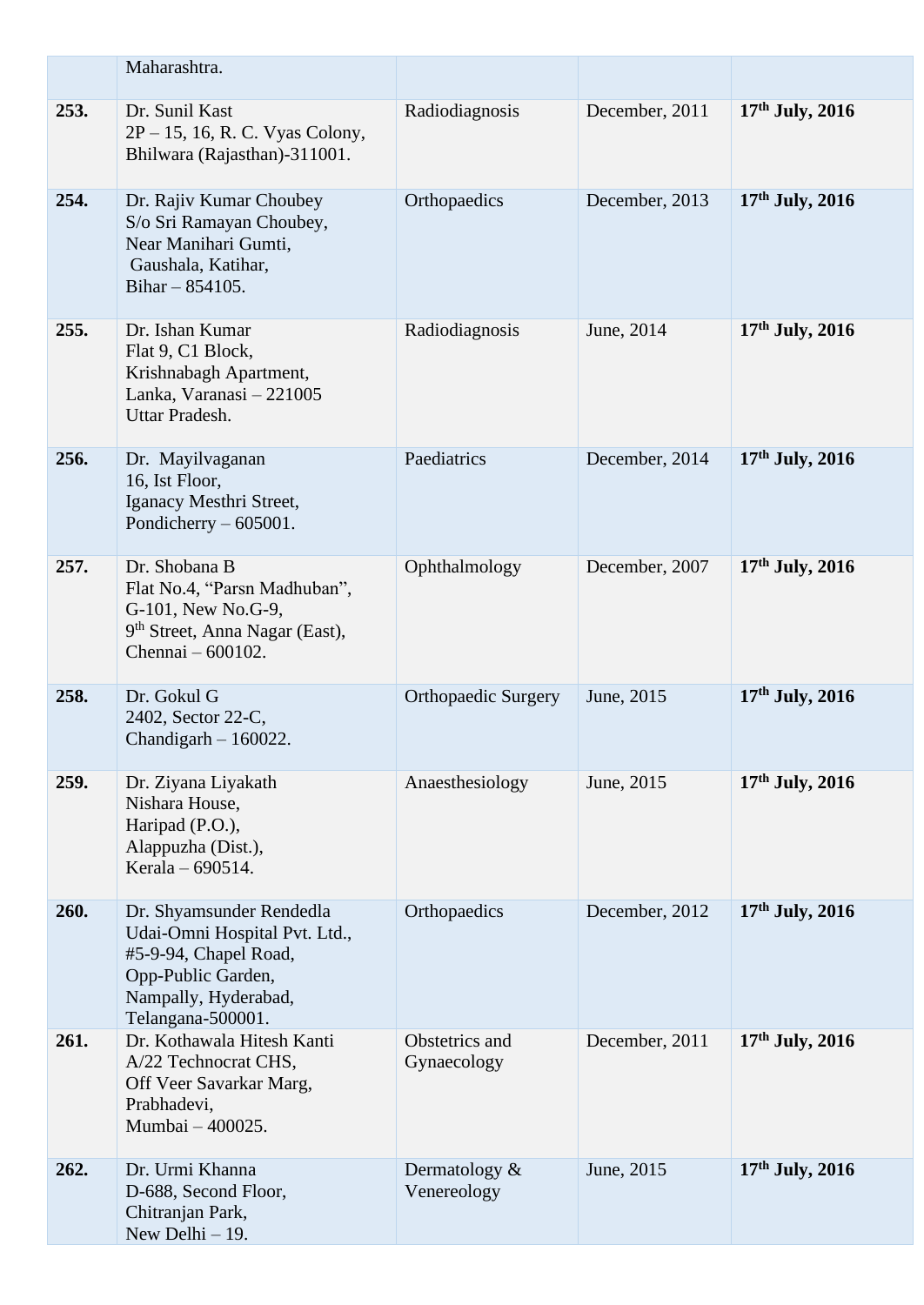| 263. | Dr. Sanchit Garg<br>H. No.753, Urban Estate,<br>Phase $-2$ , Focal Point,<br>Jamalpur, Ludhiana,<br>Punjab $- 141010$ .                               | <b>Plastic Surgery</b>                     | December, 2012 | $17th$ July, 2016 |
|------|-------------------------------------------------------------------------------------------------------------------------------------------------------|--------------------------------------------|----------------|-------------------|
| 264. | Dr. Saleem Jahangir<br>C/o Jahangeer Printing Press,<br>Balgarden, Karan Nagar,<br>Srinagar $-190010$ .                                               | <b>General Surgery</b>                     | June, 2015     | $17th$ July, 2016 |
| 265. | Dr. Vijayamohan N<br>Onezhathu<br>Vishnathukavu Nagar-137,<br>Punnathala, Kollam,<br>Kerala - 691012.                                                 | Dermatology,<br>Venereology and<br>Leprosy | December, 2012 | $17th$ July, 2016 |
| 266. | Dr. Dhaigude Sudhir Bhimrao<br>Sarthak Bungalow Survey No.94,<br>Rajiv Gandhi Colony,<br>Hadapsar, Pune $-411060$ .                                   | <b>General Surgery</b>                     | June, 2012     | 17th July, 2016   |
| 267. | Dr. Pankaj Gupta<br>Pathologist and Lab Head,<br>SRL Limited, 34/2 New Palasia,<br>Behind Industry House,<br>Near Dhobi Ghaat, Indore<br>M.P.-452001. | Pathology                                  | June, 2015     | 17th July, 2016   |
| 268. | Dr. Mukul Satija<br>C-21 (First Floor),<br>Lajpat Nagar $- I$ ,<br>New Delhi $-110024$ .                                                              | Paediatrics                                | June, 2014     | $17th$ July, 2016 |
| 269. | Dr. Rishabh Jaju<br>House No.513, Ist Floor,<br>7 B Road, Sardarpura,<br>In front of Satsung Bhawan,<br>Jodhpur, Rajasthan - 342003.                  | Anaesthesiology                            | December, 2014 | $17th$ July, 2016 |
| 270. | Dr. Tanay Sharma<br>5. A.1, T.T. Hospital, Talwandi,<br>Keshopura Road,<br>Kota, Rajasthan $-324005$ .                                                | Orthopaedics                               | December, 2012 | $17th$ July, 2016 |
| 271. | Dr. Vivek Dwivedi<br>538 K/67,<br>Triveni Nagar I,<br>Lucknow $-226020$ (U.P.).                                                                       | Anaesthesiology                            | December, 2009 | 17th July, 2016   |
| 272. | Dr. Shaleen Rana<br>Flat No. 292, RCS Enclave,<br>Sector 48A,                                                                                         | Radiodiagnosis                             | December, 2013 | $17th$ July, 2016 |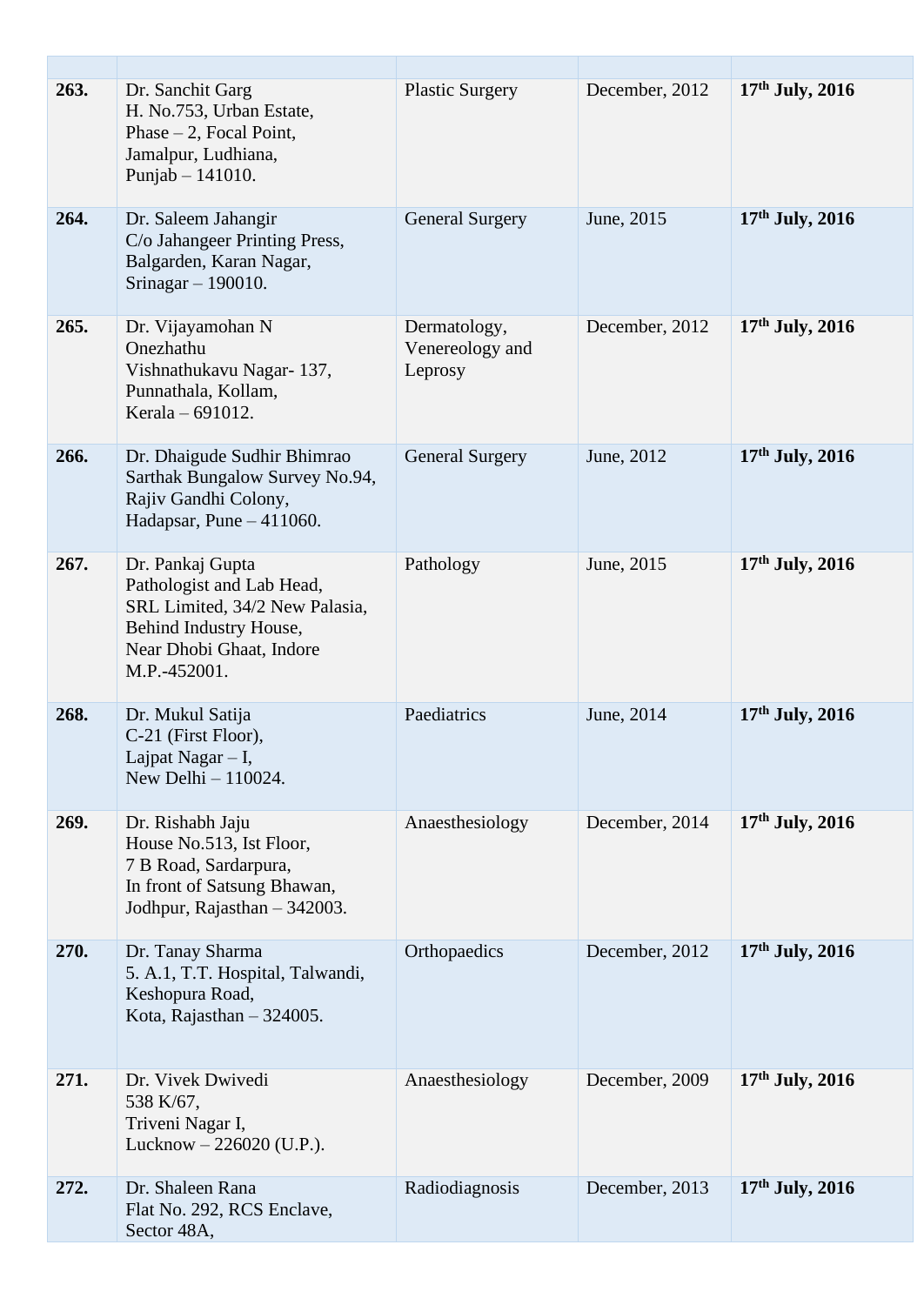|      | Chandigarh.                                                                                                                                     |                               |                |                   |
|------|-------------------------------------------------------------------------------------------------------------------------------------------------|-------------------------------|----------------|-------------------|
| 273. | Dr. Dev Prakash Sharma<br>222 Katari Bagh (KB),<br>Naval Base,<br>Kochi, Kerala - 682004.                                                       | Radiodiagnosis                | December, 2014 | $17th$ July, 2016 |
| 274  | Dr. Gupta Kalpana Murarilal<br>603/10, KH-4, Sector $-16$ ,<br>Celebration Society,<br>Kharghar, Navi,<br>Mumbai - 410210.                      | Obstetrics and<br>Gynaecology | November, 2009 | $17th$ July, 2016 |
| 275. | Dr. Raghuveer Chander Alluri<br>Flat No.301, Sai Balaji House,<br>S. S. Colony, Hyder Nagar,<br>Kukatpally, Hyderabad,<br>Telangana $-500085$ . | <b>Orthopaedic Surgery</b>    | December, 2014 | $17th$ July, 2016 |
| 276. | Dr. Aniruddha Sarkar<br>A/52, Lake View Park,<br>Post Office : I S I,<br>Kolkata – 700108.                                                      | Oto-Rhino-<br>Laryngology     | June, 2014     | $17th$ July, 2016 |
| 277. | Dr. Amardeep Singh<br>Department of ENT<br>Christian Medical College &<br>Hospital,<br>Ludhiana, Punjab - 141008.                               | Oto-Rhino-<br>Laryngology     | December, 2013 | 17th July, 2016   |
| 278. | Dr. Rohit Nara<br>H. No.2542,<br>First Floor, Sector 1,<br>Huda, Rohtak - 124001,<br>Haryana.                                                   | Orthopaedics                  | December, 2011 | 17th July, 2016   |
| 279. | Dr. Atul Malhotra<br>H. No.1383,<br>Sector $40 - B$ ,<br>Chandigarh $-160036$ .                                                                 | Orthopaedics                  | June, 2014     | $17th$ July, 2016 |
| 280. | Dr. Parul Arora<br>H. No.198, Sector 23,<br>NIT, Faridabad,<br>Haryana - 121005.                                                                | Obstetrics and<br>Gynaecology | December, 2011 | $17th$ July, 2016 |
| 281. | Dr. Vandana Sachdeva<br>81, Saini Enclave,<br>Vikas Marg,<br>Delhi - 110092.                                                                    | Obstetrics and<br>Gynaecology | April, 2003    | $17th$ July, 2016 |
| 282. | Dr. Priya Amitabh<br>B-4, Nildih Road,<br>Nildih, Jamshedpur-831003,                                                                            | Paediatrics                   | December, 2010 | $17th$ July, 2016 |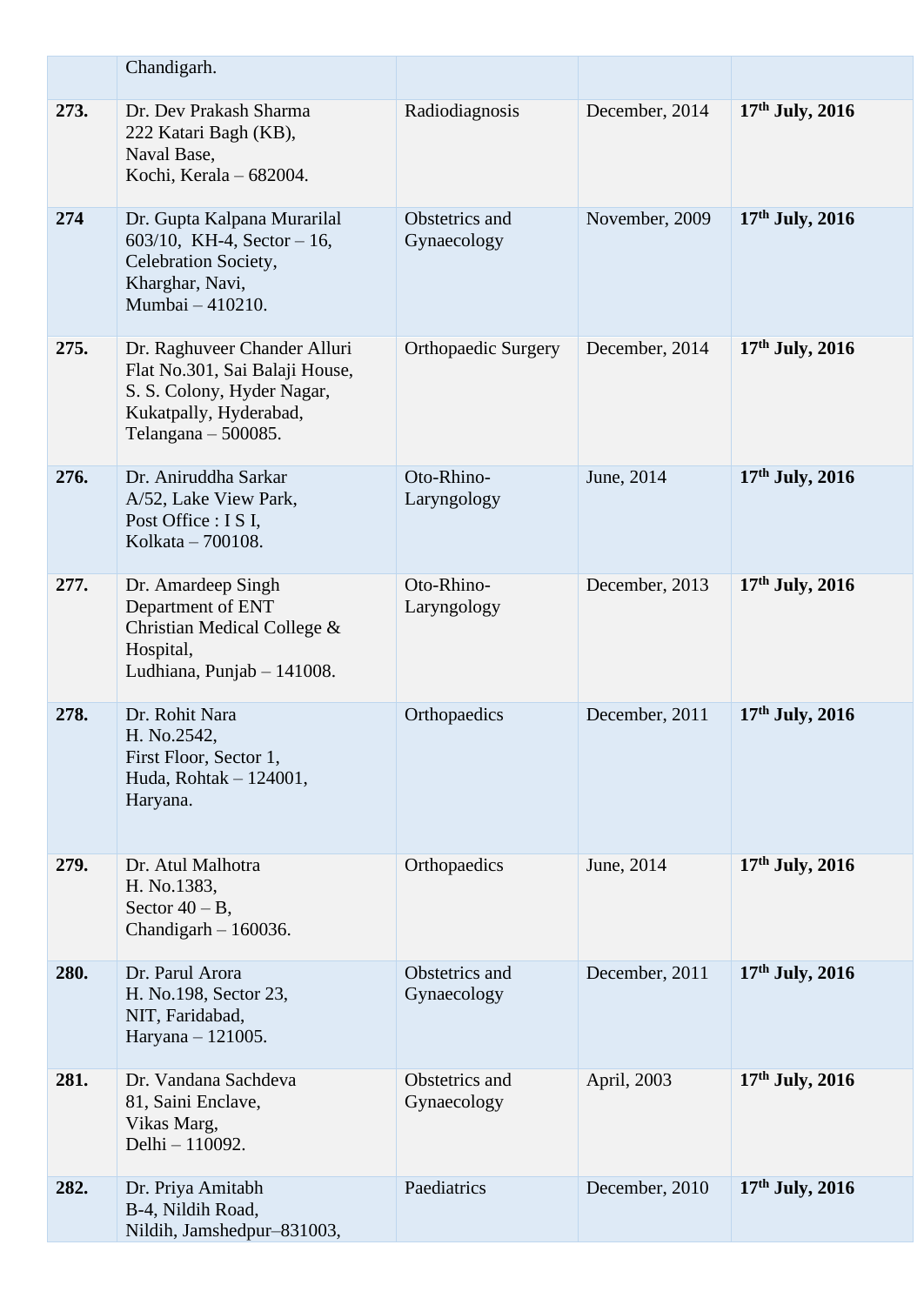|      | Jharkhand.                                                                                                                                    |                                     |                |                   |
|------|-----------------------------------------------------------------------------------------------------------------------------------------------|-------------------------------------|----------------|-------------------|
| 283. | Dr. Urgunde Atul Malikarjun<br>S/o Malikarjun V Urgunde<br>Flat No.202, Priya Plaza,<br>Venkatesh Nagar,<br>Amabajogai Road,<br>Latur-413512. | Orthopaedics                        | June, 2014     | $17th$ July, 2016 |
| 284. | Dr. Patil Amolkumar<br>E-501, Park Titanium Park<br>Street, Wakad,<br>Pune $-411057$ (Maharashtra).                                           | Genito Urinary<br>Surgery (Urology) | December, 2011 | $17th$ July, 2016 |
| 285. | Dr. Laxman Singh Charan<br>Karni Colony, Ajmer Road,<br>Near Police Thana Parbatsar<br>Dist. Nagaur,<br>Rajasthan $-341512$ .                 | Paediatrics                         | December, 2014 | $17th$ July, 2016 |
| 286. | Dr. Sharoff Lokesh Mohan<br>42, Madhur Milan Society,<br>$14th$ B Road,<br>Behind IDBI Bank, Khar West,<br>Mumbai - 400052.                   | Orthopaedics                        | June, 2014     | $17th$ July, 2016 |
| 287. | Dr. Vikram Prabu S<br>$28/1$ , $92nd$ Street,<br>18 <sup>th</sup> Avenue, Ashok Nagar,<br>Chennai – 600083.                                   | Anaesthesiology                     | December, 2011 | $17th$ July, 2016 |
| 288. | Dr. Sayantanava Mitra<br>22/D/1, Aswini Dutta Road,<br>Kolkata - 700028.                                                                      | Psychiatry                          | June, 2015     | $17th$ July, 2016 |
| 289. | Dr. Archana Rani<br>H. No.52/22, Pataudi Road,<br>Gandhi Nagar,<br>Gurgaon, Haryana - 122001.                                                 | Anaesthesiology                     | December, 2010 | $17th$ July, 2016 |
| 290. | Dr. Gautham Kiron T<br>#672, $14^{\text{th}}$ Cross,<br>8 <sup>th</sup> Main, J. P. Nagar,<br>2 <sup>nd</sup> Phase,<br>Bangalore $-560078$ . | <b>Orthopaedic Surgery</b>          | June, 2015     | $17th$ July, 2016 |
| 291. | Dr. Mithun Manohar M<br>18, MA. PO. SI Nagar,<br>First Cross Street,<br>Gummidipundi - 601201,<br>Thiruvallur District,<br>Tamil Nadu.        | <b>Orthopaedic Surgery</b>          | June, 2015     | $17th$ July, 2016 |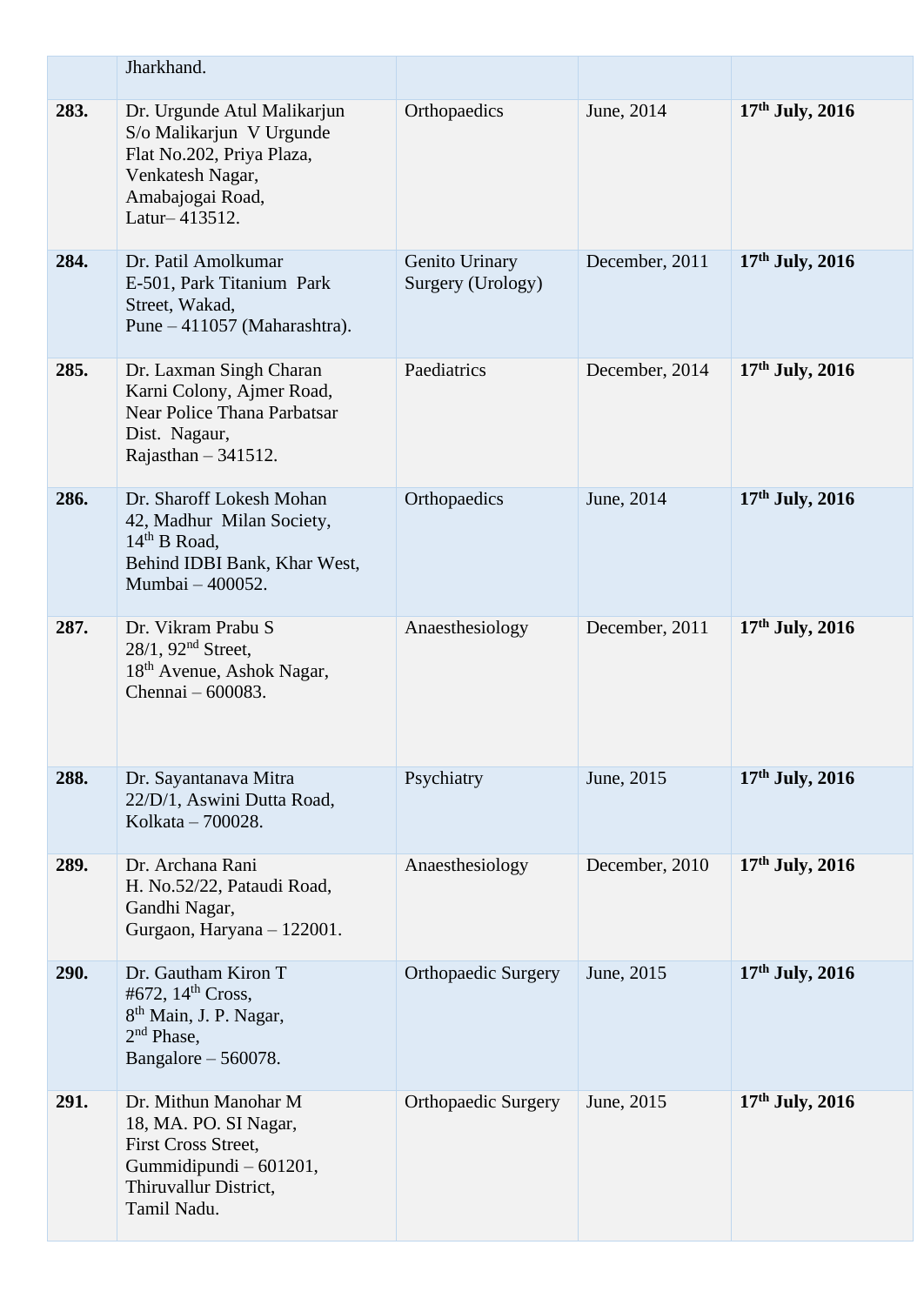| 292. | Dr. Arun O<br>Koladathu Padinjattathil Kanjaveli,<br>Kanjaveli P.O.,<br>Kollam, Kerala-691602.                                                              | ENT/Otorhinolaryng<br>ology     | June, 2015      | $17th$ July, 2016 |
|------|-------------------------------------------------------------------------------------------------------------------------------------------------------------|---------------------------------|-----------------|-------------------|
| 293. | Dr. Bagadia Jimish Deepak<br>907, Kanan Apartments,<br>Amrut Nagar, Ghatkopar (W),<br>Mumbai - 400 086.                                                     | Dermatology $\&$<br>Venereology | June, 2015      | 17th July, 2016   |
| 294. | Dr. Vishesh Khanna<br>11/397 Sunder Vihar,<br>Outer Ring Road,<br>Near Paschim Vihar,<br>New Delhi - 110087.                                                | Orthopaedics                    | June, 2014      | $17th$ July, 2016 |
| 295. | Dr. Aakash<br>#492, 9th Cross,<br>8th Main, T. K. Layout,<br>Mysore - 570009, Karnataka.                                                                    | Orthopaedics                    | December, 2013  | $17th$ July, 2016 |
| 296. | Dr. Balaraju M.<br>Flat No.304, Venkata Sai Enclave,<br>Vijayapuri Colony,<br>Uppal, Hyderabad.                                                             | <b>Orthopaedic Surgery</b>      | December, 2014  | $17th$ July, 2016 |
| 297. | Dr. Sarath Menon R<br>Thejus Nayarambalam P.O.,<br>Vypin, Ernakulam,<br>Kerala – 682509.                                                                    | <b>General Medicine</b>         | December, 2013  | $17th$ July, 2016 |
| 298. | Dr. Aditendraditya Singh Bhati<br>Sector B-10, H.No.7216,<br>Vasant Kunj,<br>New Delhi.                                                                     | Neuro Surgery                   | December, 2014  | $17th$ July, 2016 |
| 299. | Dr. Ingale Vinod Chhaganrao<br>303, D-Wing, Riddhi Siddhi<br>Complex, Kamraj Nagar,<br>Unnat Nagar, Road No. $-2$ ,<br>Goregaon (West),<br>Mumbai - 400062. | Paediatrics                     | December, 2014  | $17th$ July, 2016 |
| 300. | Dr. Joy Ajoykumar Ghoshal<br>109, Someshwar Nivas,<br>Shivaji Park, Road No.3,<br>Dadar West,<br>Mumbai - 400028.                                           | Anatomy                         | September, 2003 | $17th$ July, 2016 |
| 301. | Dr. Sunny Agarwal<br>Flat No.1702,<br>Tower No. - 11, Orange County,                                                                                        | Orthopaedics                    | June, 2014      | $17th$ July, 2016 |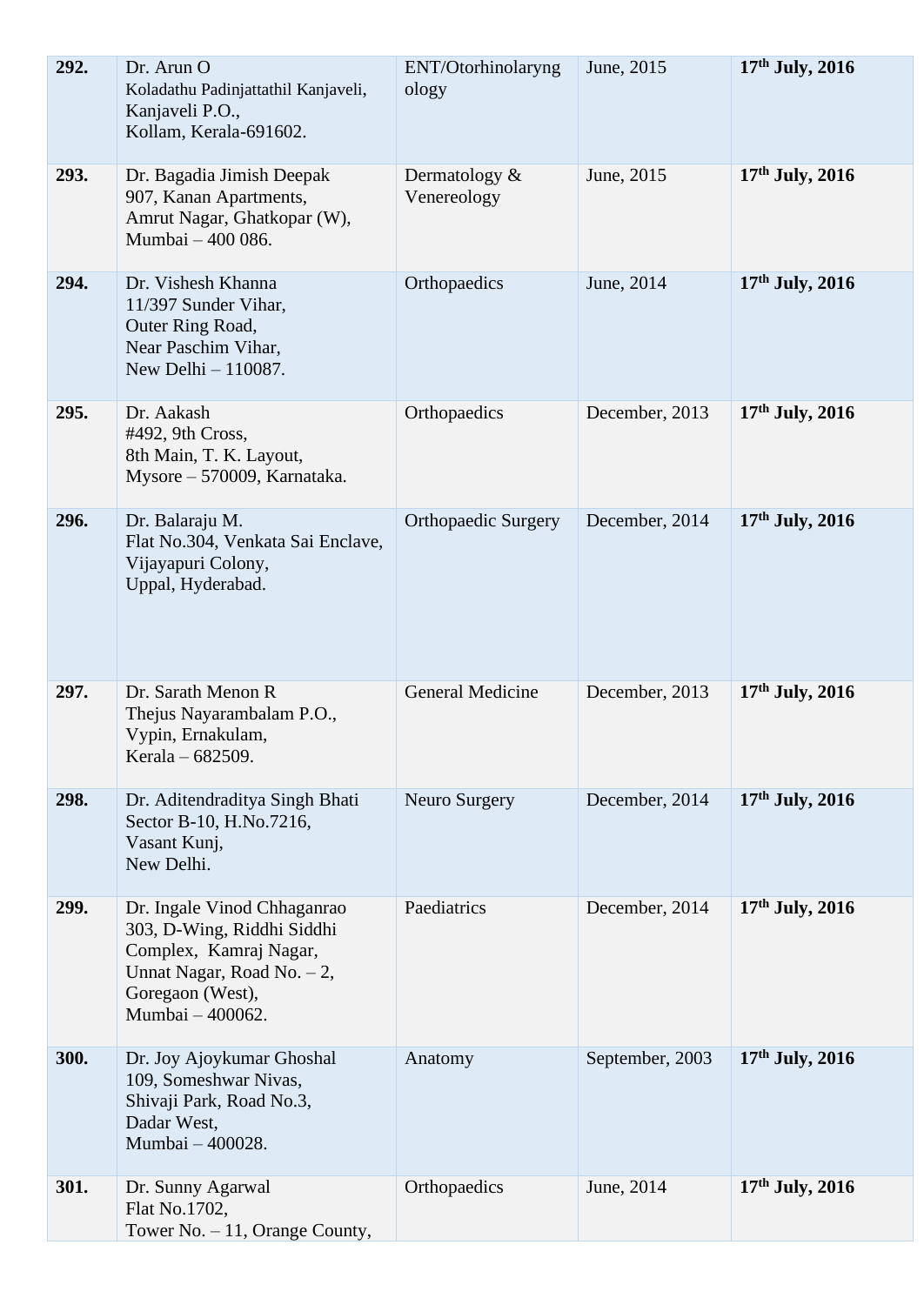|      | Ahinsa Khand-1, Indirapuram,<br>Ghaziabad $-201010$ .                                                                                                       |                                          |                |                   |
|------|-------------------------------------------------------------------------------------------------------------------------------------------------------------|------------------------------------------|----------------|-------------------|
| 302. | Dr. Akash Deep Aggarwal<br>14, Desi Mehmandari,<br>Opp. Bus Stand,<br>Patiala $-147001$ (Punjab).                                                           | <b>Forensic Medicine</b>                 | October, 2005  | $17th$ July, 2016 |
| 303. | Dr. Shah Amish Jayantilal<br>153, 3A, Scarlet,<br>Phase – 2, Kalpataru Aura,<br>LBS Road, Opp – R City Mall,<br>Ghatkopar (W), Mumbai - 86.<br>Maharashtra. | Ophthalmology                            | December, 2014 | $17th$ July, 2016 |
| 304. | Dr. Ajit Joseph Venniyoor<br>12C, Pinewood Apartments,<br>Skyline City Park,<br>Jawahar Nagar, Kadavanthra,<br>Kochi, Kerala - 682020.                      | <b>General Medicine</b>                  | June, 1993     | $17th$ July, 2016 |
| 305. | Dr. Shweta Rajput<br>C/o Dr. Mukesh Grover,<br>IIIrd $- E$ , 153, Nehru Nagar,<br>Ghaziabad - 201009 (U.P.).                                                | Obstetrics and<br>Gynaecology            | June, 2015     | $17th$ July, 2016 |
| 306. | Dr. Nilanjana Ghosh<br>$Q.No. - A10,$<br>North Bengal Medical College<br>Campus, P.O. Sushrutanagar,<br>Dt. Darjeeling,<br>West Bengal $-734012$ .          | Social and<br><b>Preventive Medicine</b> | December, 2014 | $17th$ July, 2016 |
| 307. | Dr. Tarke Chandrakant Raosaheb<br>44/11, Probyne Road,<br>Opp. to Faculity of Law,<br>University of Delhi,<br>Delhi - 110007.                               | <b>Respiratory Diseases</b>              | June, 2013     | $17th$ July, 2016 |
| 308. | Dr. Pallavi Verma<br>Quarter No.4/4<br>Sehejra Enclave, Ajit Road,<br>Jalandhar Cantt., Punjab-144005.                                                      | Obstetrics and<br>Gynaecology            | June, 2012     | $17th$ July, 2016 |
| 309. | Dr. Naik Sameer Shriramrao<br>D-704 Pristinc Prolife,<br>Near Sayaji Hotel Wakad,<br>Pune $-411057$ .                                                       | Radiodiagnosis                           | December, 2010 | $17th$ July, 2016 |
| 310. | Dr. Sinha Shivendra Kumar<br>Qtr. No.- 4/4 Sehejra Enclave,<br>Ajit Road, Jalandhar Cantt.,<br>Punjab $- 144005$ .                                          | Orthopaedics                             | June, 2011     | $17th$ July, 2016 |
| 311. | Dr. Patil Virendra Vijaysinh<br>3, Prabhanjan                                                                                                               | Radiodiagnosis                           | December, 2012 | $17th$ July, 2016 |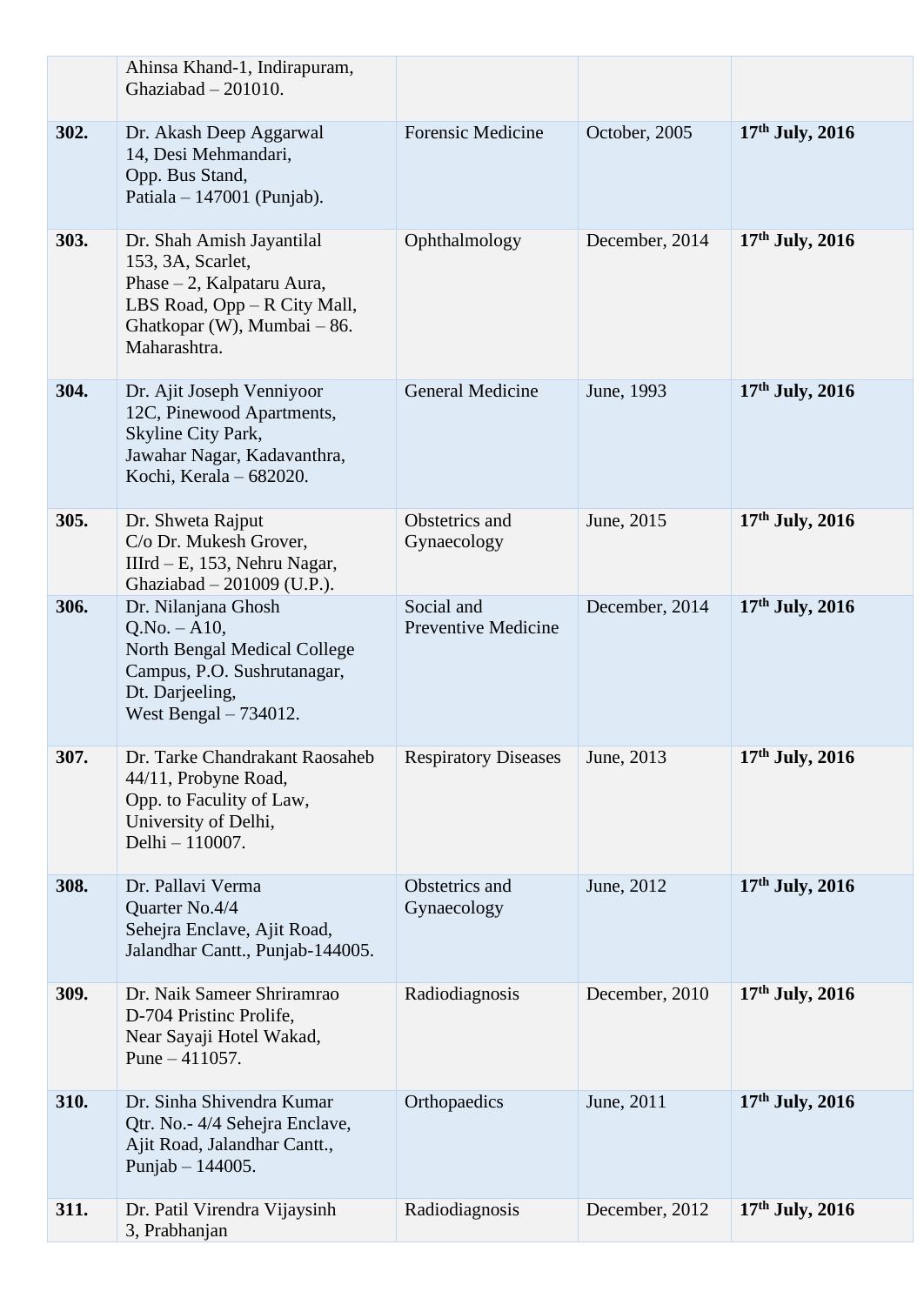|      | Shrinagar Housing Society,<br>Krishna - Nagar,<br>Satara - 415003, (Maharashtra).                                                                                                          |                               |                |                   |
|------|--------------------------------------------------------------------------------------------------------------------------------------------------------------------------------------------|-------------------------------|----------------|-------------------|
| 312. | Dr. Shyamal Das<br>A-196 Survey Par,<br>Santoshpur,<br>Kolkata - 700075<br>(West Bengal).                                                                                                  | <b>Family Medicine</b>        | June, 2015     | $17th$ July, 2016 |
| 313. | Dr. Mathur Rajat Kumar<br>Flat No. E-004 (Old),<br>Pearl Green Acres Apartments,<br>Shri Gopal Nagar,<br>Gopalpura Bypass Road,<br>Jaipur – 302019, (Rajasthan).                           | <b>Orthopaedic Surgery</b>    | June, 2015     | $17th$ July, 2016 |
| 314. | Dr. Ankit Thora<br>56 Geeta Nagar,<br>Behind St. Paul School,<br>Indore $(MP) - 452001$ .                                                                                                  | <b>Orthopaedic Surgery</b>    | June, 2015     | $17th$ July, 2016 |
| 315. | Dr. Karthika M<br>No.485, Middle Street,<br>T.M.K. Melaiyur,<br>Orathanadu Taluk,<br>Thanjavur District $-614905$ .                                                                        | Obstetrics and<br>Gynaecology | June, 2014     | $17th$ July, 2016 |
| 316. | Dr. Aparajita Goel<br>A-23, Brij Enclave,<br>Sunderpur,<br>Varanasi - 221005 (U.P.).                                                                                                       | Pathology                     | June, 2013     | $17th$ July, 2016 |
| 317. | Dr. Nesargi Aditya Milind<br>Sr. No. $-41/1/1$ ,<br>Amrutwel Society,<br>B2 Wing, Flat No. $-705$ ,<br>Opp. Chaitanya Hospital,<br>NDA Road, Warje Malwadi,<br>Pune - 411058, Maharashtra. | Pathology                     | June, 2015     | 17th July, 2016   |
| 318. | Dr. Puri Nadisha Rajesh<br>25 Patrakar CHS,<br>Kalanagar, M.K. Road,<br>Bandra East,<br>Mumbai - 400051.                                                                                   | Ophthalmology                 | June, 2015     | $17th$ July, 2016 |
| 319. | Dr. Suvy Manuel<br>A33, Mangalam, Sreenagar,<br>Venchavode Sreekariyam PO,<br>Trivandrum - 695017, Kerala.                                                                                 | Oralmaxillofacial<br>Surgery  | October, 2002  | 17th July, 2016   |
| 320. | Dr. Deshmukh Abhijeet Baburao<br>C/o B. R. Deshmukh,<br>Behind Ghule Hospital,<br>Near Vasantrao Naik Bunglow,                                                                             | Paediatrics                   | December, 2014 | $17th$ July, 2016 |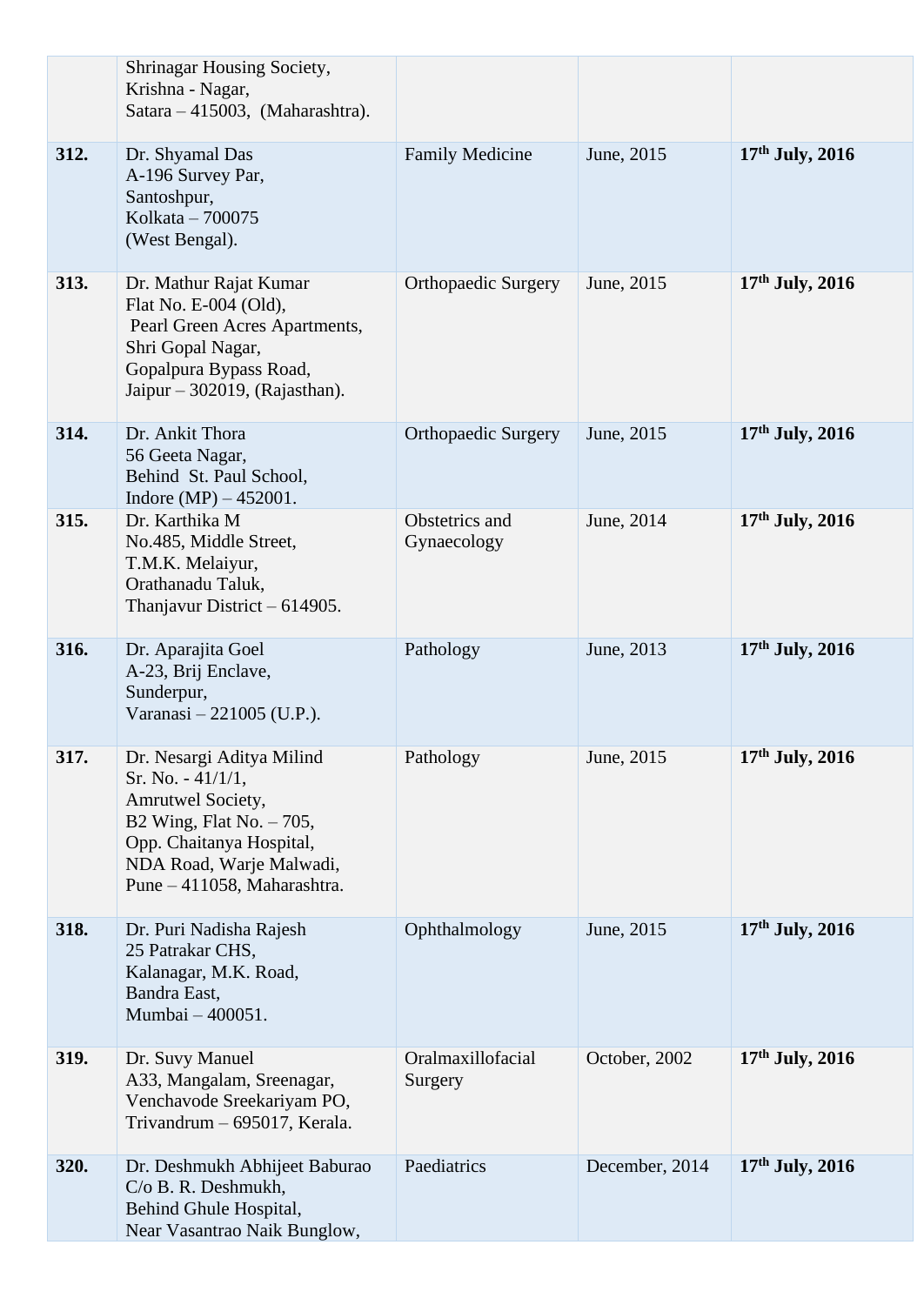|      | Gandhi Nagar, Pusad, T9 - Pusad<br>Dist. - Yavatmal,<br>Maharashtra - 4452004.                                                                          |                                 |                |                   |
|------|---------------------------------------------------------------------------------------------------------------------------------------------------------|---------------------------------|----------------|-------------------|
| 321. | Dr. Deepti Simon<br>A-33, Mangalam,<br>Sreenagar, Venchavode,<br>Sreekaryam PO.,<br>Trivandrum $-695017$ ,<br>Kerala.                                   | Oral & Maxillofacial<br>Surgery | Septemer, 2007 | $17th$ July, 2016 |
| 322. | Dr. Momin Mohaddis Ahmed<br>23, Dargah Road,<br>Chawl No. - 4,<br>Bhiwandi – Dist. – Thane – 421302.                                                    | Orthopaedics                    | December, 2010 | $17th$ July, 2016 |
| 323. | Dr. Gondhale Harshal Pradeep<br>Plot No.2, Gondhale Hospital,<br>Behind Hotel Siddarth (Kamat),<br>Nashik – Pune Road,<br>Nashik - 422011, Maharashtra. | Ophthalmology                   | December, 2014 | $17th$ July, 2016 |
| 324. | Dr. Gajanand Dhaked<br>House No.43, Ward No. $-6$ ,<br>Kota Patti Weir<br>District Bharatpur-321408,<br>(Rajasthan).                                    | Orthopaedics                    | June, 2014     | $17th$ July, 2016 |
| 325. | Dr. Kevin Syam<br>'Belhaven', A.C. Road,<br>Perunna P.O. Changanacherry,<br>Kerala - 686102.                                                            | <b>Orthopaedic Surgery</b>      | June, 2015     | $17th$ July, 2016 |
| 326. | Dr. Pawar Parmeshwar Jankiram<br>$C/O - R$ J Powar,<br>Row House No.6,<br>Lane No.4, Damodhar Society,<br>Bibwewadi, Pune - 411037.                     | Radiodiagnosis                  | December, 2013 | $17th$ July, 2016 |
| 327. | Dr. Bhoite Amol Shashikant<br>S. No.169/C/19 B, Plot No.8,<br>Mayureshwar Colony,<br>Opp. Koopar Colony,<br>Satara - 415001.                            | Radiodiagnosis                  | June, 2015     | $17th$ July, 2016 |
| 328. | Dr. Mehta Purva Ranjit<br>Mehta Hospital,<br>Kulkarni Colony,<br>Sharanpur,<br>Nasik $-422002$ .(M.S.).                                                 | Dermatology $\&$<br>Venereology | June, 2015     | $17th$ July, 2016 |
| 329. | Dr. Shibina V R<br>Thoufeeq,<br>Museum Cross Lane,                                                                                                      | Radiodiagnosis                  | June, 2011     | $17th$ July, 2016 |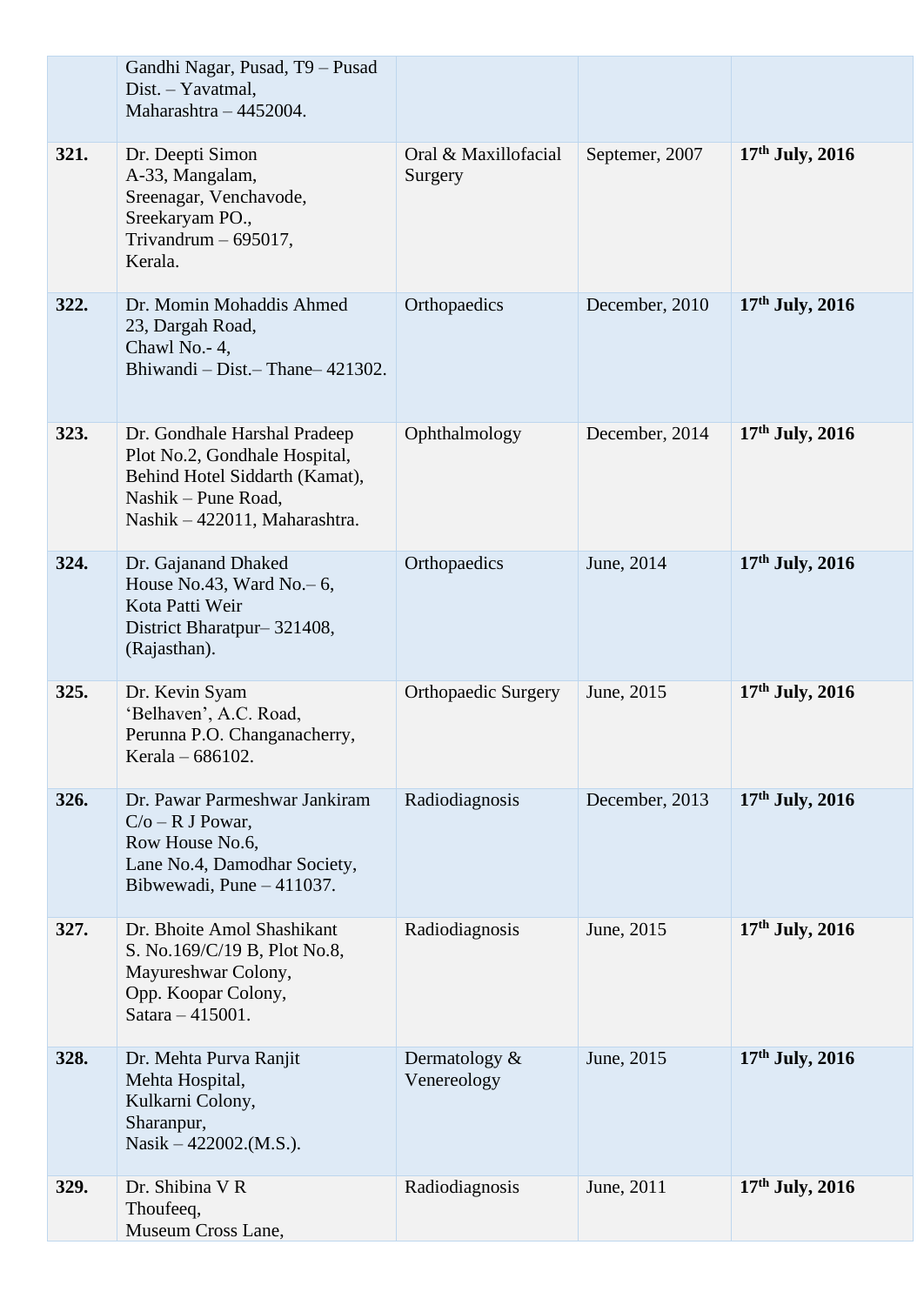|      | Chembukkavu,<br>Thrissur $-680020$ .                                                                                                                                |                               |                |                   |
|------|---------------------------------------------------------------------------------------------------------------------------------------------------------------------|-------------------------------|----------------|-------------------|
| 330. | Dr. Mohak Vijaykumar Ruparelia<br>12, Gitanagar Society,<br>Opp. Gitamandir,<br>Pratap Nagar Road,<br>Vododara, Gujarat - 390004.                                   | Radiodiagnosis                | June, 2015     | $17th$ July, 2016 |
| 331. | Dr. Arun Kumar Agarwal<br>41, Third Floor, Amrit Nagar,<br>South Extension $-1$ ,<br>New Delhi.                                                                     | Paediatrics                   | December, 2011 | $17th$ July, 2016 |
| 332. | Dr. Pankaj Nagori<br>$Flat - 3B$ ,<br>Niharika Apartment,<br>18, Hindustan Park,<br>Kolkata – 700029, West Bengal.                                                  | Radiodiagnosis                | June, 2013     | $17th$ July, 2016 |
| 333. | Dr. Mayank Uppal<br>179, Madhuban Enclave,<br>Preet Vihar, New Delhi - 92.                                                                                          | <b>General Medicine</b>       | June, 2011     | $17th$ July, 2016 |
| 334. | Dr. Subhadip Mandal<br>C/o Dr. Subhas Chandra Mandal,<br>North School Danga, Rampur,<br>Sukenta Statue,<br>$PO + Dist + Bankura,$<br>West Bengal., $PIN - 722101$ . | <b>Orthopaedic Surgery</b>    | December, 2014 | $17th$ July, 2016 |
| 335. | Dr. Sameer Sakkeer Hussain<br>AL-Salama 23/304-C,<br>Near Shakthi Automobiles,<br>Kallai (P.O.),<br>Calicut – $673003$ , (Kerala).                                  | <b>General Medicine</b>       | December, 2014 | $17th$ July, 2016 |
| 336. | Dr. Priyanka Ghosh<br>Flat No. F1002,<br>Koylavihar Vasundhra,<br>Near Haldirams, VIP Road,<br>$P.O. - Airport,$<br>Kolkata – 700052, (West Bengal).                | Anaesthesiology               | June, 2014     | $17th$ July, 2016 |
| 337. | Dr. Seema Parija<br>F-26, Staff Quarters,<br>KIMS, Patia,<br>Bhubaneswar - 751024, Odisha.                                                                          | Psychiatry                    | December, 2013 | $17th$ July, 2016 |
| 338. | Dr. Rashmi Kavindran<br>A-1, 501 White House,<br>R.T. Nagar $-2nd$ Block,<br>Bangalore $-560032$ .                                                                  | <b>Nuclear Medicine</b>       | December, 2012 | $17th$ July, 2016 |
| 339. | Dr. Mala Das<br>D/o Mr. Kashi Nath Das                                                                                                                              | Obstetrics and<br>Gynaecology | December, 2012 | 17th July, 2016   |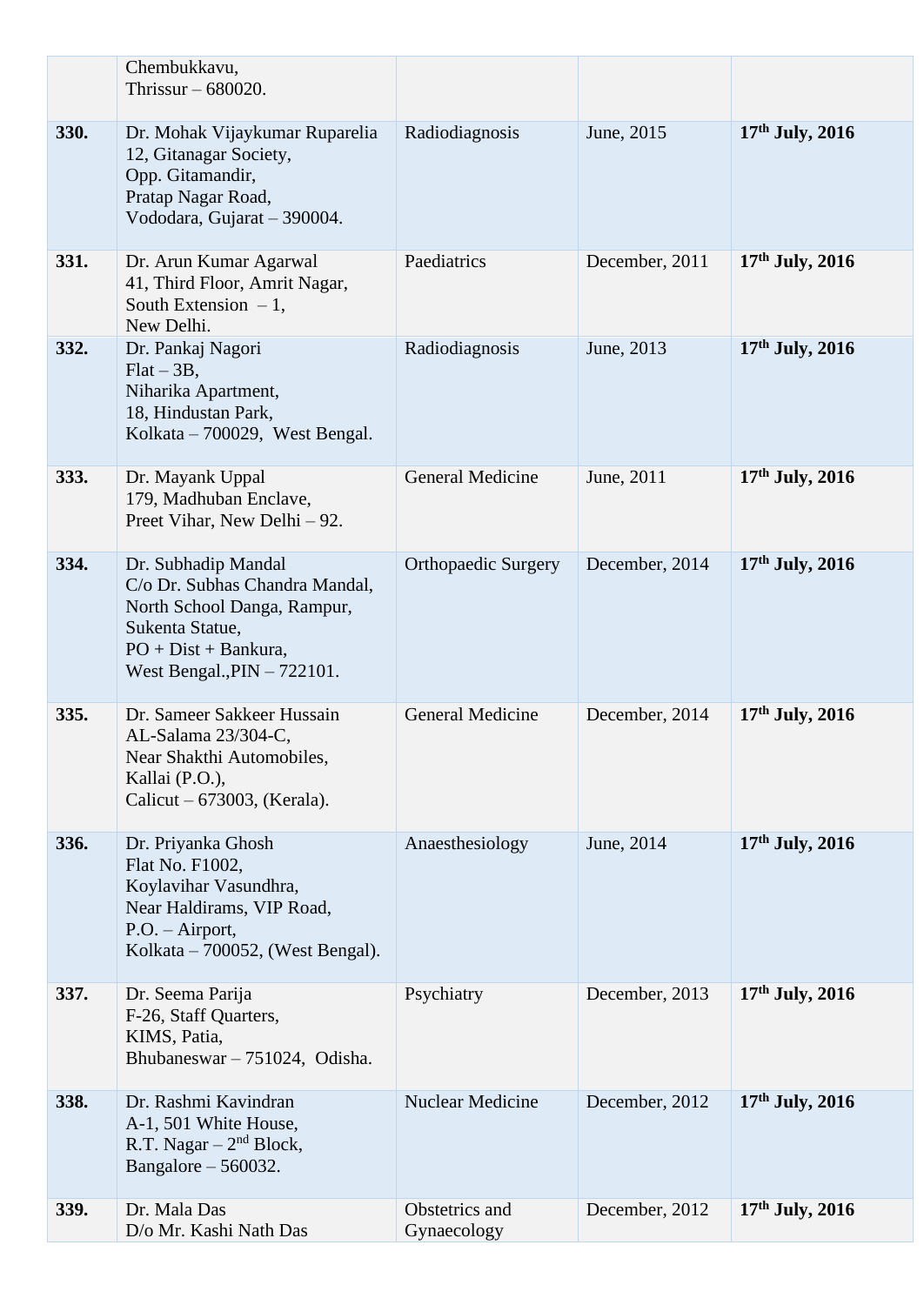|      | $P.O. + Vill - Hijuli$ , Ranaghat<br>P.S. - Dhantala, Dist. - Nadia,<br>West Bengal $-741201$ .                                                                  |                               |                |                   |
|------|------------------------------------------------------------------------------------------------------------------------------------------------------------------|-------------------------------|----------------|-------------------|
| 340. | Dr. Simantika Ghosh<br>Flat-E, Ist Floor,<br>Dishari Apartments,<br>North Bireshpally,<br>Sodepur Road, Madhyam Gram,<br>Kolkata $-129$ (West Bengal).           | Anaesthesiology               | December, 2012 | $17th$ July, 2016 |
| 341. | Dr. Sandeep Kumar<br>G-29, Nizzamuddin West,<br>New Delhi $-110013$ .                                                                                            | Ophthalmology                 | June, 2015     | $17th$ July, 2016 |
| 342. | Dr. Sonia Gupta<br>#684, Urban Estate,<br>Phase $-$ II,<br>Jalandhar.                                                                                            | Obstetrics and<br>Gynaecology | June, 2011     | 17th July, 2016   |
| 343. | Dr. Patil Saurabh Sheshrao<br>6, Abhiram Appartment,<br>Opp. Girna Water Tank,<br>Parvati Nagar,<br>Jalgaon $-425002$ (M.H).                                     | <b>General Surgery</b>        | June, 2015     | $17th$ July, 2016 |
| 344. | Dr. Banugade Sandip Madhukar<br>1743, Shiv-Ganga Niwas,<br>Near Shetkari Prashikshan<br>Kendra, Saidapur, Karad<br>Dist - Satara Pin-415124<br>(Maharashtra).    | <b>General Medicine</b>       | December, 2009 | $17th$ July, 2016 |
| 345. | Dr. Sharanabasappa S<br>Dhanwadkar<br>$H-No-1-891/40/1B$ ,<br>Plot No.37, "Sharana Nilaya",<br>Near Raghavendra Temple,<br>Jewargi Colony,<br>Gulbarga - 585102. | Paediatrics                   | December, 2013 | $17th$ July, 2016 |
| 346. | Dr. Deshpande Sanjay Pankaj<br>C/o Pankaj G. Deshpande,<br>D-603, Gini Bellissimd Society,<br>Survey No. 22, Dhanori,<br>Pune $-411015$ , (Maharashtra).         | Paediatrics                   | June, 2014     | $17th$ July, 2016 |
| 347. | Dr. Akash Vilas Dhuru<br>E-8, Room No.19,<br>Shahu Nagar Colony,                                                                                                 | <b>General Surgery</b>        | June, 2014     | $17th$ July, 2016 |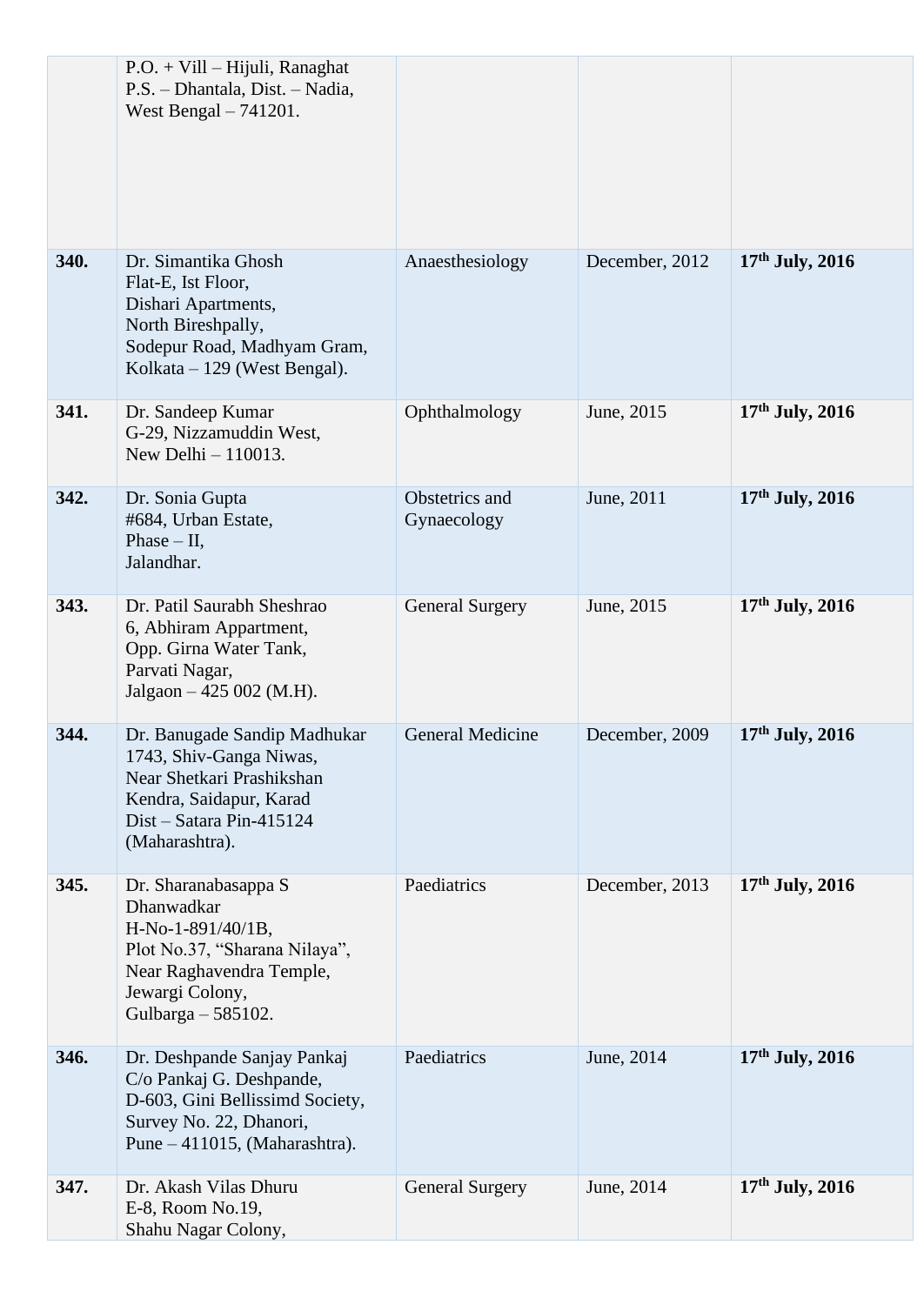|      | Mahim (East),<br>Mumbai - 400017.                                                                                                                              |                                                                         |                     |                   |
|------|----------------------------------------------------------------------------------------------------------------------------------------------------------------|-------------------------------------------------------------------------|---------------------|-------------------|
| 348. | Dr. Pankaj Arora<br>House Number - 1009/P,<br>Sector $-16$ ,<br>Panchkula $-134113$ .                                                                          | Health<br>Administration<br><b>Including Hospital</b><br>Administration | December, 2009      | $17th$ July, 2016 |
| 349. | Dr. Biju P P<br>'Aranya' P.O. Panangatoor,<br>Via Tanur,<br>Malappuram District,<br>Kerala – 676302.                                                           | Orthopaedics                                                            | December, 2011      | $17th$ July, 2016 |
| 350. | Dr. Sheth Rachit Bharatkumar<br>15/Anita Bunglows,<br>Vishwakunj Cross Road,<br>Opp. Tirupati Hall,<br>Near NID Paldi,<br>Ahmedabad - 380007, Gujarat.         | Orthopaedics                                                            | December, 2013      | $17th$ July, 2016 |
| 351. | Dr. Kolte Ankush Subhash<br>Kaveri Apartments,<br>Professor Colony,<br>Near Scout Guide Office,<br>Jalgaon – 425001 (Maharashtra).                             | Ophthalmology                                                           | June, 2014          | $17th$ July, 2016 |
| 352. | Dr. Rajkiran Kanhaiya Rathi<br>C/o Dr. K. D. Rathi,<br>Dr. Rathi - Jaiswal Path Lab,<br>Behind Ganapati Temple,<br>Suwarna Nagar,<br>Buldhana – 443001 (M.S.). | Radiodiagnosis                                                          | June, 2015          | $17th$ July, 2016 |
| 353. | Dr. Dada Maruti Koli<br>"Savitri" Nivas, H. No.1223,<br>Lockmanya Nagar,<br>A/P Korochi, Tal - Hatkanangle,<br>Dist. - Kolhapur,<br>Maharashtra - 416109       | Paediatrics                                                             | December, 2010      | $17th$ July, 2016 |
| 354. | Dr. Shahanand Dhwni Anil<br>89, Yogeshwar Nagar Society,<br>Nr. Anjali Cross Roads,<br>Paldi Bhatta,<br>Ahmedabad - 380007.                                    | Ophthalmology                                                           | June, 2013          | $17th$ July, 2016 |
| 355. | Dr. Sarkar Tandra<br>Sherwood Estate,<br>$Flat-2A$ , Block-P,<br>169 N.S.C. Bose Road,<br>Narendrapur,<br>Kolkata - 700103.                                    | Radiodiagnosis                                                          | <b>March</b> , 2003 | $17th$ July, 2016 |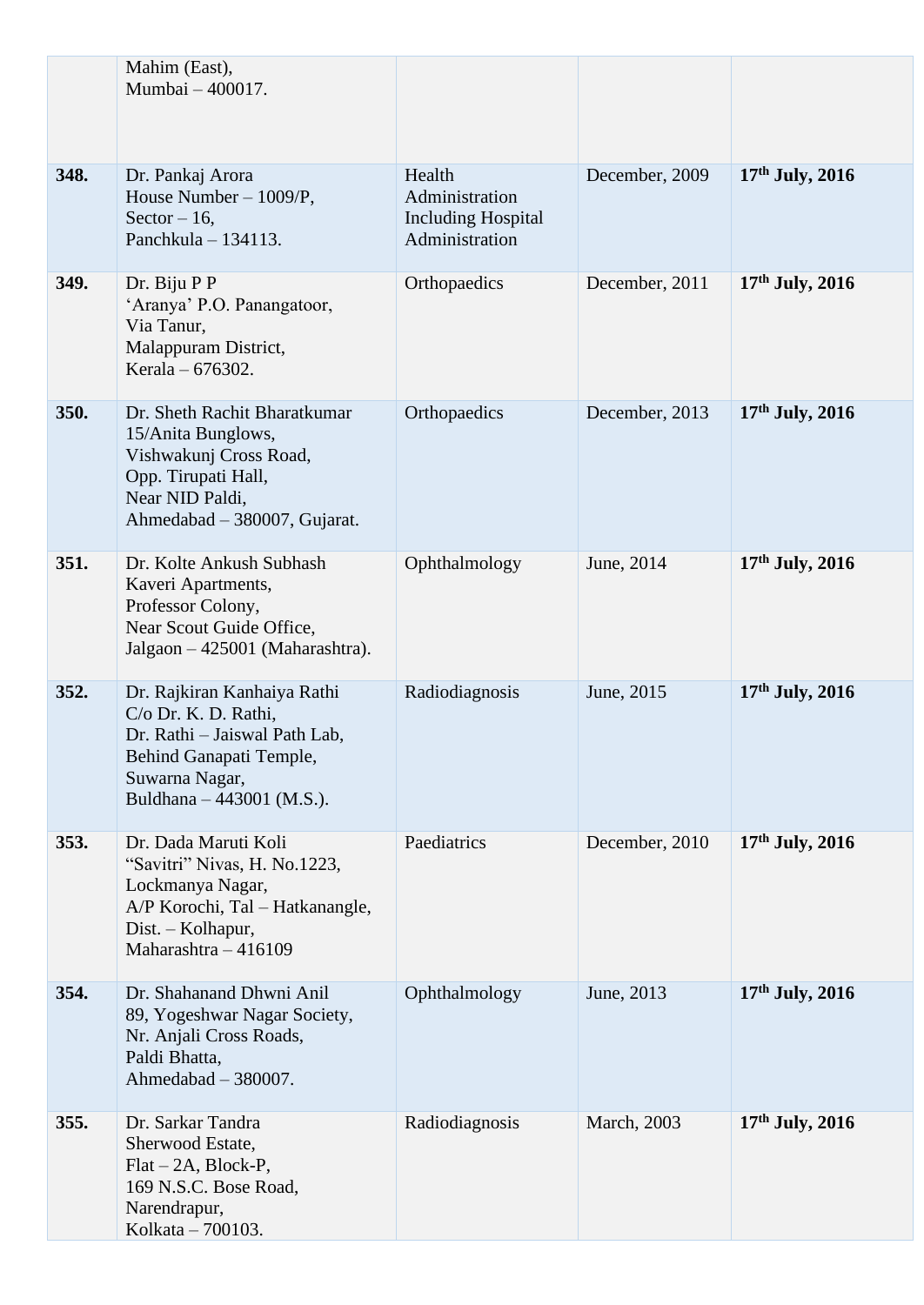| 356. | Dr. Yadvir Garg<br>E 2283, Palam Vihar,<br>Gurgaon - 122017.                                                                                       | Tuberculosis &<br>Respiratory<br>Diseases/Pulmonary<br>Medicine | June, 2013     | 17th July, 2016   |
|------|----------------------------------------------------------------------------------------------------------------------------------------------------|-----------------------------------------------------------------|----------------|-------------------|
| 357. | Dr. Ankita Bisani<br>Ajanta Ajency,<br>28, 3 <sup>rd</sup> Floor, Godown Street,<br>Chennai - 600 001.                                             | Ophthalmology                                                   | June, 2014     | $17th$ July, 2016 |
| 358. | Dr. Ranparia Kalpesh Babulal<br>S/o B.B. Ranparia,<br>"Dharm - Bhakti",<br>AAvkar Avenue-A,<br>150 Feet Ring Road,<br>Rajkot (Gujarat) $-360005$ . | <b>Orthopaedic Surgery</b>                                      | June, 2015     | $17th$ July, 2016 |
| 359. | Dr. Ranjith K R<br>Sri Padmam, Post Bekal,<br>Kasaragod District,<br>Kerala – 671318.                                                              | <b>General Medicine</b>                                         | June, 2011     | $17th$ July, 2016 |
| 360. | Dr. Gandhi Komal Anil<br>41/D/3, Parag Corner,<br>Mahavir Nagar,<br>Balikashram Road,<br>Savedi, Ahmed Nagar,<br>Maharashtra $-414003$ .           | Anaesthesiology                                                 | December, 2013 | $17th$ July, 2016 |
| 361. | Dr. Bachhav Manoj Vilas<br>K.B. Bachhav Hospital,<br>At (Post-Tal. Satana,<br>Dist. Nashik $-423301$ (M.S.).                                       | <b>Plastic Surgery</b>                                          | December, 2015 | 17th July, 2016   |
| 362. | Dr. Anush Mohan<br>Flat 10A, Nikunjam Orient,<br>Poonthi Road, Kumarapuram,<br>Trivandrum, Kerala - 695011.                                        | <b>General Surgery</b>                                          | December, 2014 | $17th$ July, 2016 |
| 363. | Dr. Yogesh Jopat<br>A-15, Sindhi Colony,<br>Ralwar Road, Jhotwara,<br>Jaipur, Rajasthan - 302012.                                                  | Paediatrics                                                     | December, 2012 | $17th$ July, 2016 |
| 364. | Dr. Waghmare Sudatta Bhimrao<br>Flat No.3/Bld No.1,<br>Govt. Officers Colony,<br>K. K. Marg, Haji Ali Park,<br>Tardeo, Mumbai - 400034.            | <b>General Surgery</b>                                          | December, 2013 | $17th$ July, 2016 |
| 365. | Dr. Rajeev S V<br>Sudha Nivas,<br>Palode, Pacha Post TVM,                                                                                          | Paediatrics                                                     | December, 2014 | $17th$ July, 2016 |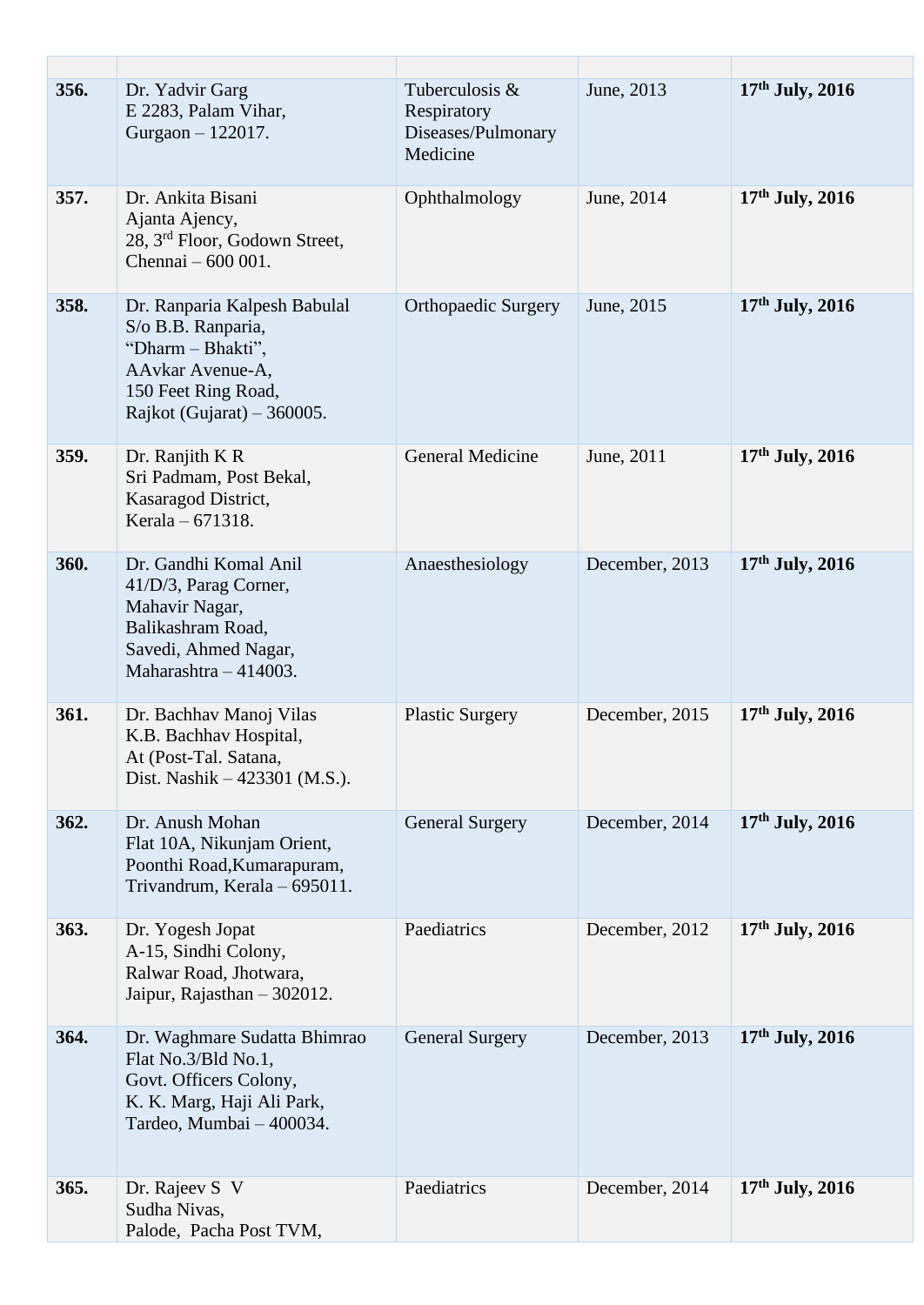|      | Kerala – 695562.                                                                                                                                             |                               |                |                   |
|------|--------------------------------------------------------------------------------------------------------------------------------------------------------------|-------------------------------|----------------|-------------------|
| 366. | Dr. Palak Arora<br>D/o Dr. N. D. Arora,<br>378 Avas Vikas Colony,<br>Roorkee (Uttarakhand) - 247667.                                                         | <b>Family Medicine</b>        | December, 2012 | $17th$ July, 2016 |
| 367. | Dr. K. Kartik Kumar<br>H6, Galaxy Apartments,<br>Vikas Puri, New Delhi - 110018.                                                                             | Anaesthesiology               | December, 2014 | $17th$ July, 2016 |
| 368. | Dr. Rahul Popli<br>31/3 Old Rajinder Nagar,<br>New Delhi - 110060.                                                                                           | Anaesthesiology               | December, 2014 | 17th July, 2016   |
| 369. | Dr. Manu Paul<br>C/o Ammini Paulose,<br>Alackal House,<br>Kottoor, Kolenchery, P.O.,<br>Ernakulam, Kerala - 682311.                                          | Orthopaedics                  | December, 2015 | $17th$ July, 2016 |
| 370. | Dr. Rajnish Kumar<br>Block A, Flat No. 103,<br>Kadambini Campus Apt.,<br>Riding Road,<br>Near Arayna Bhawan,<br>$PO - B.V. College,$<br>Patna $-800014$ .    | Ophthalmology                 | June, 2015     | $17th$ July, 2016 |
| 371. | Dr. Jadhav Mahesh Mohanrao<br>Flat - A-10, Runal's Miracle<br>Society,<br>D.Y. Patil College Road,<br>Sector 29, Nigdi, Nigdi<br>Prudhikaran, Pune - 411044. | <b>General Medicine</b>       | December, 2010 | $17th$ July, 2016 |
| 372. | Dr. Londhe Anand Madhukar<br>Londhe Hospital and ICU,<br>Near New St Stand Nagar Road,<br>AT/Post - Jamkhed - 413201.<br>Dist. - Ahmednagar, Maharashtra.    | <b>General Medicine</b>       | June, 2010     | 17th July, 2016   |
| 373. | Dr. Kamran Zaman<br>Room No.26,<br>D Block, Old Doctor's Hostel,<br>PGIMER., Chandigarh-160012.                                                              | Microbiology                  | December, 2015 | $17th$ July, 2016 |
| 374. | Dr. Manish Chomal<br>55/200, Rajat Path,<br>Mansarovar,<br>Jaipur $-302020$ , (Rajasthan).                                                                   | Radiotherapy                  | December, 2014 | $17th$ July, 2016 |
| 375. | Dr. Kanika Gera<br>Flat No.-354, 5th Avenue,                                                                                                                 | Obstetrics and<br>Gynaecology | June, 2012     | $17th$ July, 2016 |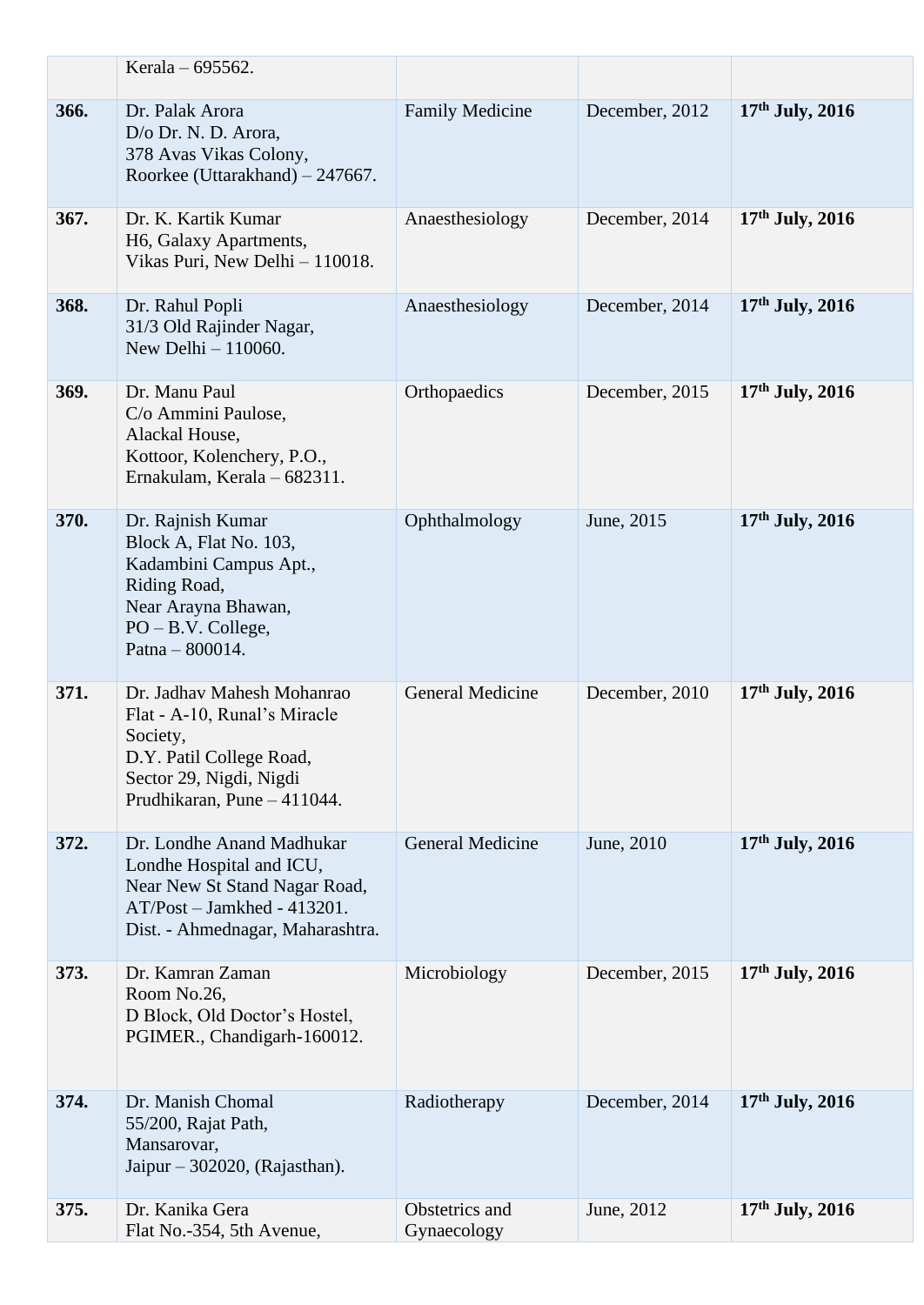|      | Sector $-4$ ,<br>Greater Noida West-201309<br>Gatam Budh Nagar (U.P.).                                                                                                    |                               |                |                   |
|------|---------------------------------------------------------------------------------------------------------------------------------------------------------------------------|-------------------------------|----------------|-------------------|
| 376. | Dr. Gourav Thakral<br>Flat No.G-354,<br>5th Avenue, Gaur City $- I$ ,<br>Sector $-4$ ,<br>Greater Noida West-201309<br>(G.B. Nagar U.P.).                                 | Orthopaedics                  | December, 2015 | $17th$ July, 2016 |
| 377. | Dr. Shende Unnati Manohar<br>Plot No.95, Lashkaribagh<br>Ambedkar Colony,<br>Near Samta Ground,<br>Nagpur - 440017, Maharashtra.                                          | Obstetrics and<br>Gynaecology | June, 2013     | 17th July, 2016   |
| 378. | Dr. Kirnake Vijendra Vasantrao<br>Flat No.302,<br>Shivneri Apartment II,<br>Chandika Nagar 1,<br>Manewada Besa Road,<br>Nagpur.                                           | Gastroenterology              | December, 2013 | $17th$ July, 2016 |
| 379. | Dr. Leon Vengazhyil Alexander<br>Flat 9A,<br>C/o Pulikkottil Chackochan,<br>Park View Appartments,<br>Convent Junction,<br>Market Road, Ernakulam-682011<br>Kerala State. | <b>Plastic Surgery</b>        | December, 2015 | $17th$ July, 2016 |
| 380. | Dr. Pradeep Shenoy M<br>Flat No.G-8,<br>'C' Block, Maurishka Park,<br>PVS Circle,<br>Kodialbail, Mangalore,<br>Karnataka $-575003$ .                                      | Nephrology                    | December, 2015 | $17th$ July, 2016 |
| 381. | Dr. Belehalli Pavan<br>Flat No.309, Nandi Mauomay<br>Meadows, I Main, 3rd Cross,<br>Naidu's Layout, Chikkalsandra,<br>Bengaluru, Karnataka - 560061.                      | Orthopaedics                  | June, 2012     | $17th$ July, 2016 |
| 382. | Dr. Nitin Kumar Bajpai<br>303/2 AIIMS. Residential<br>Complex,<br>Basni Phase $-2$ ,<br>Jodhpur - 342005.                                                                 | <b>General Medicine</b>       | October, 2008  | $17th$ July, 2016 |
| 383. | Dr. Dodia Viralkumar Natvarsinh<br>35, Amit Park,<br>Opp. Vishal Row House,<br>Nanakwada Tithal Road,<br>Valsad $-$ 396001, Gujarat.                                      | Ophthalmology                 | December, 2013 | 17th July, 2016   |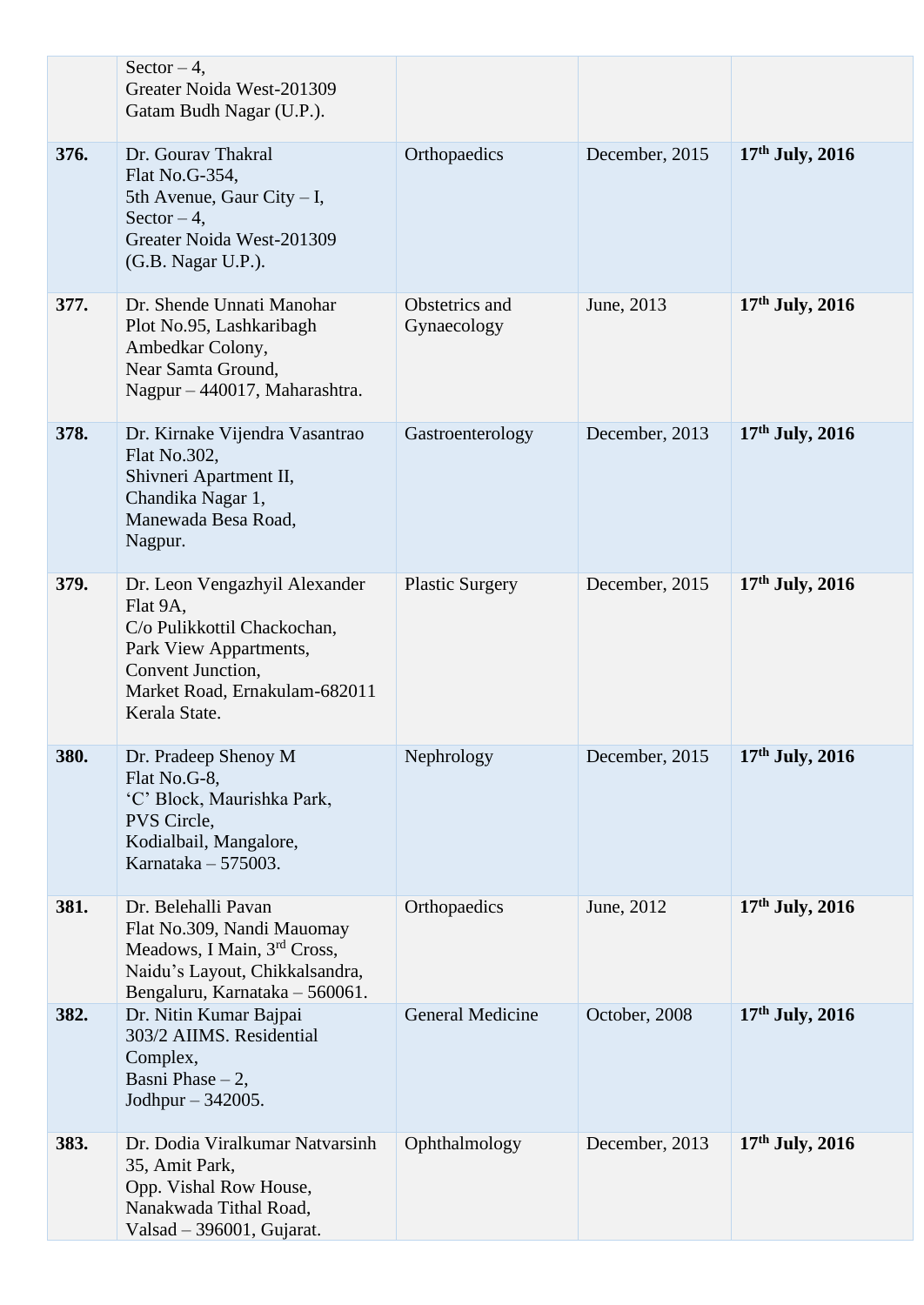| 384. | Dr. Vijayanand T C<br>1/208 Bill Gates<br>Valar Nagar, Uthan Gudi<br>Madurai – 625107 (T.N.).                                                           | Neurology                     | May, 2008      | $17th$ July, 2016 |
|------|---------------------------------------------------------------------------------------------------------------------------------------------------------|-------------------------------|----------------|-------------------|
| 385. | Dr. Chawla Hitesh Gurbachan Lal<br>Flat No.501, B-1 Block,<br>Medical Campus,<br>S. H. K.M. Govt. Medical College,<br>Nalhar, NUH - 122107,<br>Haryana. | <b>Forensic Medicine</b>      | December, 2015 | $17th$ July, 2016 |
| 386. | Dr. R. Jaishree<br>1/208, Bill Gates,<br>Valar Nagar, Uthan Gudi,<br>Madurai – 625107, (T.N.).                                                          | Radiodiagnosis                | June, 2012     | $17th$ July, 2016 |
| 387. | Dr. Ravi Kumar Sharma<br>Surgical Specialist,<br>10 Air Force Hospital<br>Near Gurudwara Road,<br>Hasimara, Distt-Alipurduar,<br>West Bengal $-735215$  | <b>General Surgery</b>        | December, 2013 | $17th$ July, 2016 |
| 388. | Dr. Varun Malu<br>1-CH-3, Dispensary Road,<br>Dadabari,<br>Kota (Rajasthan) $-324009$ .                                                                 | ENT/Otorhinolaryng<br>ology   | June, 2015     | $17th$ July, 2016 |
| 389. | Dr. Sourabha Kumar Patro<br>$C/O$ Dr. P. L. N. Patro,<br>Market Square,<br>Paralakhemundi,<br>Gajapati, Odisha - 761200.                                | Oto-Rhino-<br>Laryngology     | December, 2015 | $17th$ July, 2016 |
| 390. | Dr. Deepak Sharma<br>A-212, Triveni Nagar,<br>Gopal Pura Bye Pass,<br>Jaipur – 302018, (Rajasthan).                                                     | <b>General Medicine</b>       | June, 2013     | $17th$ July, 2016 |
| 391. | Dr. M. Anbarasan<br>154, Kannappar Street,<br>Mullai Nagar,<br>Madurai - 625002 (Tamil Nadu).                                                           | Pharmacology                  | December, 2015 | $17th$ July, 2016 |
| 392. | Dr. Rajguru Vikram Ashok<br>Mitranagar,<br>Behind M.S. E.B.,<br>AT/Post/Tal-Mangalwedha,<br>Dist – Solapur – 413305.                                    | Orthopaedics                  | December, 2015 | $17th$ July, 2016 |
| 393. | Dr. Krithikameenakshi J.<br>No.39, Kaka Thopu Street,<br>Madurai-625001.                                                                                | Obstetrics and<br>Gynaecology | December, 2015 | $17th$ July, 2016 |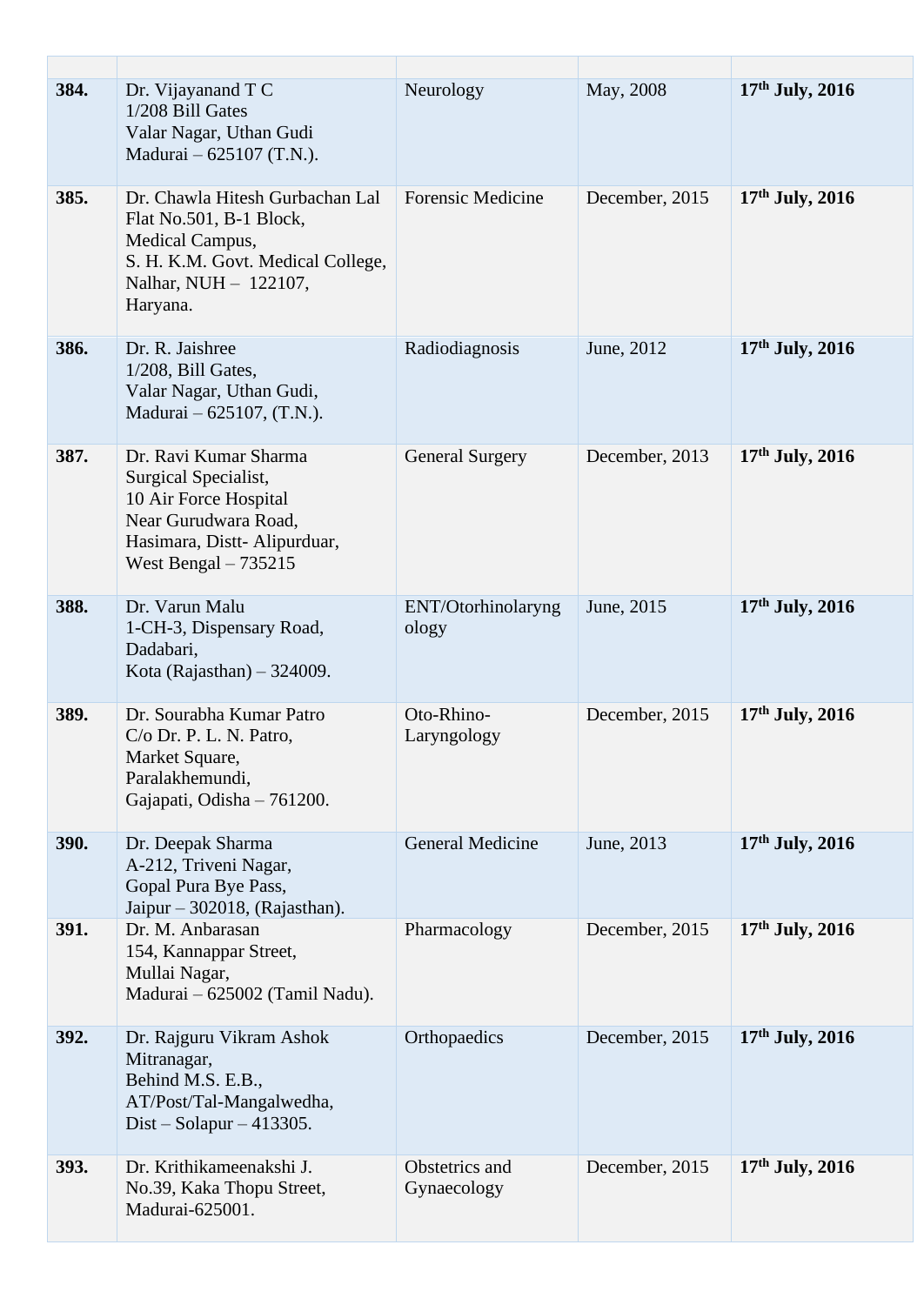| 394. | Dr. Alphienes Stanley X<br>135, I Floor,<br>Mariamman Koil Street,<br>Kamban Nagar,<br>Reddiarpalayam,<br>Puducheery - 605010.                                     | Pharmacology               | December, 2014 | $17th$ July, 2016 |
|------|--------------------------------------------------------------------------------------------------------------------------------------------------------------------|----------------------------|----------------|-------------------|
| 395. | Dr. Vikneswaran G.<br>No.4, 7th Cross,<br>Teachers Colony,<br>Dr. Radhakrishnan Nagar,<br>Moolakulam,<br>Puducherry $-605010$ .                                    | Pharmacology               | December, 2015 | $17th$ July, 2016 |
| 396. | Dr. Kailash S.<br>New No. $6/10$ ,<br>Old Mambalam Road,<br>West Mambalam,<br>Chennai – 600033.                                                                    | Psychiatry                 | December, 2012 | $17th$ July, 2016 |
| 397. | Dr. Ravindra B. K.<br>C/o Chikkagangaiah,<br>No.662, IInd Block,<br>Peenya Ist Stage,<br>Bangalore $-560058$ .                                                     | Pharmacology               | December, 2015 | $17th$ July, 2016 |
| 398. | Dr. Swati Agrawal<br>Flat No. 265, Vigyapan Lok,<br>Mayur Vihar Phase-1 Extension,<br>Delhi - 110091.                                                              | Oto-Rhino-<br>Laryngology  | December, 2015 | $17th$ July, 2016 |
| 399. | Dr. Ranjan Bhattacharyya<br>29, Anandasree,<br>Garia, Near Boral TB Hospital,<br>Kolkata – 700084, (West Bengal).                                                  | Psychiatry                 | December, 2009 | $17th$ July, 2016 |
| 400. | Dr. Patel Chittaranjan Parimal<br>B-701, Aangen Residency,<br><b>B/H</b> Aakruti Appartments,<br>B/S Jigar Park Society,<br>Ved-Gurukul Road,<br>Surat $-395004$ . | <b>Orthopaedic Surgery</b> | December, 2014 | $17th$ July, 2016 |
| 401. | Dr. Rakul Nambiar K<br>Devi Nivas, PO : Panoor,<br>Kannur Dist.<br>Kerala – 670692.                                                                                | <b>General Medicine</b>    | December, 2015 |                   |
| 402. | Dr. Rathore Khushwant Bhagirath<br>2/269, B-Block,<br>Panchsheel Colony,<br>Makadwali Road,<br>Ajmer $-305004$ .                                                   | <b>Orthopaedic Surgery</b> | December, 2014 | $17th$ July, 2016 |
| 403. | Dr. Tripathi Agraja Vijay Narain                                                                                                                                   | <b>General Surgery</b>     | December, 2012 | $17th$ July, 2016 |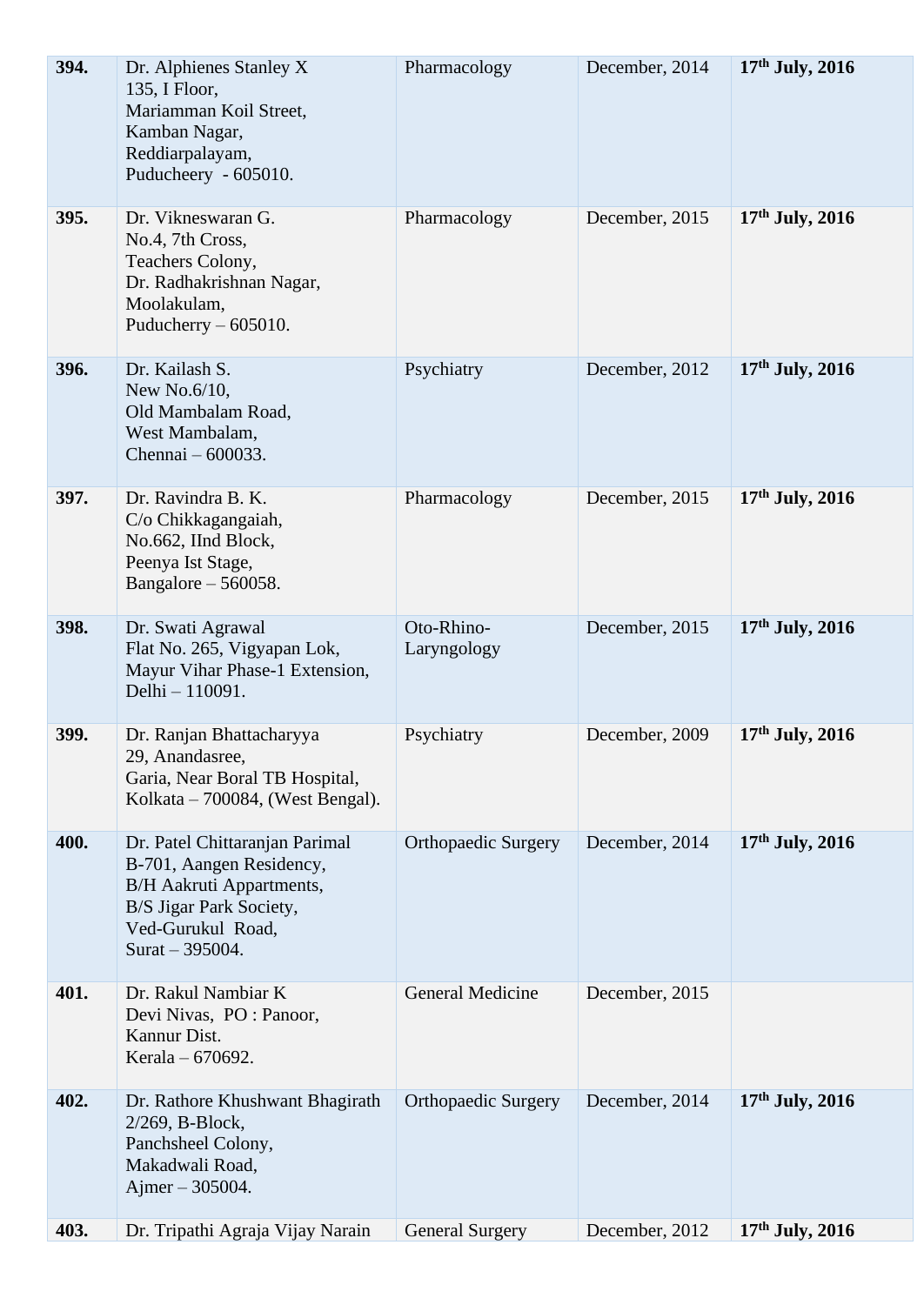|      | B-2/304, Highland Park,<br>Mulund Colony, Mulund (W),<br>Mumbai - 400082.                                                              |                             |                |                   |
|------|----------------------------------------------------------------------------------------------------------------------------------------|-----------------------------|----------------|-------------------|
| 404. | Dr. Keya Chakraborty<br><b>Bandel Station Road,</b><br>Opposite Water Tank,<br>Childrens Park, P.O. & District:<br>$Hooghly - 712103.$ | Anaesthesiology             | December, 2013 | $17th$ July, 2016 |
| 405. | Dr. Swarbhanu Porel<br>365/13/1 G.T. Road (N),<br>Salkia, Howrah - - 711106<br>West Bengal.                                            | Anaesthesiology             | June, 2015     | $17th$ July, 2016 |
| 406. | Dr. Samendra Kumar Karkhur<br>Sahkarita Bhavan Marg,<br>Satna - Madhya Pradesh-485001.                                                 | Ophthalmology               | December, 2015 | $17th$ July, 2016 |
| 407. | Dr. Chandni Sharma<br>Flat No.411 (First Floor),<br>Omaxe City, Rohtak,<br>Haryana - 124001.                                           | ENT/Otorhinolaryng<br>ology | June, 2015     | $17th$ July, 2016 |
| 408. | Dr. Deepti Singh<br>1336/Sector 13,<br><b>Near Community Center</b><br>Hisar, Haryana - 125005.                                        | Otorhinolaryngology         | December, 2015 | $17th$ July, 2016 |
| 409. | Dr. Moumita Bhaowal<br>FD-125, Sector-3,<br>Salt Lake,<br>Kolkata - 700106.                                                            | Anaesthesiology             | June, 2012     | $17th$ July, 2016 |
| 410. | Dr. Vivek Dudeja<br>H.No.1336 Sector-13,<br>Hisar, Haryana $-125005$ .                                                                 | Oto-Rhino-<br>Laryngology   | December, 2015 | 17th July, 2016   |
| 411. | Dr. Sugeeth M. T.<br>Mangalapilly House,<br>Puthenvelikara P.O.<br>Ernakulam (Dist.),<br>Kerala – 683594.                              | General Medicine            | December, 2014 | $17th$ July, 2016 |
| 412. | Dr. Yash Bharat Shah<br>202, Paras Darshan Shanker Lane,<br>Kandivali (West),<br>Mumbai - 400067.                                      | Orthopaedics                | June, 2014     | $17th$ July, 2016 |
| 413. | Dr. Vaishnav Pooja Devkishan<br>202, Paras Darshan Shankar Lane,<br>Kandivali (West),                                                  | Anaesthesiology             | December, 2013 | $17th$ July, 2016 |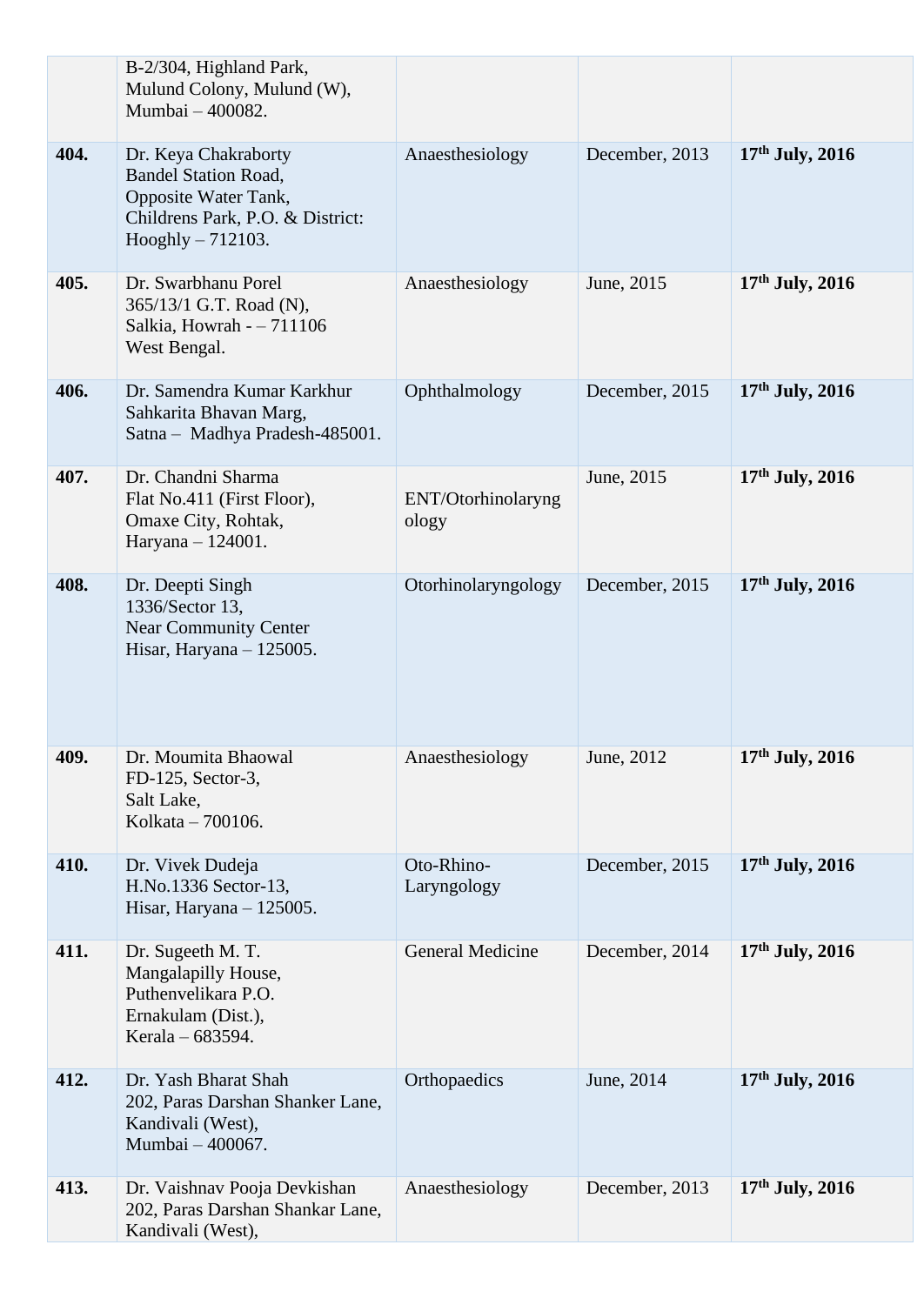|      | Mumbai - 400067.                                                                                                                                     |                               |                |                           |
|------|------------------------------------------------------------------------------------------------------------------------------------------------------|-------------------------------|----------------|---------------------------|
| 414. | Dr. Gajera Vatsal Girish<br>C/o Dr. G. K. Gajera,<br>91, "Aaradhya", Greent City,<br>Near Chobari Railway Crossing<br>Junagadh,<br>Gujarat - 362003. | <b>Family Medicine</b>        | December, 2014 | $17th$ July, 2016         |
| 415. | Dr. Subhash U<br>H. No.11-28-319/A,<br>Padmanagar-1,<br>Near Auto Nagar,<br>Warangal, Telangana-506002.                                              | <b>Orthopaedic Surgery</b>    | June, 2015     | $17th$ July, 2016         |
| 416. | Dr. Joe M Das<br>Rose Cottage, Ghra - 8,<br>Gaff Hill, Sreekariyam P.O.,<br>Thiruvananthapuram,<br>Kerala-695017.                                    | Neuro Surgery                 | December, 2015 | 17th July, 2016           |
| 417. | Dr. Deiva A<br>S/o Dr. D. Arumugam,<br>2/10, East Car Street,<br>Kanyakumari,<br>Tamil Nadu - 629702.                                                | <b>General Medicine</b>       | December, 2015 | $17th$ July, 2016         |
| 418. | Dr. Aditya Gargava<br>14, Shree Homes Colony,<br>Chunabhatti, Kolar Road,<br>Bhopal (M.P.)-462016.                                                   | Otorhinolaryngology           | December, 2015 | $17th$ September,<br>2016 |
| 419. | Dr. Sherin P Mathew<br>E-9, Archana Nagar,<br>Pongumoddu,<br>Medical College PO.,<br>Trivandrum, Kerala - 695011.                                    | <b>General Medicine</b>       | December, 2015 | $17th$ September,<br>2016 |
| 420. | Dr. Nandeesh S<br>Blossom,<br>Near KSRTC Bus Stand,<br>Kanakapura Town,<br>Ramanagar District,<br>Karnataka $-562117$ .                              | <b>Orthopaedic Surgery</b>    | December, 2014 | $17th$ September,<br>2016 |
| 421. | Dr. Shintre Hemant Sunil<br>Shintre Hospital,<br>Near Civil Hospital,<br>Ambedkar Road,<br>Sangli - 416416                                           | Obstetrics and<br>Gynaecology | December, 2015 | $17th$ September,<br>2016 |
| 422. | Dr. Prasin Pradeep<br>'Saradas,<br>Puthiyankavu Road,                                                                                                | <b>General Medicine</b>       | December, 2013 | $17th$ September,<br>2016 |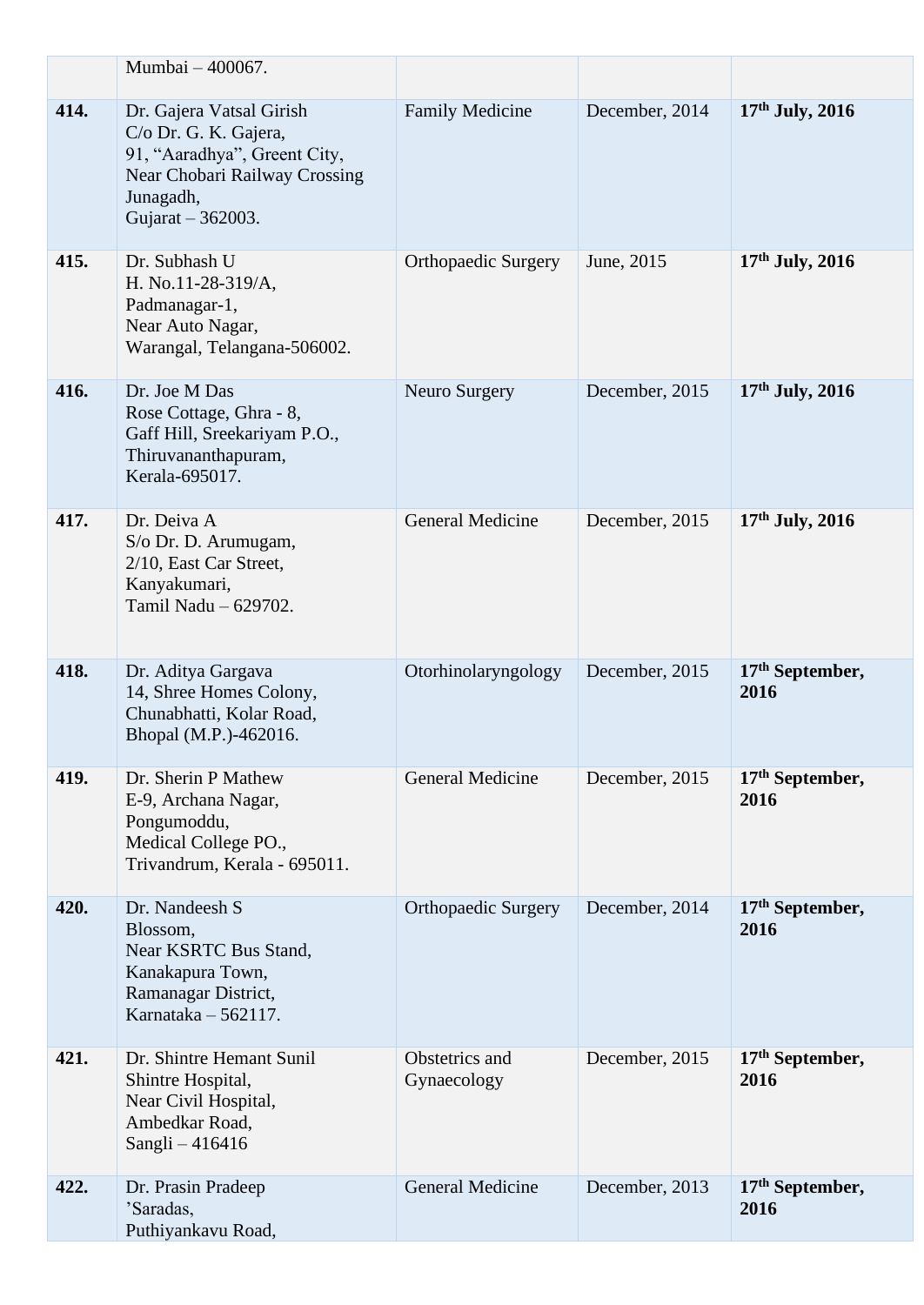|      | Annur P.O., Payyanur Via,<br>Kannur District,<br>Kerala – 670332.                                                               |                                            |                |                                     |
|------|---------------------------------------------------------------------------------------------------------------------------------|--------------------------------------------|----------------|-------------------------------------|
| 423. | Dr. Ridhi Arya<br>C-26, East of Kailash,<br>New Delhi - 110065.                                                                 | Dermatology,<br>Venereology and<br>Leprosy | June, 2013     | $17th$ September,<br>2016           |
| 424. | Dr. Bindu Rani<br>16-7-129, Ramamurthy Nagar,<br>$2nd$ Street, B/H Joyallukas<br>Mini Bye Pass Road,<br>Nellore – 524003 (A.P.) | Neurology                                  | December, 2001 | 17 <sup>th</sup> September,<br>2016 |
| 425. | Dr. Rajat Ranjan<br>$B-2/25$ , Sector – F,<br>Jankipuram, Ring Road,<br>Lucknow $-226021$ .                                     | Orthopaedics                               | December, 2015 | $17th$ September,<br>2016           |
| 426. | Dr. Kumar Saurabh<br>401/0C-12,<br>Ahinsa Khand - I,<br>Indirapuram, Ghaziabad.                                                 | Orthopaedics                               | December, 2015 | $17th$ September,<br>2016           |
| 427. | Dr. Samarth Arya<br>#97/2, Ist Floor,<br>$10th Cross$ ,<br>Kumara Park West,<br>Bangalore $-560020$ .                           | Orthopaedics                               | December, 2015 | 17 <sup>th</sup> September,<br>2016 |
| 428. | Dr. Neha Ladha<br>4F, Block 2, Devradha Apartment,<br>1804 Garia Place,<br>Kolkata – 700084 (West Bengal).                      | Obstetrics and<br>Gynaecology              | December, 2015 | $17th$ September,<br>2016           |
| 429. | Dr. Rony Benson<br>Dhanya, T K M C (PO),<br>Kollam, Kerala - 691005.                                                            | Radiotherapy                               | December, 2015 | $17th$ September,<br>2016           |
| 430. | Dr. Shailesh Pai<br>Shantha Jyoti,<br>30-Raghunath Road,<br>Bhatkal - 581320, Karnataka.                                        | Orthopaedics                               | June, 2012     | 17 <sup>th</sup> September,<br>2016 |
| 431. | Dr. Chandana R D<br>Shantha Jyoti,<br>30-Raghunath Road,<br>Bhatkal - 581320, Karnataka.                                        | Paediatrics                                | June, 2014     | $17th$ September,<br>2016           |
| 432. | Dr. Lisha Govind K V<br>'Nikunjam',<br>30/433/B1, Chevayur P.O.,<br>Kozhikode,<br>Kerala – 673017.                              | Obstetrics and<br>Gynaecology              | June, 2013     | 17 <sup>th</sup> September,<br>2016 |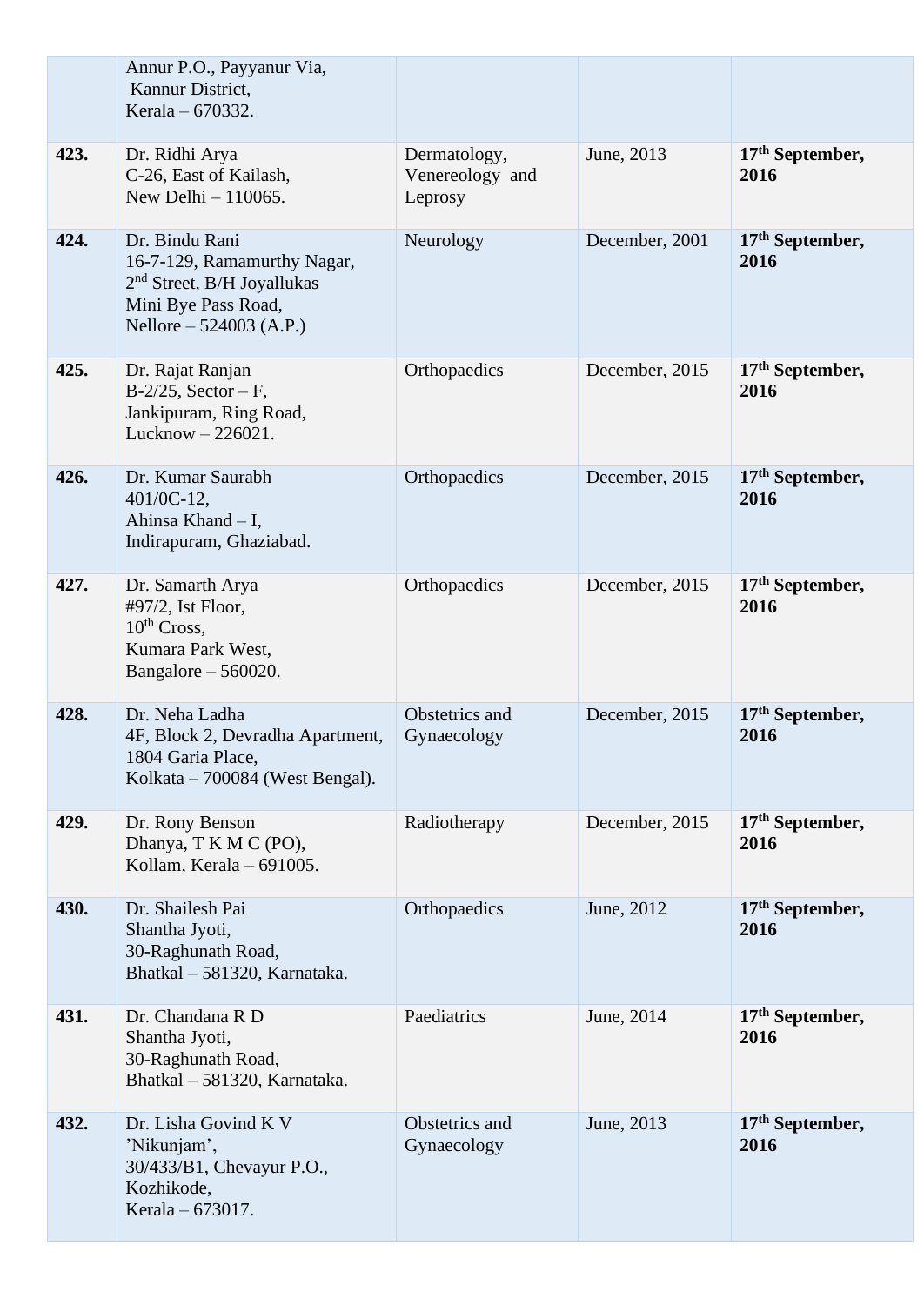| 433. | Dr. Hafizur Rahman<br><b>Associate Professor of Obstetrics</b><br>& Gynaecology,<br>Sikkim Manipal Institute of<br>Medical Sciences (SMIMS), 5 <sup>th</sup><br>Mile, Tadong,<br>Gangtok - 737102, Sikkim, India. | Obstetrics and<br>Gynaecology | September, 2009 | 17th September,<br>2016   |
|------|-------------------------------------------------------------------------------------------------------------------------------------------------------------------------------------------------------------------|-------------------------------|-----------------|---------------------------|
| 434. | Dr. Guru S<br>Akshayadhama, Harur,<br>Mogeenahalli Post,<br>Channapatna Taluk,<br>Ramanagara District-562108.<br>Karnataka State.                                                                                 | Psychiatry                    | December, 2015  | $17th$ September,<br>2016 |
| 435. | Dr. Joseph Mathew Kaadapuram<br>64/2413 A,<br>Kaadapuram House,<br>Old Railway Station Road,<br>Cochin - 682018, Kerala.                                                                                          | Otorhinolaryngology           | December, 2015  | $17th$ September,<br>2016 |
| 436. | Dr. Sabin George<br>Thundiparambil House,<br>H.No.1/1199, Fort Kochi,<br>Kochi, Kerala - 682001.                                                                                                                  | <b>General Medicine</b>       | December, 2015  | $17th$ September,<br>2016 |
| 437. | Dr. Himanshu Vijay<br>House No.14,<br>Lane No.2, (Dr. Choudhuri Lane),<br>Roop-Nagar Enclave-B,<br>Jammu – 180013 (J & K).                                                                                        | <b>Orthopaedic Surgery</b>    | June, 2015      | $17th$ September,<br>2016 |
| 438. | Dr. Chinmay Biswas<br>Haimonti,<br>140/39 N.S.C. Bose Road,<br>Kolkata - 700040.<br>West Bengal.                                                                                                                  | Orthopaedics                  | June, 2013      | $17th$ September,<br>2016 |
| 439. | Dr. Mohd Qaleem<br>403/190, Ist Floor,<br>Lane – 14, Gaffar Manzil Colony,<br>Jamia Nagar (Okhla),<br>New Delhi $-110025$ .                                                                                       | Surgical<br>Gastroenterology  | December, 2015  | $17th$ September,<br>2016 |
| 440. | Dr. Vishisht Singh<br>1191/23 DLF Colony,<br>Rohtak - 124001, Haryana.                                                                                                                                            | Orthopaedics                  | December, 2015  | $17th$ September,<br>2016 |
| 441. | Dr. Ruhi Srivastava<br>Flat No.213, Type III Quarter,<br>Ayur Vigyan Nagar,<br>Andrewgung,<br>New Delhi - 110049.                                                                                                 | Obstetrics and<br>Gynaecology | December, 2015  | $17th$ September,<br>2016 |
| 442. | Dr. Jyothy O Kumari<br>Assistant Professor,                                                                                                                                                                       | Otorhinolaryngology           | December, 2015  | $17th$ September,<br>2016 |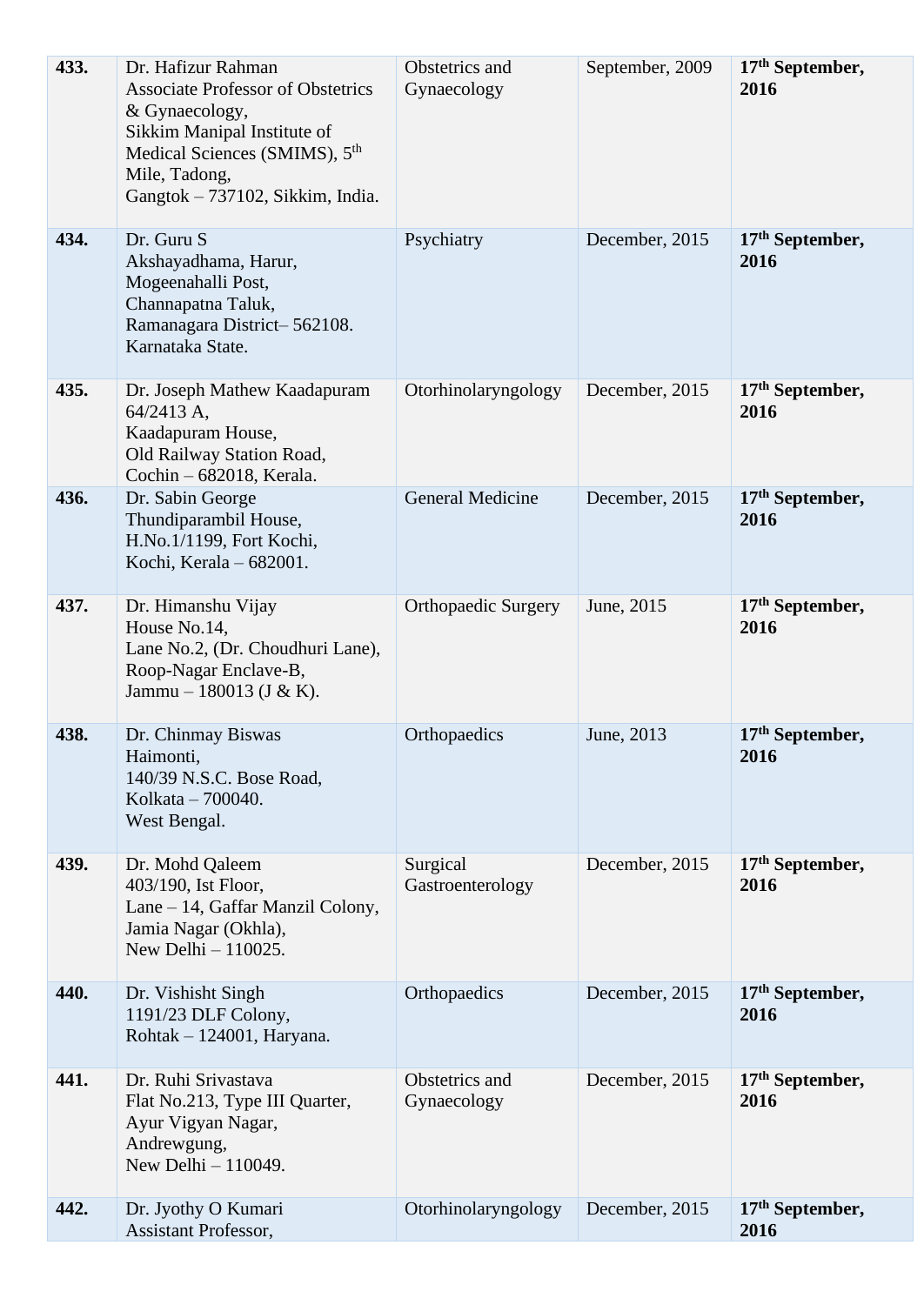|      | Department of ENT,<br>Govt. Medical College,<br>HMT Colony P.O.,<br>Kalamassery, Ernakulam,<br>Kerala – $683503$ .                            |                               |                |                           |
|------|-----------------------------------------------------------------------------------------------------------------------------------------------|-------------------------------|----------------|---------------------------|
| 443. | Dr. Ankita Mittal<br>2C 081, Wellington Estate,<br>DLF City Phase V,<br>Gurgaon - 122009, Haryana.                                            | Obstetrics and<br>Gynaecology | December, 2014 | $17th$ September,<br>2016 |
| 444. | Dr. Reetadyuti Mukhopadhyay<br>2C 081 Wellington Estate,<br>DLF City Phase V,<br>Gurgaon - 122009, Haryana.                                   | <b>Orthopaedic Surgery</b>    | June, 2015     | $17th$ September,<br>2016 |
| 445. | Dr. Arun R<br>No.51, V. G. Nagar,<br>Karai – Kovilpathu,<br>Karaikal (Puducherry)<br>$U.T. - 609602.$                                         | <b>General Medicine</b>       | December, 2015 | $17th$ September,<br>2016 |
| 446. | Dr. Abhiruchi Chatterjee<br>Flat – 2B, Kanika Apartment,<br>10B, Paddopukur Lane,<br>Kolkata - 700020.                                        | Psychiatry                    | December, 2011 | $17th$ September,<br>2016 |
| 447. | Dr. Vikalp Vashishtha<br>D2-Block; (B-106),<br>A.W.H.O. (Shaitan Singh Colony),<br>Sector-1, Vidhyadhar Nagar,<br>Jaipur-302039, (Rajasthan). | Orthopaedics                  | December, 2011 | $17th$ September,<br>2016 |
| 448. | Dr. Abhishek Jaiswal<br>DDA MIG Flat No.24-C,<br>Block – R, Dilshad Garden,<br>Delhi - 110095.                                                | Radiodiagnosis                | December, 2014 | $17th$ September,<br>2016 |
| 449. | Dr. Ojasvi Shanker<br>DDA MIG Flat No.24-C,<br>Block – R, Dilshad Garden,<br>Delhi - 110095.                                                  | Obstetrics and<br>Gynaecology | December, 2014 | $17th$ September,<br>2016 |
| 450. | Dr. Manjusha P P<br>Kodakkattil House (H),<br>Pandara Chira Road,<br>Kadavanthra, Kochi,<br>Kerala - 682020.                                  | Radiodiagnosis                | June, 2010     | $17th$ September,<br>2016 |
| 451. | Dr. Saikat Sau<br>Village - Badebalia,<br>Post – Nizbalia,<br>PS - J.B. Pur,<br>Dist. $-$ Howrah $-711404$ .                                  | Orthopaedics                  | December, 2015 | $17th$ September,<br>2016 |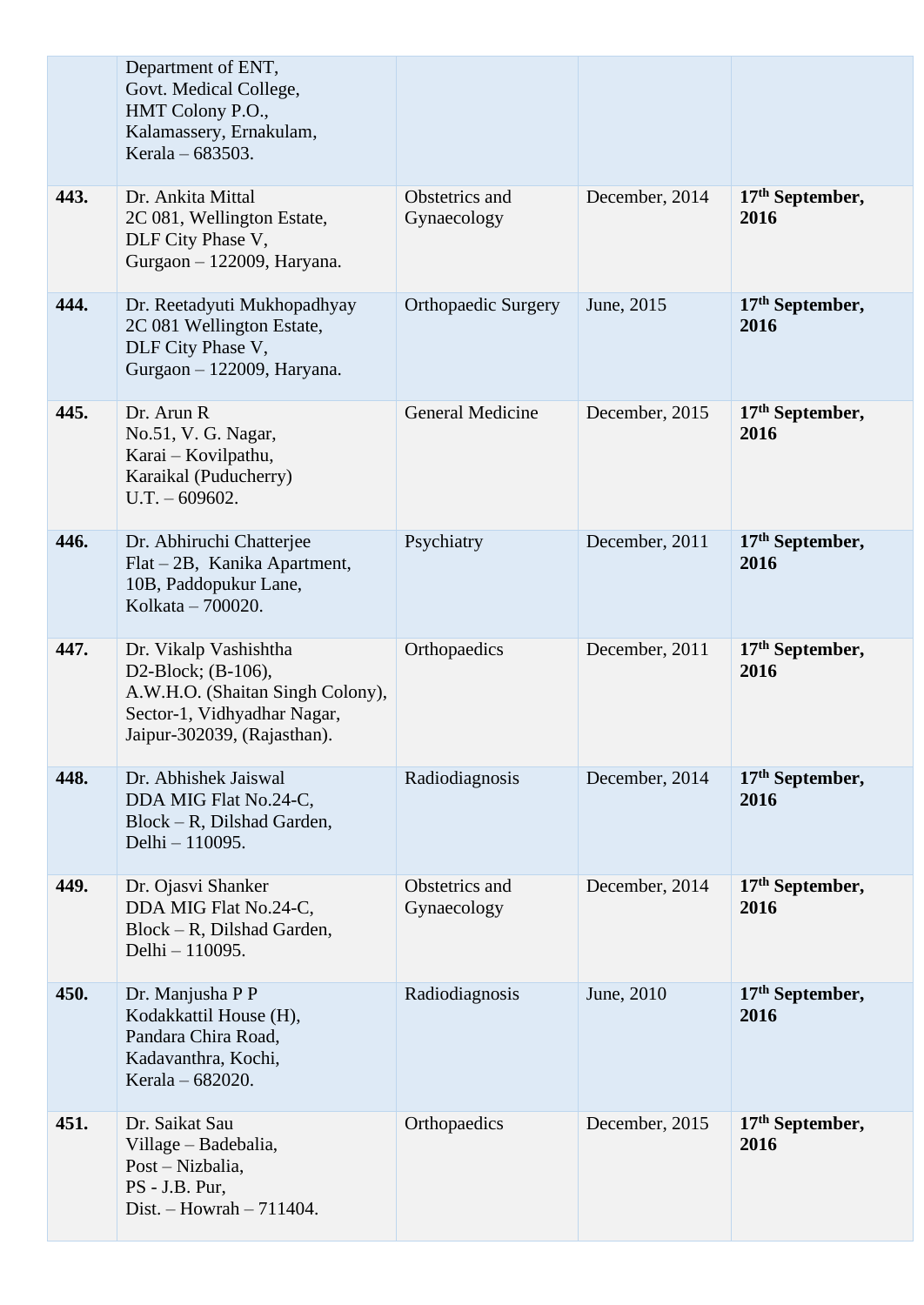| 452. | Dr. Sudhir Kumar Kale<br>9064, Prestige Wellington Park,<br>IAF Main Road,<br>Near Gangamma Circle,<br>Jalahalli East,<br>Bangalore $-560013$ .           | Radiodiagnosis          | May, 2004      | 17th September,<br>2016             |
|------|-----------------------------------------------------------------------------------------------------------------------------------------------------------|-------------------------|----------------|-------------------------------------|
| 453. | Dr. Joshi Nachiket Milind<br>103, Matruchhaya Society,<br>Shree Swami Samarth Marg,<br>Vile Parle (East),<br>Mumbai - 400057.                             | <b>General Surgery</b>  | December, 2015 | 17 <sup>th</sup> September,<br>2016 |
| 454. | Dr. Hemendra Kumar Agrawal<br>Flat No. N-1208,<br>Tower-N, Prateek Laurel<br>Apartment,<br>Sector $-120$ , Noida,<br>$U.P. - 201301.$                     | Orthopaedics            | December, 2015 | $17th$ September,<br>2016           |
| 455. | Dr. Sachin K S<br><b>Assistant Professor,</b><br>Department of Anatomy,<br>K. S. Hegde Medical Academy,<br>Deralakatte, Mangalore – 575018.<br>Karnataka. | Anatomy                 | December, 2015 | $17th$ September,<br>2016           |
| 456. | Dr. Aparna Pai U<br>#13-10-1336, Gopal Bhavan,<br>Near Mahamaya Temple,<br>Car Street, Mangalore – 575001,<br>Karnataka.                                  | Radiodiagnosis          | December, 2014 | 17 <sup>th</sup> September,<br>2016 |
| 457. | Dr. Ramesh V.<br>No.5, R.R. Layout<br>Karuvampalayam,<br>Mangalam Road,<br>Tirupur – 641604 (Tamil Nadu).                                                 | Anaesthesiology         | June, 2012     | 17 <sup>th</sup> September,<br>2016 |
| 458. | Dr. Serin Kuriakose<br>Kottackal (House),<br>Near Govt. S.V.L.P. School,<br>Mekkad P.O. Mekkad Ernakulam<br>District, Kerala – 683589.                    | <b>Family Medicine</b>  | December, 2014 | $17th$ September,<br>2016           |
| 459. | Dr. Santhosh M<br>1/1, CMK Nagar,<br>Puthu Mariamman Koil P.O.,<br>Salem, Tamil Nadu - 636003.                                                            | <b>General Medicine</b> | December, 2015 | $17th$ September,<br>2016           |
| 460. | Dr. Ajay Prasad Hrishi P<br>Hrishi Kamal,<br>B N 202, Bapuji Nagar,<br>Medical College P.O.,<br>Trivandrum $-695011$ .                                    | Anaesthesiology         | December, 2012 | $17th$ September,<br>2016           |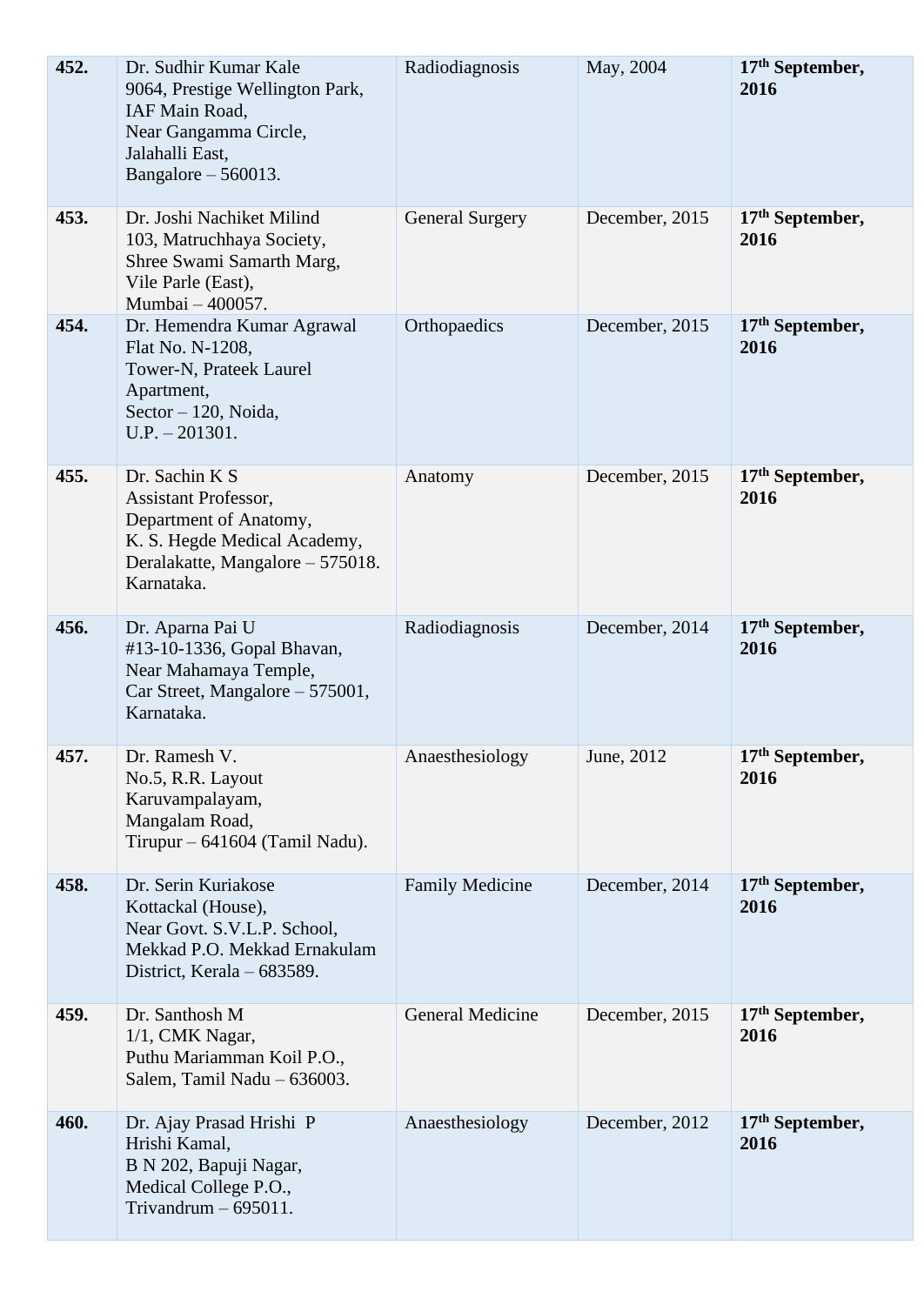| 461. | Dr. Murali Krishna M M<br>4B, $4th$ Floor,<br>Alpha Residency,<br>New Street, Kottupalayam,<br>Lawspet, Puducherry – 605008.                                                                                                        | <b>General Medicine</b>                    | December, 2013  | $17th$ September,<br>2016           |
|------|-------------------------------------------------------------------------------------------------------------------------------------------------------------------------------------------------------------------------------------|--------------------------------------------|-----------------|-------------------------------------|
| 462. | Dr. Vadivel S.<br>Site No. 2/95,<br>Jeeva Nagar,<br>Vilan Kuruchi (PO)<br>Coimbatore $-641035$ .                                                                                                                                    | <b>General Medicine</b>                    | December, 2011  | $17th$ September,<br>2016           |
| 463. | Dr. Vasanthakumar V.<br>1/236 B, 3rd Cross Street,<br>Poompukar Nagar,<br>Kolathur,<br>Chennai – 99.                                                                                                                                | Anaesthesiology                            | December, 2013  | $17th$ September,<br>2016           |
| 464. | Dr. Arun Kumar R<br><b>Assistant Professor,</b><br>Department of General Medicine,<br>1A, Type 2 Staff Quarters,<br>Mahatma Gandhi Medical College<br>and Research Institute Campus,<br>Pillaiyarkuppam,<br>Pondicherry $-607403$ . | <b>General Medicine</b>                    | June, 2013      | 17 <sup>th</sup> September,<br>2016 |
| 465. | Dr. John Joseph<br>Champolil,<br>PRA 49 A-3, UP Thampi Road,<br>Kudapanakkunnu,<br>Trivandrum $-695043$ .                                                                                                                           | Radiodiagnosis                             | September, 2009 | $17th$ September,<br>2016           |
| 466. | Dr. Sasikumar S<br>2/166, Thaligai Kiramam,<br>Namakkal,<br>Tamil Nadu - 637212.                                                                                                                                                    | Radiotherapy                               | December, 2014  | $17th$ September,<br>2016           |
| 467. | Dr. Vinay K<br>1089, 11 <sup>th</sup> Main Road,<br>10 <sup>th</sup> Cross,<br>West of Chord Road,<br>2 <sup>nd</sup> Stage, Mahalakshmipuram,<br>Bangalore $-560086$ .                                                             | Dermatology,<br>Venereology and<br>Leprosy | December, 2015  | 17 <sup>th</sup> September,<br>2016 |
| 468. | Dr. Jagneet Gill<br>Department of Anaesthesiology,<br>Military Hospital,<br>Jalandhar Cantt - 144005.                                                                                                                               | Anaesthesiology                            | December, 2015  | $17th$ September,<br>2016           |
| 469. | Dr. Abdul Gafoor P. M.<br>Palakkapilly House,                                                                                                                                                                                       | Orthopaedics                               | December, 2015  | $17th$ September,<br>2016           |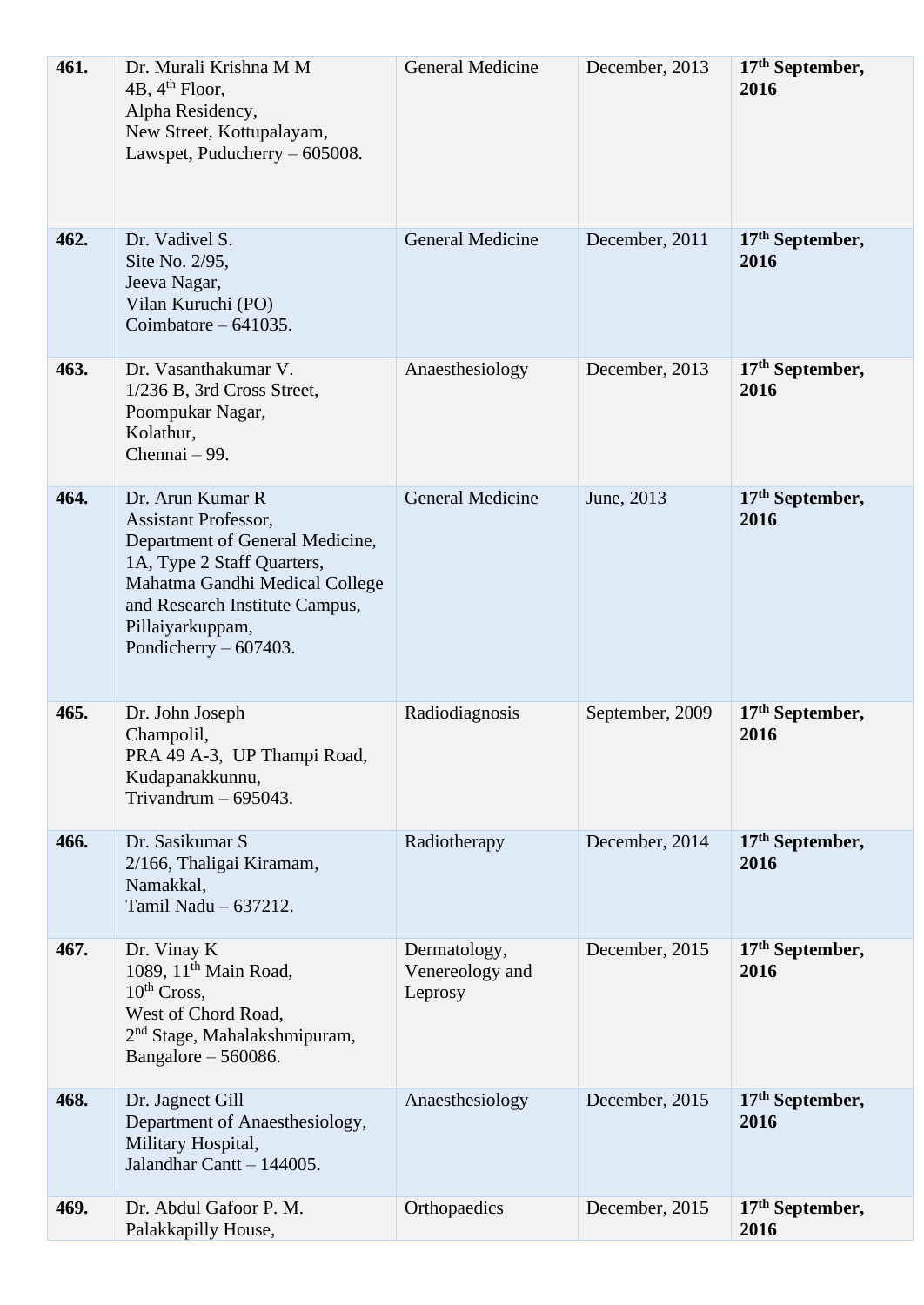|      | Elamakkara P.O.,<br>Kochi - 682026 (Kerala).                                                                                                                                                            |                                            |                |                                     |
|------|---------------------------------------------------------------------------------------------------------------------------------------------------------------------------------------------------------|--------------------------------------------|----------------|-------------------------------------|
| 470. | Dr. K. Sushmita<br>Flat No.204,<br>Sadgurukrupa Apartments.<br>II Cross, Amruth Nagar,<br>Bangalore $-92$ .                                                                                             | Obstetrics and<br>Gynaecology              | December, 2011 | $17th$ September,<br>2016           |
| 471. | Dr. Barbind Sarang Renukadasrao<br>C/o Dr. R. P. Barbind,<br>Kalyan Nagar, Wasmat Road,<br>Parbhani - 431401, Maharashtra.                                                                              | <b>General Medicine</b>                    | December, 2014 | $17th$ September,<br>2016           |
| 472. | Dr. Dharmender Malik<br>Flat No.1103, Bhawna<br>Apartments,<br>Plot No. $-17$ , Sector 43,<br>Near Hamlin Apartments,<br>Gurgaon $- 122002$ (Haryana).                                                  | <b>Nuclear Medicine</b>                    | December, 2014 | $17th$ September,<br>2016           |
| 473. | Dr. Anuradha<br>House No.379,<br>Top Floor, Sector 15 A,<br>Chandigarh $-160015$ .                                                                                                                      | Dermatology,<br>Venereology and<br>Leprosy | December, 2015 | 17 <sup>th</sup> September,<br>2016 |
| 474. | Dr. Manoj Mony<br>"Manjusha", Plot No. 11,<br>Devinagar, Kalady, Karamana PO,<br>Trivandrum - 695002, Kerala.                                                                                           | Paediatrics                                | December, 2013 | $17th$ September,<br>2016           |
| 475. | Dr. Deshpande Shailesh Suresh<br>C/o Suresh Deshpande Memo.<br>Ortho. Hospital & Rehabilitation<br>Centre, Final Plot No.8 – $A/5$ ,<br>Hidadugi Bag, Azad Road,<br>Gadhingalaj dist Kolhapur<br>416502 | <b>Orthopaedic Surgery</b>                 | November, 2005 | 17 <sup>th</sup> September,<br>2016 |
| 476. | Dr. John Suresh Kumar T. R.<br>T.C.11/1253(2),<br>YMR Junction, Nanthencode,<br>Thiruvananthapuram - 695003,<br>Kerala.                                                                                 | <b>General Surgery</b>                     | June, 2013     | $17th$ September,<br>2016           |
| 477. | Dr. Anjana Dixon<br>T.C 11/1253 (2),<br>YMR Junction, Nanthencode,<br>Thiruvananthapuram $-695003$ ,<br>Kerala.                                                                                         | Otorhinolaryngology                        | April, 2006    | $17th$ September,<br>2016           |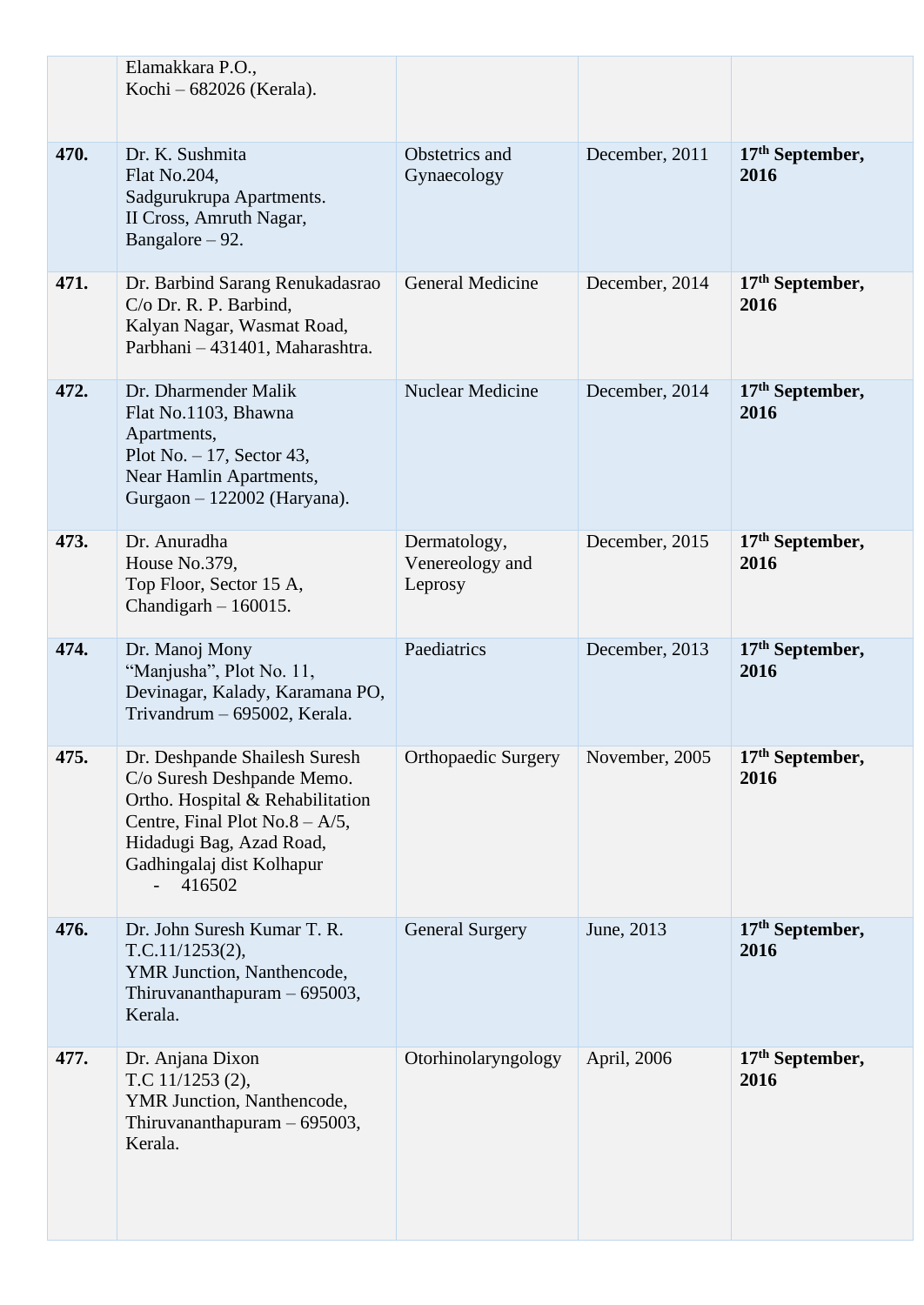| 478. | Dr. Harish Kumar M.<br>56A, First Floor,<br>6 <sup>th</sup> Cross Street.<br>Rainbow Nagar,<br>Pondicherry $-605011$ .                                | <b>Orthopaedic Surgery</b> | December, 2014 | 17th September,<br>2016             |
|------|-------------------------------------------------------------------------------------------------------------------------------------------------------|----------------------------|----------------|-------------------------------------|
| 479. | Dr. Babu Rajan A. K.<br>Kappedath House,<br>J. P. Nagar, Nadathara (P.O.),<br>Thrissur, Kerala-680751.                                                | <b>General Surgery</b>     | June, 1999     | $17th$ September,<br>2016           |
| 480. | Dr. Kapu Ravindranath<br>Flat No.T2, S.N.R. Sarings Apt.,<br>Ascent Hospital Lane,<br>Shyamalanagar,<br>Rajasthan $-533103$ .                         | <b>Neuro Surgery</b>       | December, 2015 | 17 <sup>th</sup> September,<br>2016 |
| 481. | Dr. Gaurav Jain<br>20-8 Sainath Colony,<br>Near Tilak Nagar Jain,<br>Mandir, Indore (M.P.).                                                           | Orthopaedics               | December, 2015 | $17th$ September,<br>2016           |
| 482. | Dr. Mysore Amulya<br>#34, "Sesha Sai",<br>Opp. HP Gas Agency,<br>Shantiniketan Colony,<br>Mahendra Hills,<br>Secunderabad-500026.                     | Paediatrics                | December, 2012 | 17 <sup>th</sup> September,<br>2016 |
| 483. | Dr. Jessani Laxman Gobindram<br>6/21, Shyam Nivas,<br>2 <sup>nd</sup> Floor, Warden Road,<br>Mumbai - 400026.                                         | <b>General Medicine</b>    | December, 2012 | $17th$ September,<br>2016           |
| 484. | Dr. Paras Gupta<br>House No. 9/ Sector-7,<br>Aashirwad Nursing Home,<br>Near New Bus Stand,<br>Kurukshetra,<br>Haryana - 136118.                      | Orthopaedics               | December, 2013 | $17th$ September,<br>2016           |
| 485. | Dr. Ashish Badaya<br>Marble City Hospital,<br>RIICO Industrial Area,<br>Ajmer – Jaipur Highway,<br>Kishangarh, Distt. - Ajmer,<br>(Rajasthan)-305801. | Paediatrics                | June, 2015     | $17th$ September,<br>2016           |
| 486. | Dr. Hemanth Vamanshankar<br>No.366, Aastha,<br>43rd Main Road,<br>Ideal Homes, 2 <sup>nd</sup> Phase,                                                 | Otorhinolaryngology        | December, 2013 | 17 <sup>th</sup> September,<br>2016 |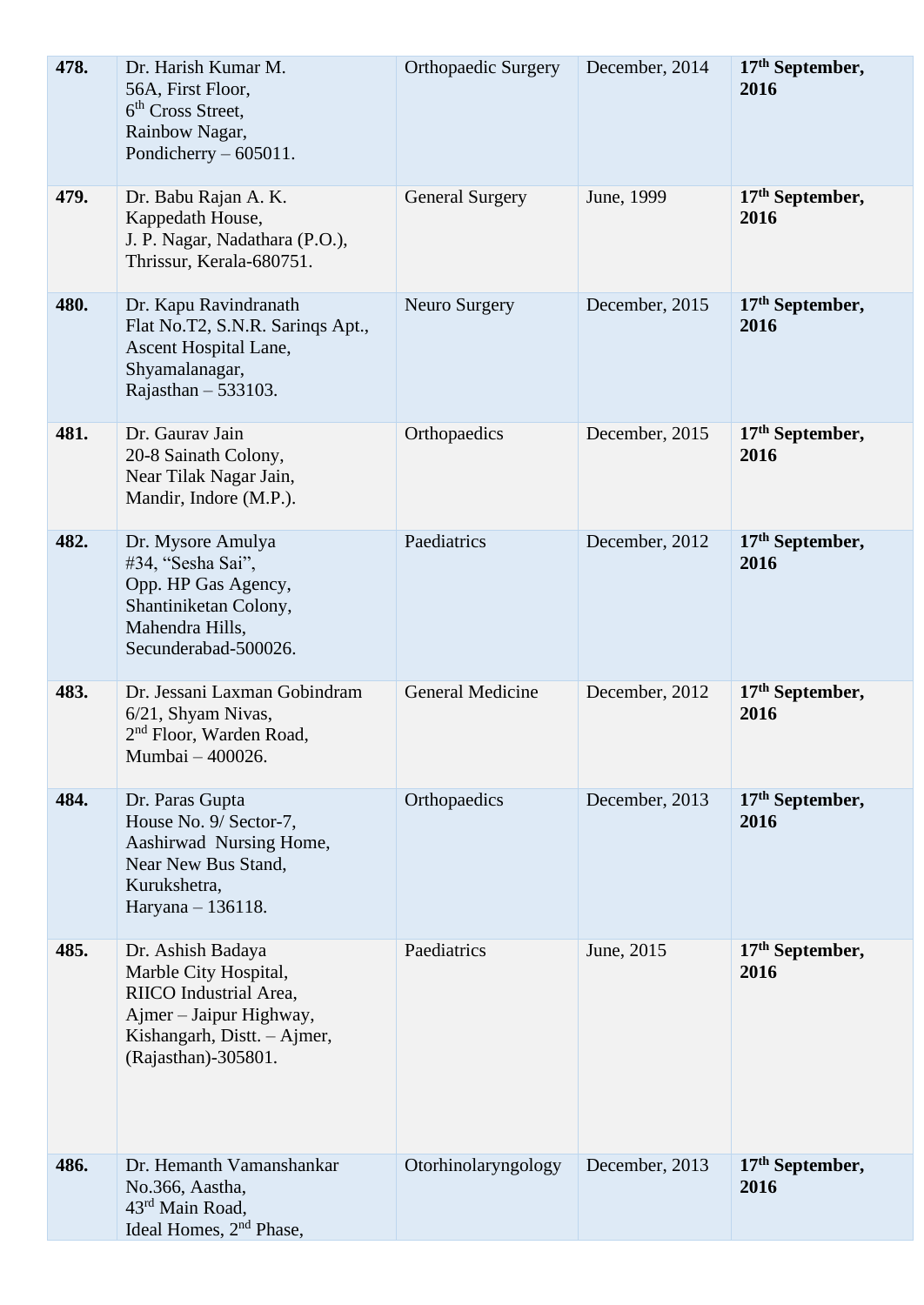|      | Rajarajeshwari Nagar,<br>Bangalore $-560098$ .                                                                                           |                                                                 |                |                                     |
|------|------------------------------------------------------------------------------------------------------------------------------------------|-----------------------------------------------------------------|----------------|-------------------------------------|
| 487. | Dr. Avala Nageswara Reddy<br>$20 - 1 - 447/A2$ ,<br>Rs Residency, Maruti Nagar,<br>Korla Gunta, Tirupati - 517501,<br>(Andhra Pradesh).  | Radiodiagnosis                                                  | December, 2015 | $17th$ September,<br>2016           |
| 488. | Dr. Samant Ambareesh Abhijeet<br>Akshay, Plot No.2-B,<br>Samant Estate,<br>Opp. Railway Station,<br>Goregaon (East),<br>Mumbai - 400063. | <b>General Surgery</b>                                          | June, 2015     | $17th$ September,<br>2016           |
| 489. | Dr. Chandra Shekhar<br>$C$ 4E $-$ 124, Janak Puri,<br>New Delhi - 110058.                                                                | Neuro Surgery                                                   | December, 2015 | $17th$ September,<br>2016           |
| 490. | Dr. Chavan Prashant Pandharinath<br>'Parvati N8, P4 Plot No.7,<br>Gajrajnagar CIDCO,<br>Aurangabad,<br>Maharashtra - 431003.             | Paediatrics                                                     | December, 2013 | $17th$ September,<br>2016           |
| 491. | Dr. Tyagi Rahul<br>Flat No. - 3C A Building<br><b>Harbour Heights</b><br>Colaba, Mumbai - 05.                                            | Tuberculosis &<br>Respiratory<br>Diseases/Pulmonary<br>Medicine | June, 2015     | $17th$ September,<br>2016           |
| 492. | Dr. Purnima<br>B-310, (First Floor),<br>Sarita Vihar,<br>New Delhi - 110076.                                                             | Otorhinolaryngology                                             | December, 2013 | 17 <sup>th</sup> September,<br>2016 |
| 493. | Dr. Namitha T<br>'Bansuri',<br>Ramnagar, Anandshram (PO),<br>Kanhangad, Kasaragod,<br>Kerala - 671531.                                   | Obstetrics and<br>Gynaecology                                   | December, 2015 | $17th$ September,<br>2016           |
| 494. | Dr. Neha Tandon<br>House No.1/2256 B,<br>Street No.12, East Ram Nagar,<br>Shahdara, Delhi - 110032.                                      | Dermatology,<br>Venereology $\&$<br>Leprosy                     | June, 2014     | $17th$ September,<br>2016           |
| 495  | Dr. Khayas Omer Kunheen<br>Chelat House, Kodinattumukku,<br>P.O. Olavanna,<br>Calicut $-673019$ , Kerala.                                | Orthopaedics                                                    | December, 2015 | $17th$ September,<br>2016           |
| 496. | Dr. Balasubrahmanya K. R.<br>Consultant Psychiatrist,                                                                                    | Psychiatry                                                      | December, 2014 | $17th$ September,<br>2016           |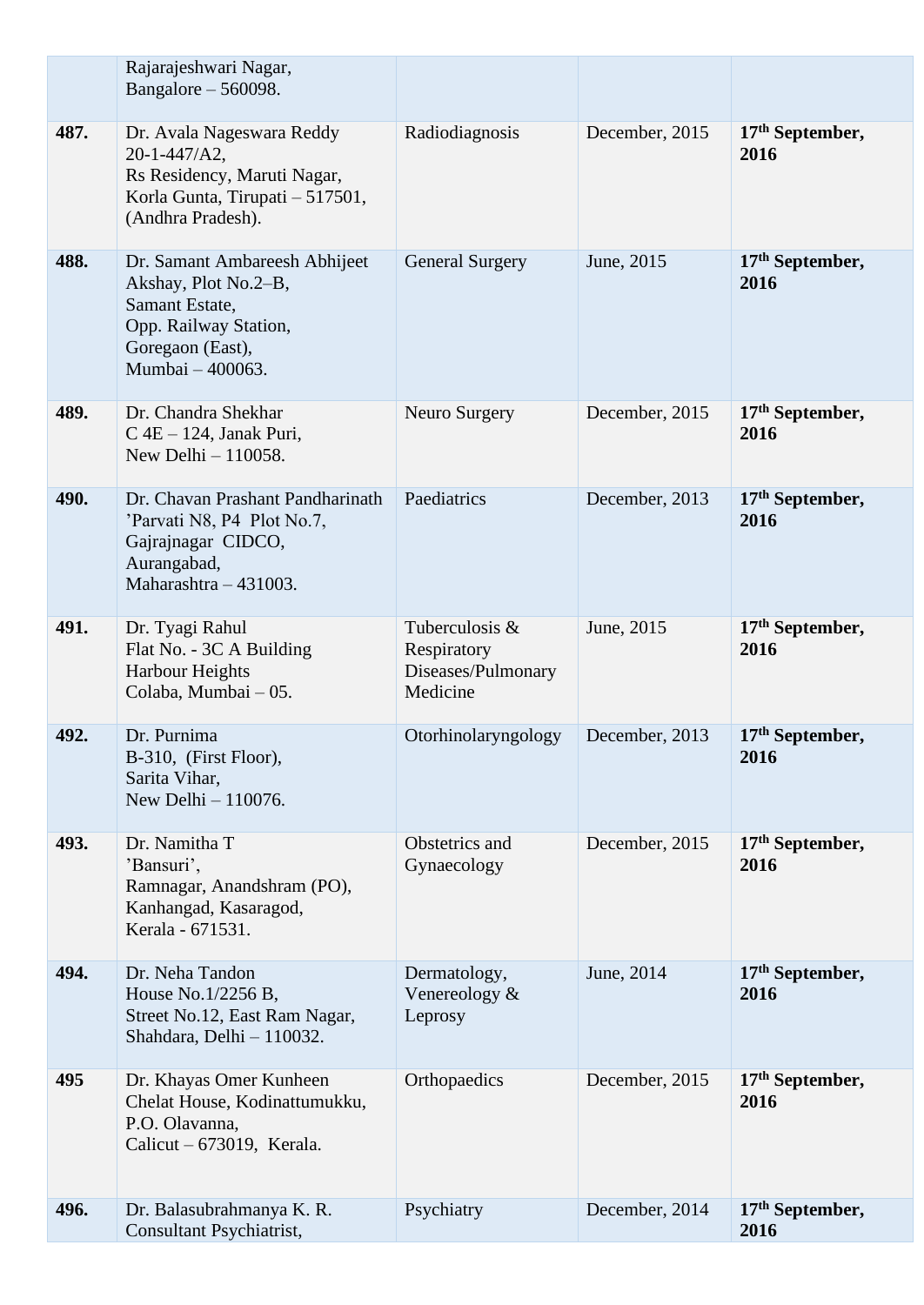|      | Rajiv Gandhi Specialty Hospital,<br>Agatti, Lakshadweep - 682553.                                                                                     |                               |                |                                     |
|------|-------------------------------------------------------------------------------------------------------------------------------------------------------|-------------------------------|----------------|-------------------------------------|
| 497. | Dr. Pooja Tiwary<br>C/o Dr. R. M. Kaushik,<br>A-9, First Floor,<br>Chander Nagar,<br>Ghaziabad - 201011. (U.P.)                                       | Anaesthesiology               | December, 2015 | 17 <sup>th</sup> September,<br>2016 |
| 498. | Dr. Phalak Pooja Ashok<br>PL-3A, Gajanan Maharaj Nagar,<br>Near P. K. Kotecha High School,<br>Bhusawal-Dist.-Jalgaon,<br>Maharashtra - 425201.        | Pathology                     | December, 2015 | $17th$ September,<br>2016           |
| 499. | Dr. Basle Mheboobaalam<br>Villayathemd<br>304-23B, New Hill View CHS,<br>New Mahada Colony,<br>Opposite NNP 122,<br>Malad (East),<br>Mumbai - 400097. | Paediatrics                   | June, 2015     | $17th$ September,<br>2016           |
| 500. | Dr. Ankur Gupta<br>Anmol Nursing Home,<br>Station Road, Kota - JN<br>Kota (Rajasthan) $-324002$ .                                                     | Ophthalmology                 | June, 2015     | $17th$ September,<br>2016           |
| 501. | Dr. Preeti Sahu<br>W/o Dr. Rahul Kumar,<br>Sahu Colony,<br>Jalan Road, Upper Bazar,<br>Ranchi - 834001. (Jharkhand).                                  | Obstetrics and<br>Gynaecology | June, 2012     | $17th$ September,<br>2016           |
| 502. | Dr. Shanmuganathan R.<br>No.4, Mariamman Koil Street,<br>Sokkanathanpet,<br>Puducherry $-605009$ .                                                    | Otorhinolaryngology           | December, 2015 | $17th$ September,<br>2016           |
| 503. | Dr. Sandeep George Vilayakat<br>Vilayakat House,<br>#1040, Satellite Township,<br>Kakkanad P.O.,<br>Kochi - 682030, Kerala.                           | Paediatrics                   | June, 2015     | $17th$ September,<br>2016           |
| 504. | Dr. D' Souza Jonathan James<br>Thelma<br>A-302, "Mayflower", IC Colony<br>Borivali (West),<br>Mumbai - 400103, Maharashtra.                           | Orthopaedics                  | December, 2015 | $17th$ September,<br>2016           |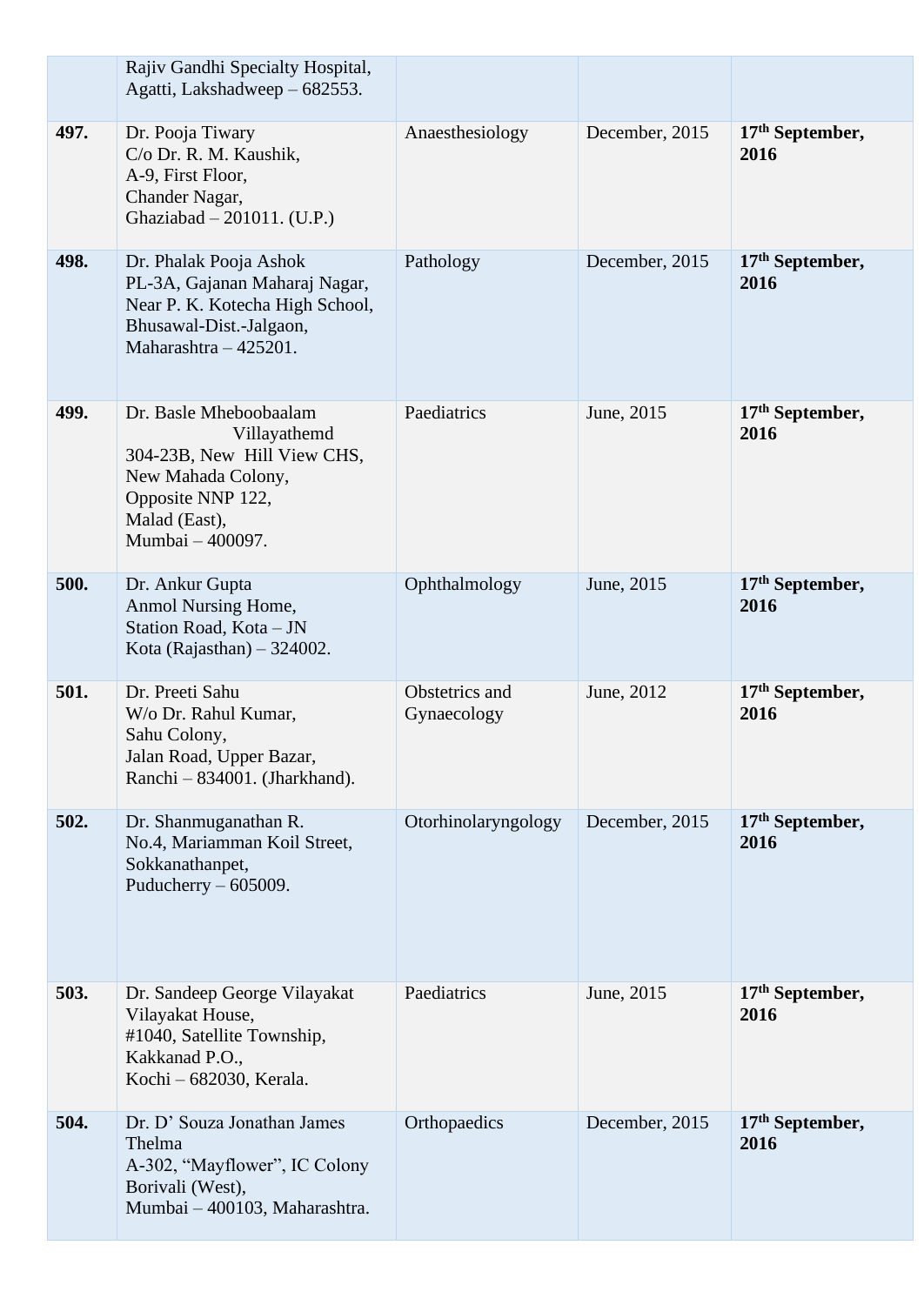| 505. | Dr. Naeem Shafiq Jagani<br>501 Grand Bay Apts.,<br>17 Hill Road,<br>Opposite Damian,<br>Bandra (West),<br>Mumbai - 400050.                                      | Orthopaedics                                            | June, 2014     | 17th September,<br>2016             |
|------|-----------------------------------------------------------------------------------------------------------------------------------------------------------------|---------------------------------------------------------|----------------|-------------------------------------|
| 506. | Dr. Borana Chirag Prakash<br>Gala Apartments, 101,<br>Ist Floor, Bal Mukund Road,<br>Opp. Jai Hind Cinema,<br>Chinchpokli (East),<br>Mumbai - 400012.           | Orthopaedics                                            | December, 2013 | $17th$ September,<br>2016           |
| 507. | Dr. Imran Jan<br>C/o Dr. Karthik Subramanian,<br>1701, Happiness Building,<br>City of Joy Complex, JSD Road,<br>Mulund (West),<br>Mumbai - 400080.              | <b>Orthopaedic Surgery</b>                              | June, 2015     | $17th$ September,<br>2016           |
| 508. | Dr. Kapse Upendrakumar<br>Sahebrao<br>Room No.28/A,<br>Resident Doctor's Quarters,<br>Sassion Hospital & B.J. Medical<br>College, Pune $-411001$ (M.S.).        | Anaesthesiology                                         | December, 2015 | $17th$ September,<br>2016           |
| 509. | Dr. Rahul Kumar<br>S/o Dr. Narayan Prasad Sahu,<br>Sahu Colony, Jalan Road,<br>Upper – Bazar,<br>Ranchi – 834001 (Jharkhand).                                   | Radiodiagnosis                                          | December, 2015 | $17th$ September,<br>2016           |
| 510. | Dr. Yugal Karkhur<br>Room No.6,<br>Registrar Block,<br>ORDH, MAMC Campus,<br>New Delhi-110002.                                                                  | <b>Orthopaedic Surgery</b>                              | June, 2015     | $17th$ September,<br>2016           |
| 511. | Dr. Karthik Subramanian<br>1701, Happiness Building,<br>City of Joy Complex,<br>J.S.D. Road, Mulund (West),<br>Mumbai - 400080.                                 | Orthopaedics                                            | December, 2015 | $17th$ September,<br>2016           |
| 512. | Dr. Abhishek Singh<br><b>Assistant Professor,</b><br>Department of Community<br>Medicine, S.H.K.M.,<br>Govt. Medical College, Nalhar,<br>Nuh - 122107, Haryana. | Social and Preventive<br>Medicine/Community<br>Medicine | December, 2015 | 17 <sup>th</sup> September,<br>2016 |
| 513. | Dr. Mathur Neha Satyaprakash<br>83, Sneh Sadan,<br>Jwala Vihar, Chopasni Road,                                                                                  | Obstetrics and<br>Gynaecology                           | June, 2010     | $17th$ September,<br>2016           |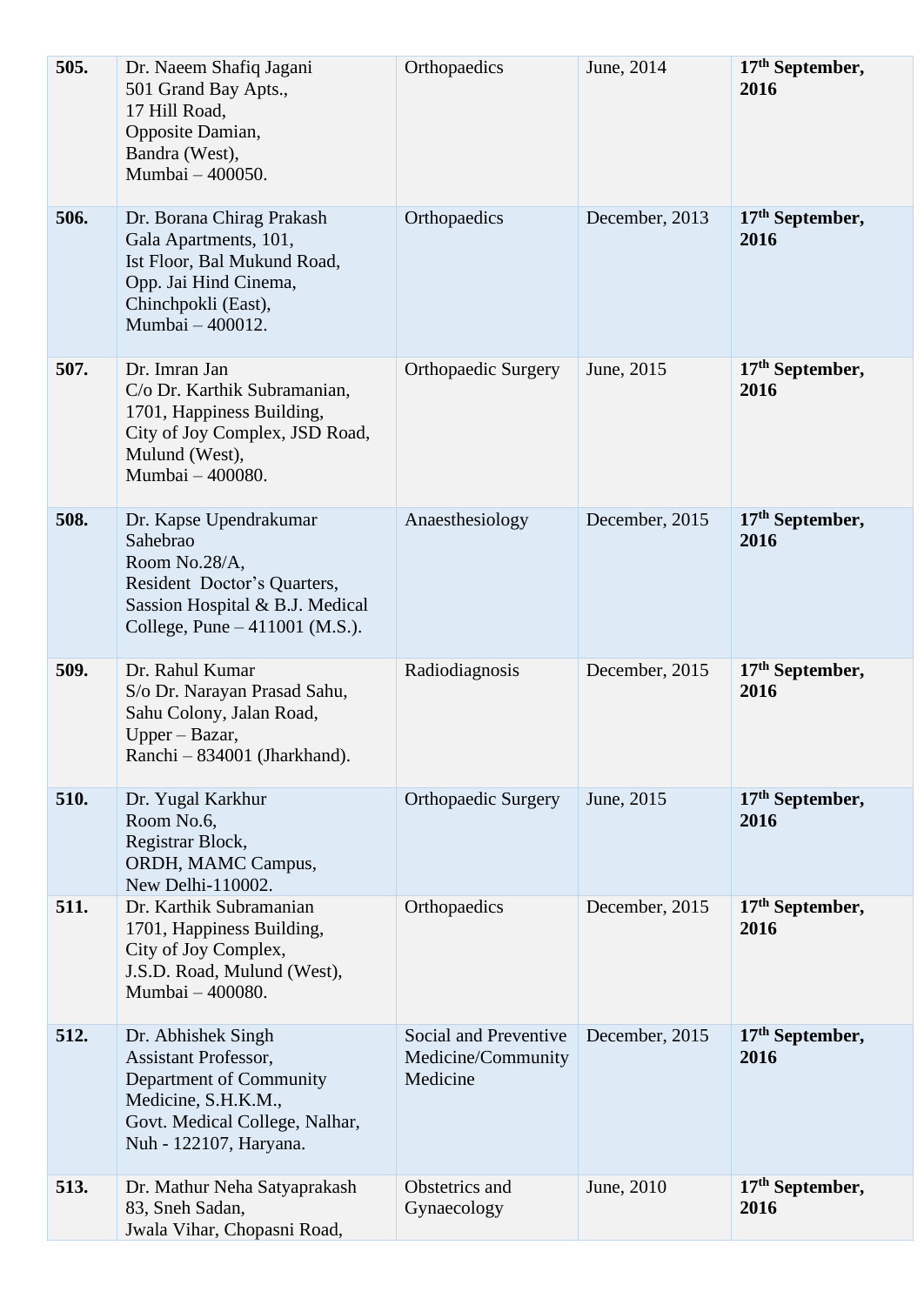|      | Jodhpur, Rajasthan.                                                                                                                                                      |                               |                |                           |
|------|--------------------------------------------------------------------------------------------------------------------------------------------------------------------------|-------------------------------|----------------|---------------------------|
| 514. | Dr. Chaube Sanita Radheshyam<br>A/403, Seawoods Garden CHS,<br>Sector $-17$ ,<br>Off Palm Beach Road,<br>Sanpada East, Navi,,<br>Mumbai - 400705, (Maharashtra).         | Obstetrics and<br>Gynaecology | December, 2015 | $17th$ September,<br>2016 |
| 515. | Dr. Ashish Nigam<br>K-40/D, Sheikh Sarai,<br>Phase $-$ II,<br>New Delhi $-110017$ .                                                                                      | Radiodiagnosis                | December, 2015 | $17th$ September,<br>2016 |
| 516. | Dr. Anil V.<br>#6, Chikkaiggalur,<br>Kudianur (Post),<br>Malur Taluk, Kolar,<br>Karnataka - 563130.                                                                      | Orthopaedics                  | December, 2013 | $17th$ September,<br>2016 |
| 517. | Dr. Azad Ahmad Shah<br>S/o Mohd Yusuf Shah<br>Khansahib Budgam,<br>Jammu & Kashmir - 191111.                                                                             | Orthopaedics                  | December, 2015 | $17th$ September,<br>2016 |
| 518. | Dr. Abhishek Kumar Sambharia<br>R ZB-25/3, Street No.8,<br>Gurudwara Road, Mahavir<br>Enclave, New Delhi - 45.                                                           | <b>Orthopaedic Surgery</b>    | June, 2015     | $17th$ September,<br>2016 |
| 519. | Dr. Gupta Rahul Harivansh<br>Bhanumati Emporium,<br>Plot No.33-C-1,<br>Baiganwadi, Govandi,<br>Mumbai - 400043.                                                          | Orthopaedics                  | December, 2015 | $17th$ September,<br>2016 |
| 520. | Dr. Patil Rupali Subhash<br>C/o Subhash Bansal Patil,<br>A/P Jakhapur,<br>Tal - Kavathe Mahankal,<br>Dist – Sangli,<br>State - Maharashtra-416405.                       | Paediatrics                   | June, 2015     | $17th$ September,<br>2016 |
| 521. | Dr. Sharankumar Jabshetty<br>Flat No.209,<br>Charan Habitat Appartment,<br>6 <sup>th</sup> Cross, 2 <sup>nd</sup> Main, Ganga Nagar,<br>Bangalore – 560032. (Karnataka). | <b>General Surgery</b>        | December, 2014 | $17th$ September,<br>2016 |
| 522. | Dr. Shikhar Gupta<br>G-54/1, Flat No.104,<br>G- Block, Baroda Kunj,<br>East of Kailash,<br>New Delhi - 110065.                                                           | Otorhinolaryngology           | April, 2016    | $17th$ September,<br>2016 |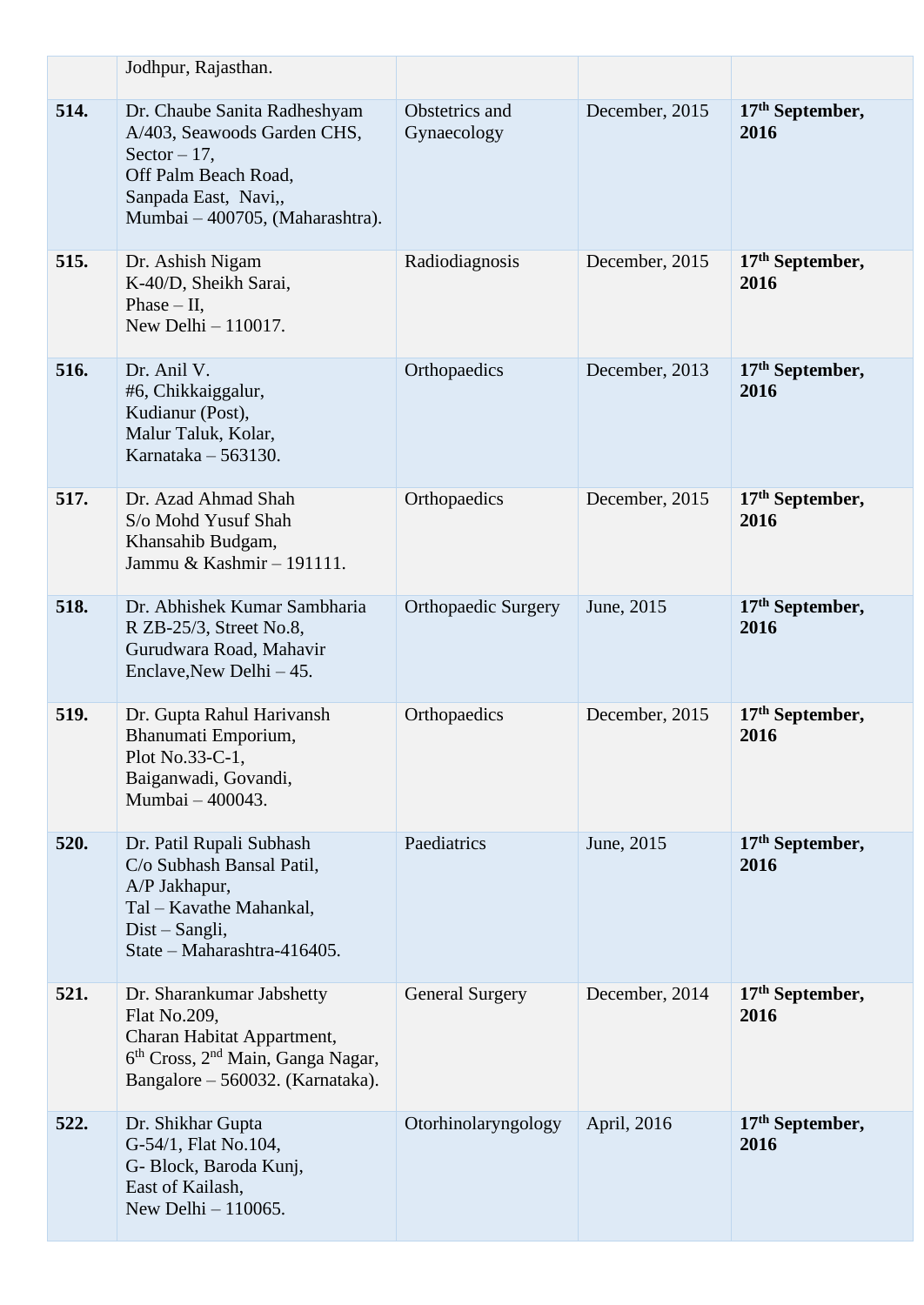| 523. | Dr. Shweta Gandotra<br>8/8, D.B. Gupta Road,<br>Paharganj,<br>New Delhi $-110005$ .                                                                                         | Otorhinolaryngology<br>(ENT)               | November, 2007 | 17 <sup>th</sup> September,<br>2016 |
|------|-----------------------------------------------------------------------------------------------------------------------------------------------------------------------------|--------------------------------------------|----------------|-------------------------------------|
| 524. | Dr. Sourabh Shankar Chakraborty<br>Flat No.-248E,<br>LIG DDA Flats,<br>Motiakhan, Paharganj,<br>Delhi - 110055.                                                             | Otorhinolaryngology                        | April, 2016    | $17th$ September,<br>2016           |
| 525. | Dr. Patel Nishchil Hemant<br>Department of Medicine,<br>TGBL General Hospital,<br>Munnar – 685612. (Kerala).                                                                | General Medicine                           | December, 2015 | $17th$ September,<br>2016           |
| 526. | Dr. Sangeet Kumar Agarwal<br>100/10, 3rd Floor,<br>Gautam Nagar,<br>New Delhi $-110049$ .                                                                                   | Otorhinolaryngology(<br>ENT)               | June, 2012     | 17 <sup>th</sup> September,<br>2016 |
| 527. | Dr. Kunal Rajeshkumar<br>Champaneri<br>A1/2, Rina Park Society,<br>Tithal Road, Valsad-396001,<br>Gujarat.                                                                  | Orthopaedics                               | December, 2015 | $17th$ September,<br>2016           |
| 528. | Dr. Neerja Bharti<br>Flat No.202C,<br>New Type $-V$ ,<br>Sector 24 A,<br>Chandigarh $-160023$ .                                                                             | Anaesthesiology                            | June, 1998     | $17th$ September,<br>2016           |
| 529. | Dr. Pradhan Aditya Pradeep<br>B-702, Garden Estate CHS,<br>Next to State Bank of Hyderabad,<br>Khopat, Thane, $West - 400601$ .                                             | Ophthalmology                              | June, 2013     | $17th$ September,<br>2016           |
| 530. | Dr. Ravi Prakash<br>$HIG-82$ , Sector – E,<br>Aliganj, Lucknow,<br>$U.P. - 226024.$                                                                                         | Anaesthesiology                            | December, 2013 | 17 <sup>th</sup> September,<br>2016 |
| 531. | Dr. Sheerja Bali<br>H. No.106, Central Excise Layout,<br>Doddakammanahalli Main Road,<br>Near Meenakshi Temple,<br>Bannerghatta Mn. Road,<br>Bangaluru, Karnataka - 560076. | Dermatology,<br>Venereology and<br>Leprosy | December, 2013 | $17th$ September,<br>2016           |
| 532. | Dr. Mallika Sengupta<br>AE-426, Salt Lake,<br>Kolkata - 700064,<br>West Bengal.                                                                                             | Microbiology                               | December, 2015 | $17th$ September,<br>2016           |